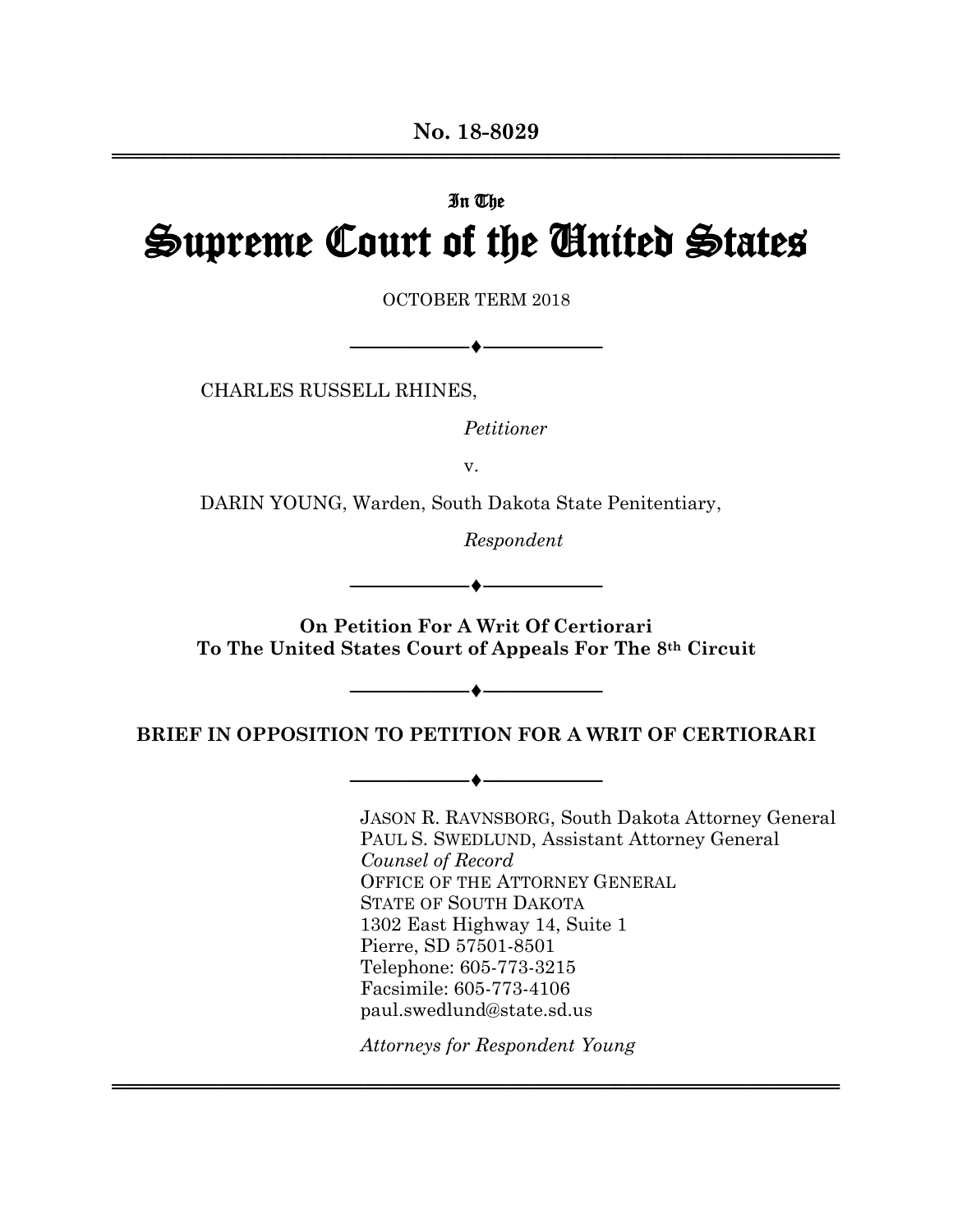## **CAPITAL CASE – NO DATE OF EXECUTION SET**

## **QUESTIONS PRESENTED**

────────**◆**─────────

Would reasonable jurists debate whether the district court abused its discretion in denying Rhines' motion to amend his petition for a writ of *habeas corpus* when his claim was new, unexhausted, procedurally defaulted, barred by state and federal statutes of limitations, beyond the jurisdiction of the district court, and unable to meet the *Pena-Rodriguez* exception?

Though Rhines' petition attempts to pose the question of whether he has made a substantial showing of jury bias, that question is not before this court because the district court never reached the merits of Rhines' jury bias claim. The only actionable question posed by Rhines' petition is the procedural question above. But even on the merits, reasonable jurists would not debate whether Rhines presented a valid claim of jury bias when the claim is unexhausted, procedurally defaulted, barred by both state and federal statutes of limitations, fails to meet criteria for the filing of a successive petition or a *Pena-Rodriguez* claim and is supported by dubious evidence that has never been subject to judicial review.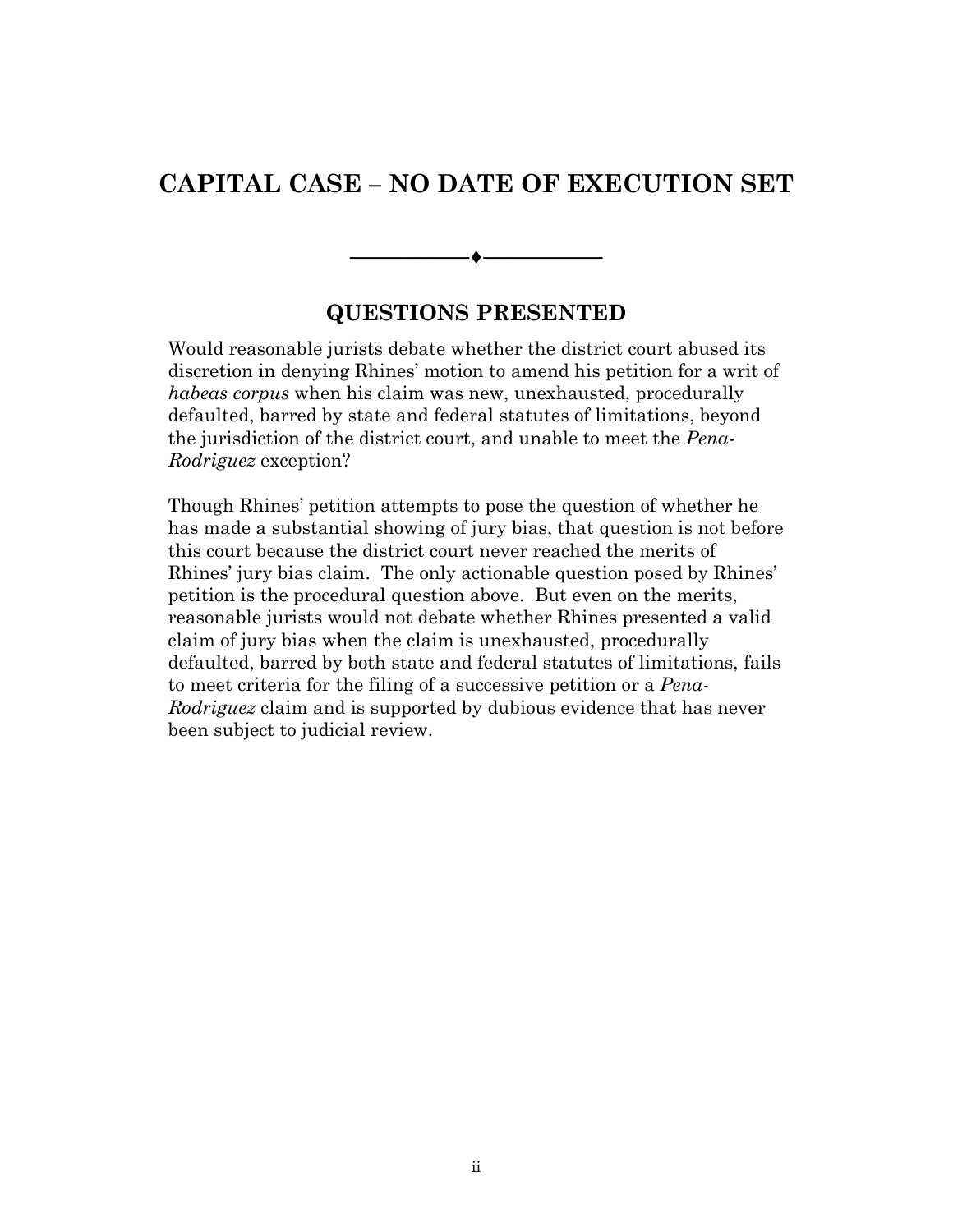## **TABLE OF CONTENTS**

| <b>SECTION</b>                                                                                                                                                                                                                                              | <b>PAGE</b>    |
|-------------------------------------------------------------------------------------------------------------------------------------------------------------------------------------------------------------------------------------------------------------|----------------|
| STATEMENT OF THE CASE                                                                                                                                                                                                                                       | 1              |
| <b>ARGUMENT</b>                                                                                                                                                                                                                                             | $\overline{4}$ |
| 1. There Is No Genuine Circuit Split Requiring This Court's<br>Attention                                                                                                                                                                                    | $\overline{5}$ |
| 2. Rhines' Petition Is An Inappropriate Vehicle For Consideration<br>Of The Successive Petition Question Because Any Ruling<br>Would Be Merely Advisory Due To Incurable Procedural And<br>Substantive Defects In Rhines' Jury Bias Claim                   | 9              |
| a. Rhines' Extra-Record Evidence Of Alleged Jury Bias Is<br>Unreliable And Vigorously Disputed                                                                                                                                                              | 10             |
| b. A Ruling Extending <i>Pena-Rodriguez</i> To Homophobic Bias<br>Would Have No Practical Effect In This Case Because Rhines<br>Has Exhausted His State And Federal Appellate And Habeas<br>Corpus Remedies Without Ever Raising A Jury Homophobia<br>Claim | 14             |
| c. Even If <i>Pena-Rodriguez</i> Extends To Homophobic Bias And<br>Is Retroactive, Rhines' Evidence Does Not Satisfy The<br>Exception                                                                                                                       | 29             |
| <b>CONCLUSION</b>                                                                                                                                                                                                                                           | 34             |
| <b>APPENDIX</b>                                                                                                                                                                                                                                             |                |
| <b>Pertinent South Dakota Statutes</b>                                                                                                                                                                                                                      | Appendix 001   |
| $Commonwealth v. Spotz, 99 A.3d 866 (Pa. 2014)$                                                                                                                                                                                                             | Appendix 009   |
| <i>Ballard</i> Attorney Referral Article                                                                                                                                                                                                                    | Appendix 066   |
| <i>Habeas Corpus</i> Transcript Excerpt                                                                                                                                                                                                                     | Appendix 068   |
| Criminal Trial Transcript Excerpt                                                                                                                                                                                                                           | Appendix 074   |
| Rhines "Reply To Last Word" Filing                                                                                                                                                                                                                          | Appendix 083   |
| Rhines Pro Se Complaint                                                                                                                                                                                                                                     | Appendix 091   |
| United States District Court's Rule 59(e) Ruling                                                                                                                                                                                                            | Appendix 112   |
| <i>Tharpe v. Warden, CIV 10-433 (D.Ct.M.D.Ga. 2017)</i>                                                                                                                                                                                                     | Appendix 131   |
| Cersosimo Journal                                                                                                                                                                                                                                           | Appendix 155   |
| <i>Voir Dire</i> Transcripts                                                                                                                                                                                                                                | Appendix 236   |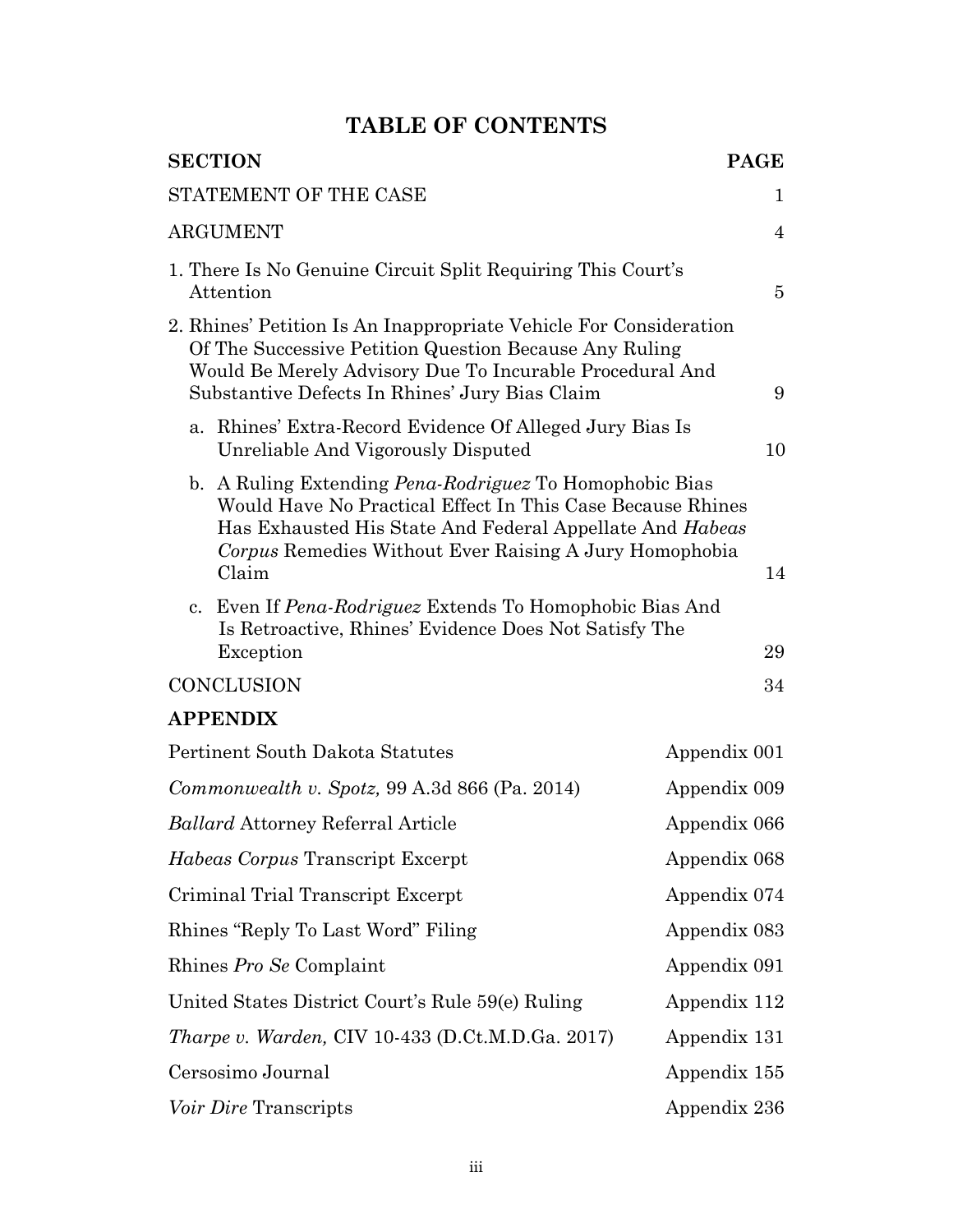## **TABLE OF AUTHORITIES**

| <b>CASES CITED</b>                                                                                            | <b>PAGE</b> |
|---------------------------------------------------------------------------------------------------------------|-------------|
| Amodeo v. United States, 743 Fed.Appx. 381 (11 <sup>th</sup> Cir. 2018)                                       | 9, 15, 16   |
| <i>Beard v. Banks</i> , 542 U.S. 406 (2004)                                                                   | 24          |
| Beaty v. Schriro, 554 F.3d 780 (9th Cir. 2009)                                                                | 8           |
| Blystone v. Horn, 664 F.3d 397 (3rd Cir. 2011)                                                                | 5, 8        |
| <i>Butler v. McKellar, 494 U.S. 407 (1990)</i>                                                                | 24          |
| Candelario v. Warden, 592 Fed.Appx. 784 (11 <sup>th</sup> Cir. 2014)                                          | 29          |
| <i>Commonwealth v. Spotz</i> , 99 A.3d 866 (Pa. 2014)<br>10, 12, 13, 14, 31                                   |             |
| Douglas v. Workman, 560 F.3d 1156 (10th Cir. 2009)                                                            | 7, 8        |
| Echols v. Ricci, 2011 WL 3678821 (D.Ct.N.J.)                                                                  | 29          |
| Evans v. Georgia Regional Hospital, 850 F.3d 1248 (11th Cir. 2017)                                            | 27          |
| Graham v. Collins, 506 U.S. 461 (1993)                                                                        | 24          |
| Gray v. Netherland, 518 U.S. 152 (1996)                                                                       | 24          |
| Gideon v. Wainwright, 372 U.S. 335 (1963)                                                                     | 23          |
| <i>Gonzalez v. Crosby,</i> 545 U.S. 524 (2005)                                                                | 5, 6        |
| <i>Habozny v. Podlesny</i> , 92 F.3d 446 (7 <sup>th</sup> Cir. 1996)                                          | 28          |
| <i>Holmes v. Cal. Army Nat'l Guard, 124 F.3d 1126 (9th Cir. 1997)</i>                                         | 28          |
| Howard v. United States, 533 F.3d 472 (6th Cir. 2008)                                                         | 18          |
| <i>Hughbanks v. Dooley, 2016 S.D. 76, 887 N.W.2d 319</i>                                                      | 18          |
| <i>Irvin v. Dowd, 366 U.S. 717 (1961)</i>                                                                     | 21          |
| Johnson v. Johnson, 385 F.3d 503 (5th Cir. 2004)                                                              | 27          |
| Kiley v. American Soc. For Prevention of Cruelty to Animals,<br>296 Fed.Appx. 107 (2 <sup>nd</sup> Cir. 2008) | 27          |
| Lambrix v. Singletary, 520 U.S. 518 (1997)                                                                    | 24          |
| Lofton v. Sec'y of Dep't of Children & Family Servs., 358 F.3d 804<br>(11 <sup>th</sup> Cir. 2004)            | 28          |
| McDonald v. Pless, 238 U.S. 264 (1915)                                                                        | 22          |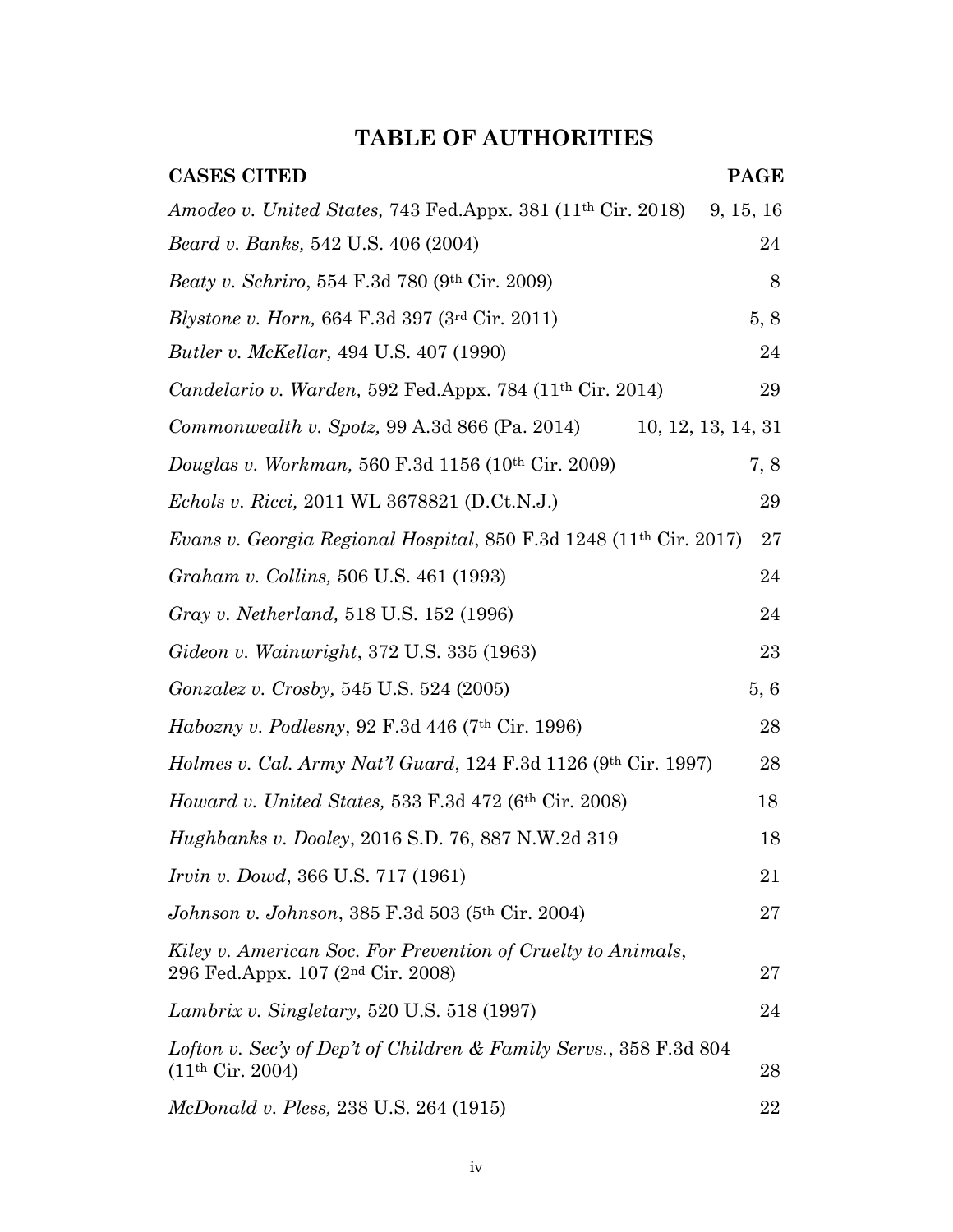| McDonough Power Equip., Inc. v. Greenwood, 464 U.S. 548<br>(1984)                     | 21             |
|---------------------------------------------------------------------------------------|----------------|
| Montgomery v. Louisiana, 136 S.Ct. 718 (2016)                                         | 22             |
| Moreland v. Robinson, 813 F.3d 315 (6th Cir. 2016)                                    | 8, 19          |
| <i>Ochoa v. Sirmons</i> , 485 F.3d 538 (10th Cir. 2007)                               | 8              |
| Pena-Rodriguez v. Colorado, 137 S.Ct. 855 (2017)                                      | 3, passim      |
| Phillips v. United States, 668 F.3d 433 (7th Cir. 2012)                               | 8              |
| Prowel v. Wise Business Forms, Inc., 579 F.3d 285 (3rd Cir. 2009)                     | 27             |
| <i>Rhines v. Weber, 2000 SD 19, 608 N.W.2d 303</i>                                    | 2, 17          |
| <i>Rhines v. Young, CIV # 00-5020 (D.Ct.S.D.)</i>                                     | 2, 15, 22, 32  |
| Robinson v. Wilson, 2001 WL 289884 (D.Ct.N.D.Ill.)                                    | 29             |
| Romer v. Evans, 517 U.S. 620 (1996)                                                   | 27             |
| Saffle v. Parks, 494 U.S. 484 (1990)                                                  | 24             |
| Sawyer v. Smith, 497 U.S. 227 (1990)                                                  | 23, 24, 28     |
| Scarbrough v. Morgan County Bd. of Educ., 470 F.3d 250<br>(6 <sup>th</sup> Cir. 2006) | 27             |
| <i>Schriro v. Summerlin, 542 U.S. 348 (2004)</i>                                      | 24             |
| <i>Sheppard v. Robinson, 807 F.3d 815 (6th Cir. 2015)</i>                             | $\overline{5}$ |
| <i>Smith v. Phillips, 455 U.S. 209 (1982)</i>                                         | 20, 21         |
| State v. Motzke, 2006 SD 13, 710 N.W.2d 433                                           | 20, 21, 22     |
| State v. Rhines, 1996 SD 55, 548 N.W.2d 415                                           | 1, 2, 17       |
| Teague v. Lane, 489 U.S. 288 (1989)                                                   | 23, 24, 28     |
| <i>Tharpe v. Sellers, 138 S.Ct. 545 (2018)</i>                                        | 13, 21, 29     |
| <i>Tharpe v. Warden, CIV #</i> 10-433 (D.Ct.M.D.Ga. 2017)                             | 21, 30         |
| <i>Thomasson v. Perry, 80 F.3d 915 (4th Cir. 1996)</i>                                | 27             |
| United States v. Reid, 13 L.Ed. 1023 (1852)                                           | 21             |
| United States v. Robinson, 2017 WL 4325019 (6th Cir. 2017)                            | 26             |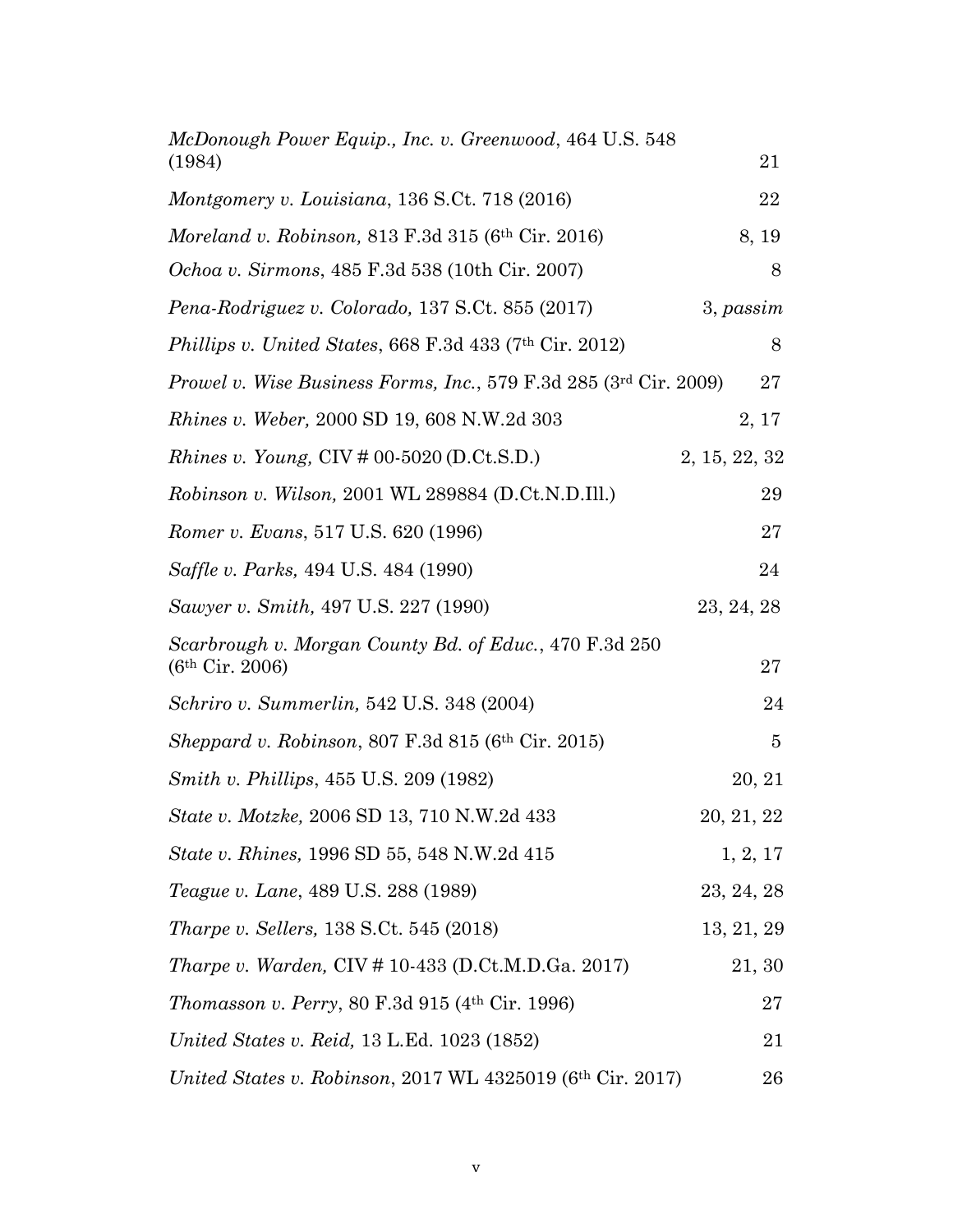| United States v. Terrell, 141 Fed.Appx. 849 (11 <sup>th</sup> Cir. 2005)                             | 8                          |
|------------------------------------------------------------------------------------------------------|----------------------------|
| United States v. Winestock, 340 F.3d 200 (4th Cir. 2003)                                             | 8                          |
| Vickers v. Fairfield Medical Center, 453 F.3d 757 (6th Cir. 2006)                                    | 27                         |
| Whab v. United States, 408 F.3d 116 (2 <sup>nd</sup> Cir. 2005)                                      | 6, 9                       |
| Whorton v. Bockting, 549 U.S. 406 (2007)                                                             | 24                         |
| Williams v. Thaler, 602 F.3d 291, 302-13 (5th Circ. 2010)                                            | 8                          |
| Williams v. Norris, 461 F.3d 999, 1004 (8th Cir. 2006)                                               | 8                          |
| Young v. Davis, 860 F.3d 318 (5th Cir. 2017)                                                         | 26                         |
| <b>STATUTES CITED</b>                                                                                |                            |
| 28 U.S.C. § 2244                                                                                     | 6, 8, 15, 16, 23           |
| Fed.R.Civ.P. $15(a)$                                                                                 | 3                          |
| $SDCL$ 15-6-59 $(e)$                                                                                 | 2, 3, 19                   |
| SDCL 15-6-60(b)/Fed.R.Civ.P. 60(b)                                                                   | 4, 5, 6, 8, 9, 19          |
| SDCL 19-19-606/Fed.R.Evid. 606                                                                       | 20, 21, 22, 25, 26, 28, 30 |
| SDCL 21-27-3.3                                                                                       | 15, 17                     |
| SDCL 21-27-5.1                                                                                       | 15, 22, 23                 |
| SDCL 23A-27-4.1                                                                                      | 21                         |
| SDCL 23A-29-1                                                                                        | 21                         |
| <b>OTHER CITED AUTHORITIES</b>                                                                       |                            |
| MEANS, 1 Postconviction Remedies § 18:1 (2016)                                                       | 8                          |
| <b>MEANS, Federal Habeas Manual: A Guide to Federal Habeas</b><br>Corpus Litigation, $\S 7:39(2017)$ | 23, 24                     |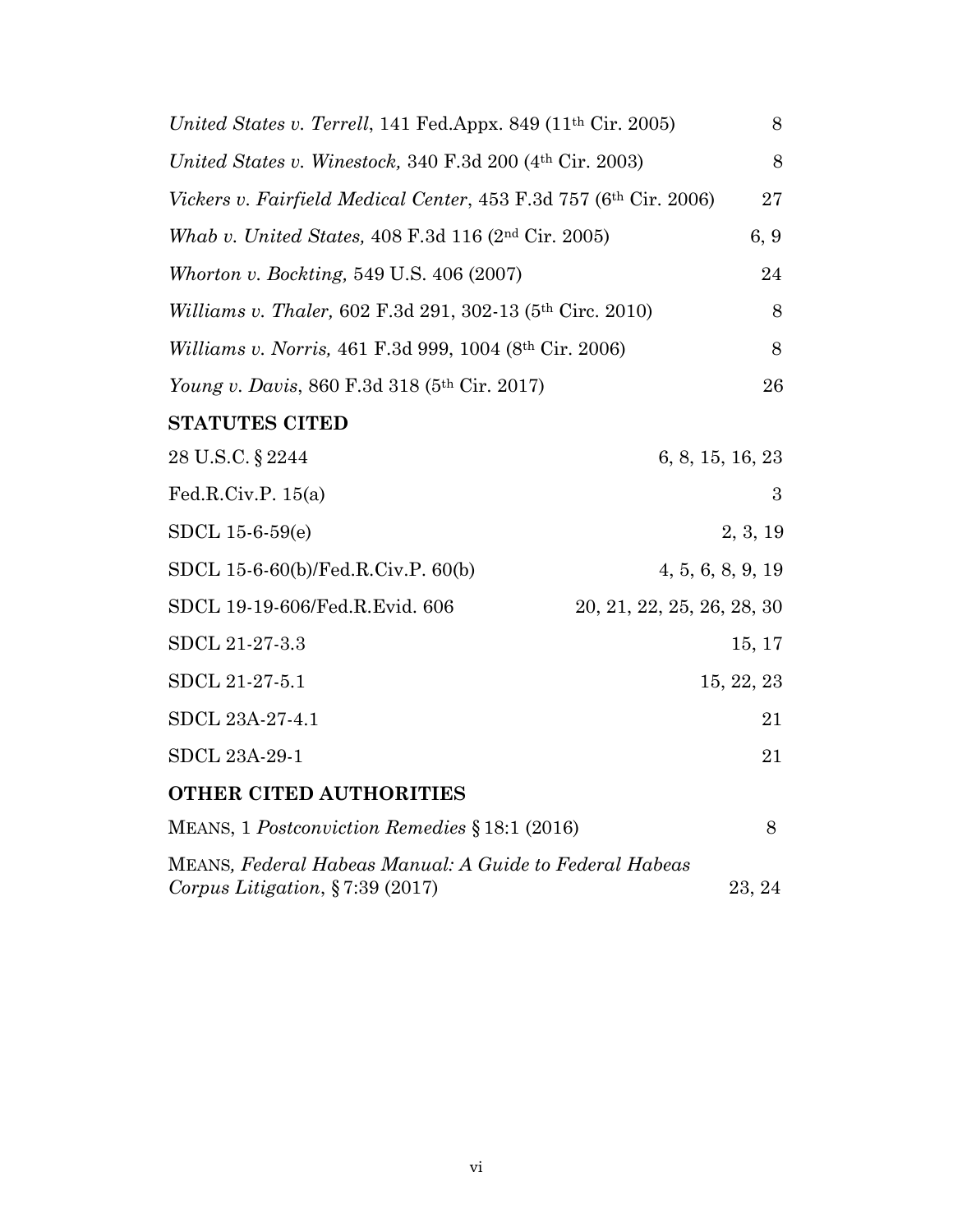## **APPENDIX**

## **Volume 1**

| Pertinent South Dakota Statutes                         | Appendix 001 |
|---------------------------------------------------------|--------------|
| Commonwealth v. Spotz, 99 A.3d 866 (Pa. 2014)           | Appendix 009 |
| <b>Ballard Attorney Referral Article</b>                | Appendix 066 |
| Habeas Corpus Transcript Excerpt                        | Appendix 068 |
| Criminal Trial Transcript Excerpt                       | Appendix 074 |
| Rhines "Reply To Last Word" Filing                      | Appendix 083 |
| Rhines Pro Se Complaint                                 | Appendix 091 |
| United States District Court's Rule 59(e) Ruling        | Appendix 112 |
| <i>Tharpe v. Warden, CIV 10-433 (D.Ct.M.D.Ga. 2017)</i> | Appendix 131 |
| Cersosimo Journal                                       | Appendix 155 |
| <b>Volume 2</b>                                         |              |
| Voir Dire Transcripts                                   | Appendix 236 |
| McGriff                                                 | Appendix 237 |
| Blake                                                   | Appendix 262 |
| D. Anderson                                             | Appendix 278 |
| Keeney                                                  | Appendix 303 |
| Cersosimo                                               | Appendix 321 |
| Corrin                                                  | Appendix 338 |
| Walton                                                  | Appendix 353 |
| M. Anderson                                             | Appendix 374 |
| Woodson                                                 | Appendix 393 |
| Dean                                                    | Appendix 409 |
| <b>Brown</b>                                            | Appendix 432 |
| Shafer/Rohde                                            | Appendix 458 |

─────────♦────────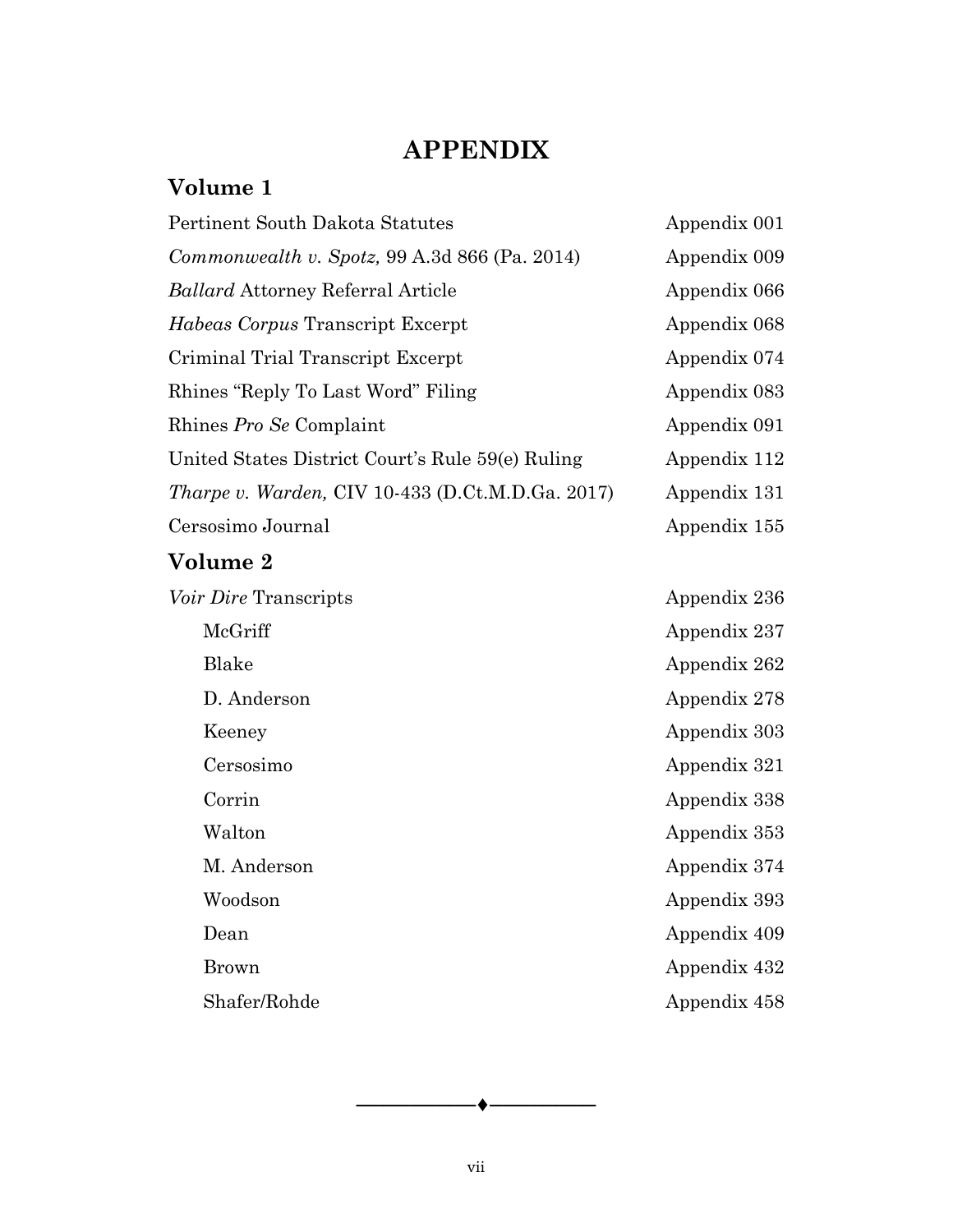#### **STATEMENT OF THE CASE**

 Charles Russell Rhines was convicted of the March 8, 1992, murder of 22-year-old Donnivan Schaeffer. *State v. Rhines,* 1996 SD 55, ¶¶1-3, 548 N.W.2d 415, 424 (*Rhines I* ). That night, Donnivan entered the donut shop where he worked after hours to retrieve supplies and caught Rhines burglarizing and robbing the store. *Rhines I,* 1996 SD 55 at ¶ 158, 548 N.W.2d at 451. Rhines stabbed Donnivan in the abdomen and back. Donnivan dropped to the floor, screaming and writhing in pain. *Rhines I,* 1996 SD 55 at ¶158, 548 N.W.2d at 451. Donnivan begged Rhines not to kill him. *Rhines I,* 1996 SD 55 at ¶158, 548 N.W.2d at 451. Rhines walked Donnivan to a dingy storeroom in the strip-mall donut shop and set him down on a wooden pallet. *Rhines I,* 1996 SD 55 at ¶158, 548 N.W.2d at 451. Rhines locked Donnivan's head between his knees and pounded a hunting knife into the base of Donnivan's skull, partially severing his brain stem. *Rhines I,* 1996 SD 55 at ¶158, 548 N.W.2d at 451.

 Unaffected by the screams and blood and death, Rhines left the store with his loot to get something to eat at "Perkins. Up on LaCrosse [Street]. Had an order of french fries." Donnivan's body was found later that evening slumped forward on the pallet in a widening pool of his own blood, his hands tied behind his back. *Rhines I,* 1996 SD 55 at ¶158, 548 N.W.2d at 451. Donnivan Schaeffer lost his life so Rhines could make off with approximately \$1,700 in cash and coins. *Rhines I,* 1996 SD 55 at ¶2, 548 N.W.2d at 424.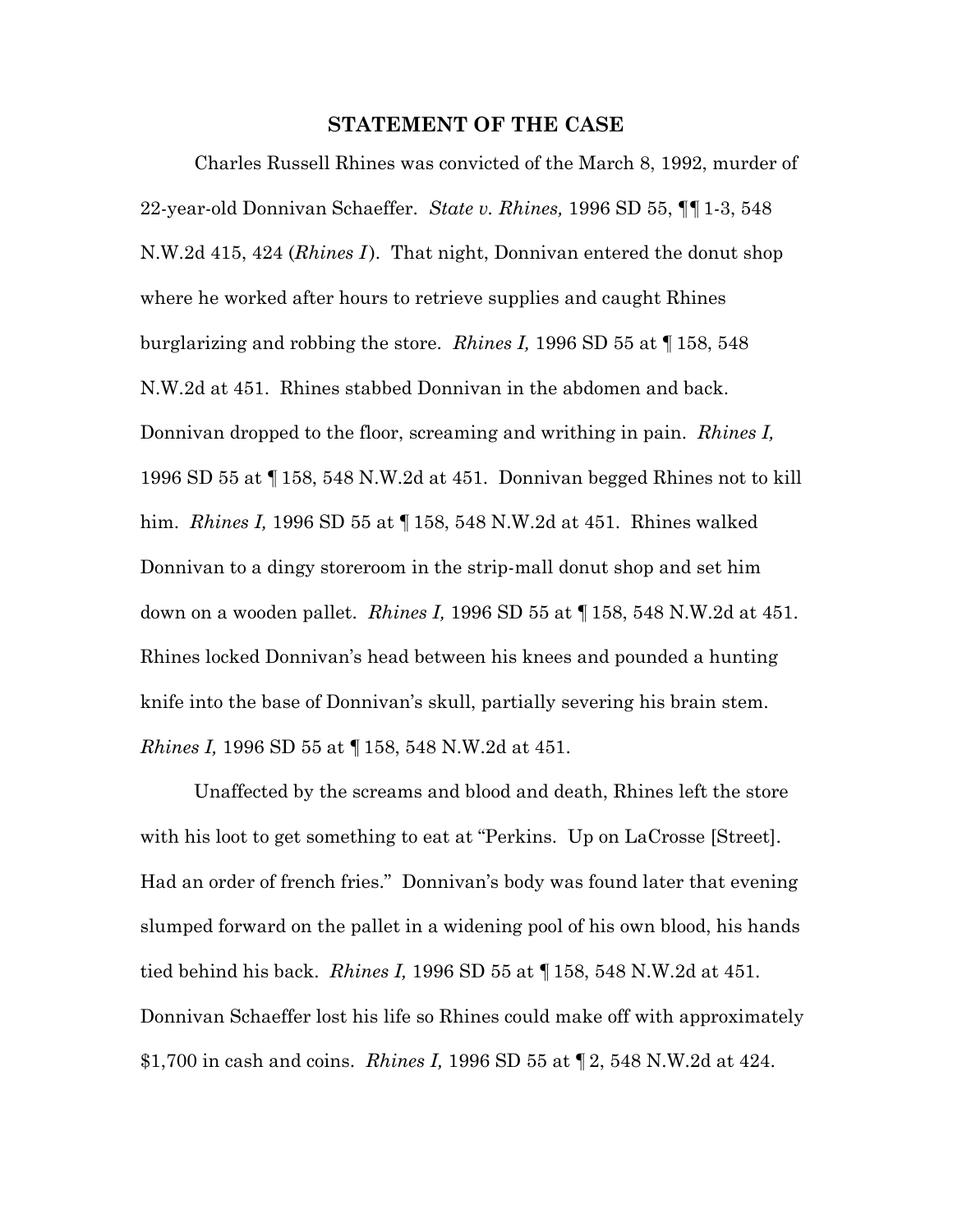The jury sentenced Rhines to death. *Rhines I,* 1996 SD 55 at ¶ 3, 548 N.W.2d at 424. The South Dakota Supreme Court affirmed the conviction and sentence and the denial of Rhines' first petition for *habeas corpus*. *Rhines I,* 1996 SD 55 at ¶3, 548 N.W.2d at 424; *Rhines v. Weber,* 2000 SD 19, 608 N.W.2d 303 (*Rhines II* ).

Following lengthy federal post-conviction proceedings not relevant here, Rhines filed a second state petition for *habeas corpus* challenging his conviction, sentence and method of execution. The petition was denied.

Rhines then obtained federal *habeas corpus* review of the claims denied in his first and second state *habeas corpus* petitions. The United States District Court for the District of South Dakota denied the petition in February of 2016. Rhines then filed a Fed.R.Civ.P. 59(e) motion to amend the judgment alleging a new claim that jurors had sentenced him to death because of his homosexuality. RULE 59(e) MOTION, Docket 323, *Rhines v. Young,* CIV # 00-5020 (D.Ct.S.D.).

The district court denied the motion to amend because "Rhines [ha]d not raise[d] previously his juror bias claim in any state or federal proceeding." ORDER DENYING MOTION TO AMEND, Docket 348, Respondent's Appendix at 117. The district court ruled that Rhines' motion was, in substance, a successive petition and that "Rhines [could] not use Rule 59(e) to circumvent [restrictions on successive petitions in 28 U.S.C.] § 2244(b) and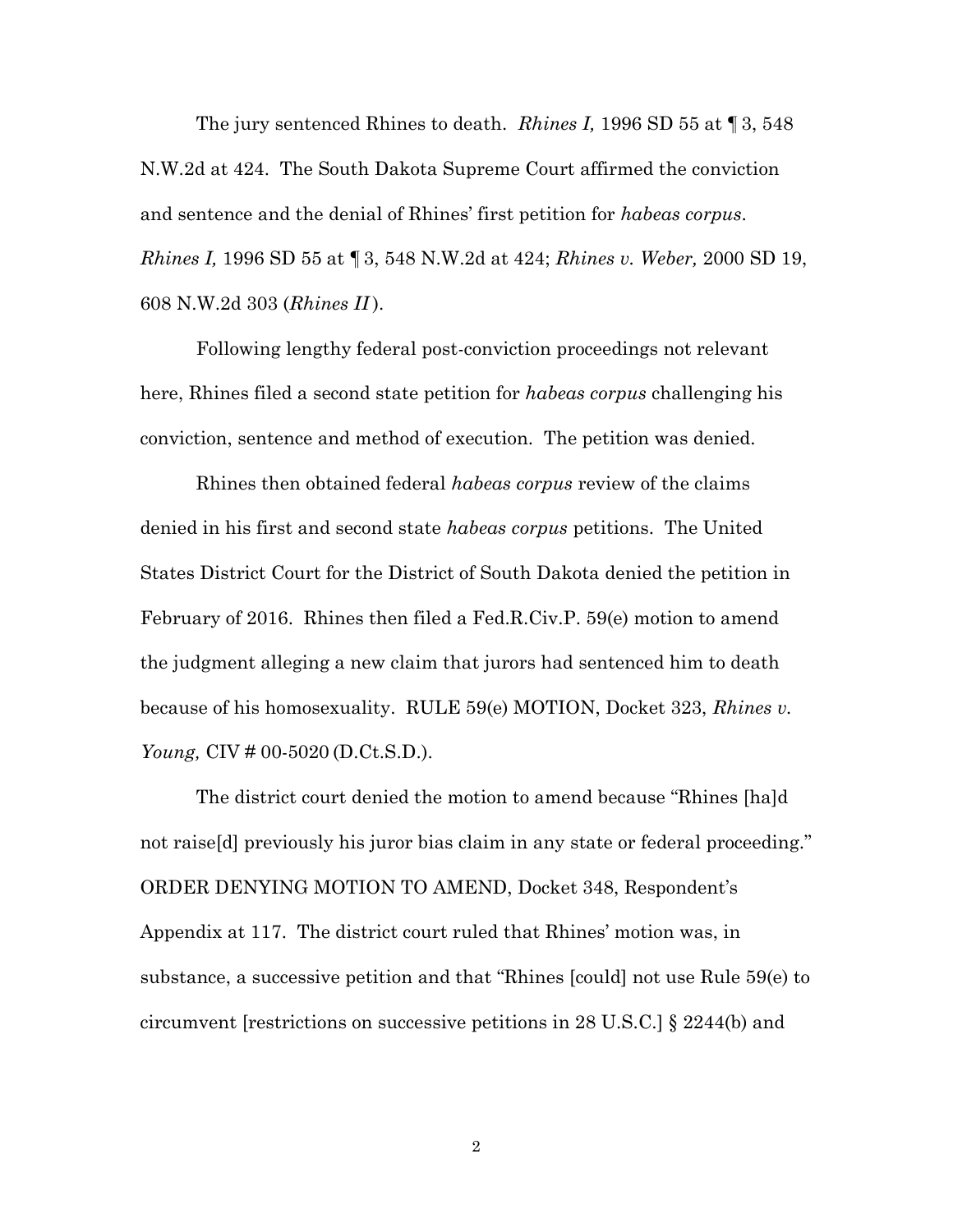*Pinholster."* ORDER DENYING MOTION TO AMEND, Docket 348, Respondent's Appendix at 120.

Rhines filed a notice of appeal, but did not appeal the district court's denial of his Rule 59(e) motion as it related to his claim of jury bias.

Rhines was appointed new lawyers from the "Pennsylvania Federal Community Defender Office" (PFCDO). The PFCDO sought to revive the jury bias issues raised and lost in Rhines' Rule 59(e) motion by filing a Fed.R.Civ.P. 15(a)(2)/60(b)(6) motion to vacate the judgment denying his petition so that Rhines could amend his petition to add a new claim of jury bias. Rhines claimed to have "newly discovered" evidence of jury bias based on PFCDO interviews of jurors conducted in December of 2016. These "new" affidavits simply rehashed allegations of jury bias raised by Rhines' previous counsels' interviews of jurors in September 2015. Rhines' motion argued that the racial exception to the no-impeachment rule recently announced in *Pena-Rodriguez v. Colorado,* 137 S.Ct. 855 (2017), applied to sexual orientation bias.

The district court denied the motion because it had no jurisdiction to hear or rule on it. Citing the fact that the case was then on appeal to the circuit court, the district court ruled that its judgment was final. SECOND ORDER DENYING MOTION TO AMEND, Docket 399, Rhines Appendix at 9, 10. Consequently, the court had no "jurisdiction to allow Rhines to amend his habeas petition to add a new claim under Rule 15(a). Rather, based on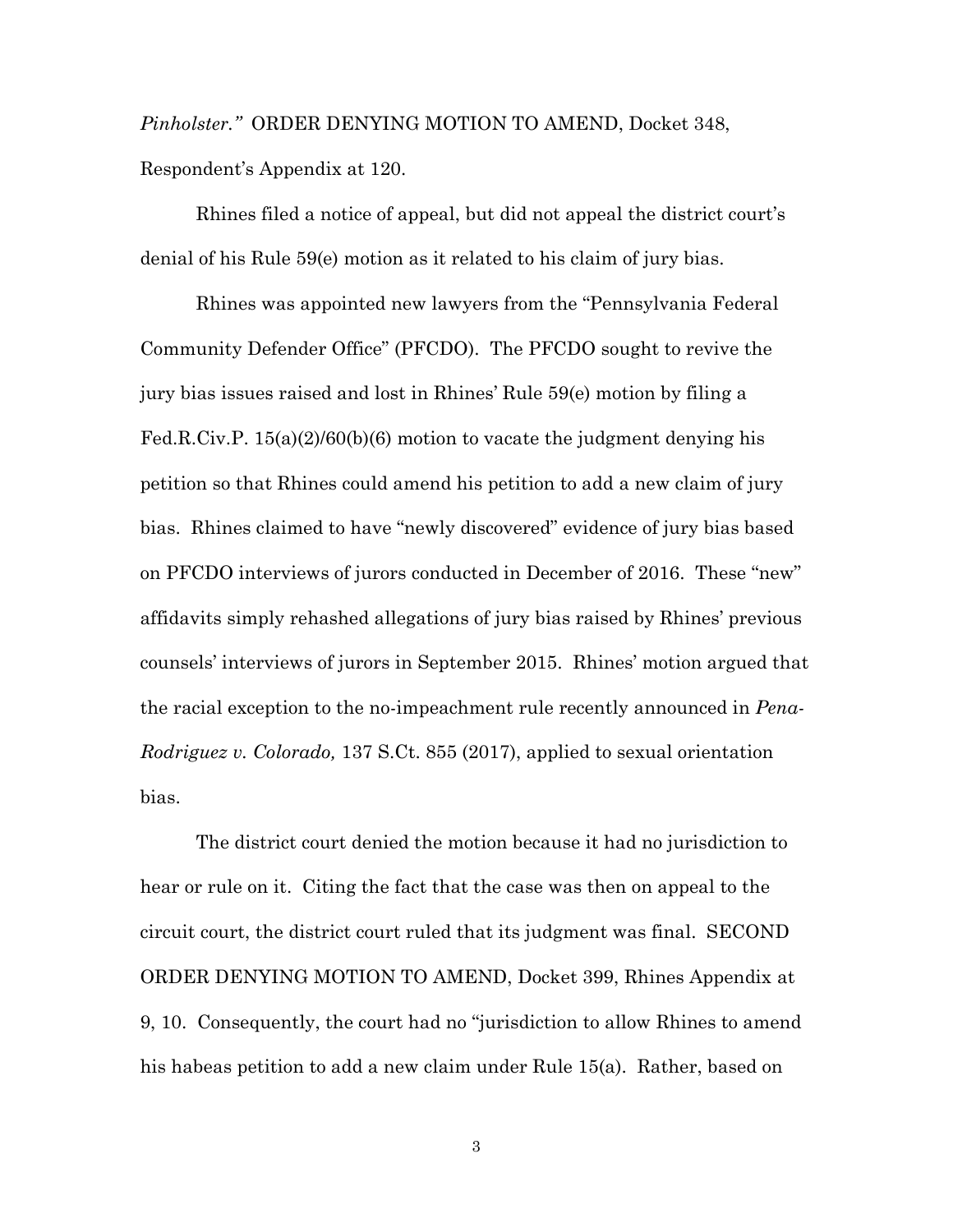Eighth Circuit case law, Rhines' motion to amend (Docket 383) is a successive petition. And because Rhines ha[d] not received authorization from the Eighth Circuit to file a successive petition, [the district court could] not adjudicate the merits of his motion." SECOND ORDER DENYING MOTION TO AMEND, Docket 399, Rhines Appendix at 16.

Rhines requested a certificate from both the district and circuit courts for leave to appeal the denial of his motion to vacate/amend. Both courts denied the request. Rhines now petitions for a writ of *certiorari* from the denial of a certificate to appeal the finding that his Rule 60(b) motion was a successive petition.

#### **ARGUMENT**

 This court should deny Rhines' petition because (1) there is no genuine circuit split requiring this court's attention and (2) Rhines' petition is an inappropriate vehicle for addressing any of the "questions" presented because his jury bias claim is unexhausted, procedurally defaulted, barred by both state and federal statutes of limitations, fails to meet the criteria for filing a successive petition or a *Pena-Rodriguez* claim, and is supported by dubious evidence that has never been subject to judicial review. Due to these incurable procedural and substantive defects, any ruling finding that Rhines' Rule 60(b) motion was not a successive petition would be advisory and futile.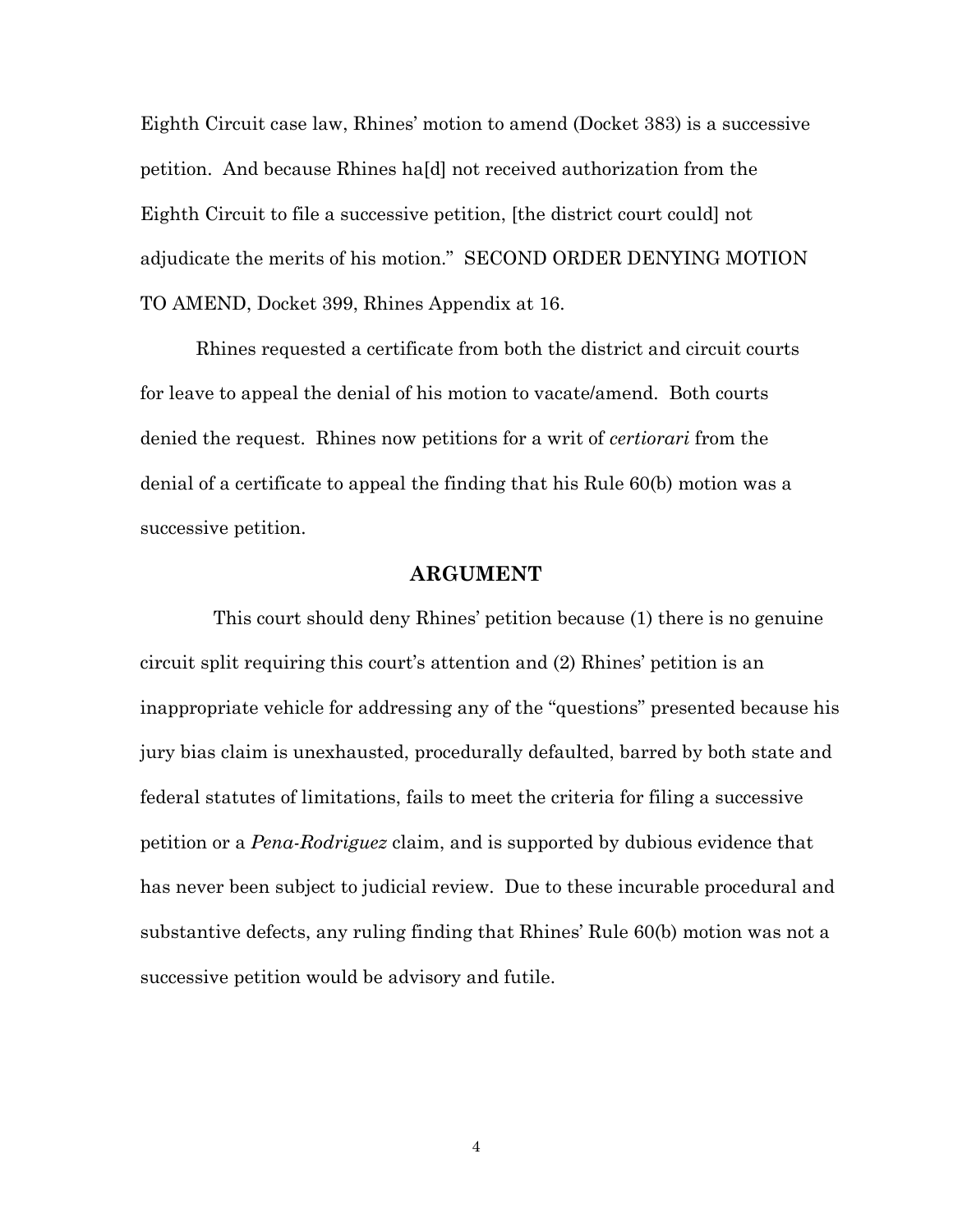#### **1. There Is No Genuine Circuit Split Requiring This Court's Attention**

According to Rhines, the circuit courts are split on the questions of what constitutes a second or successive petition and when a judgment becomes final for purposes of making a subsequent claim second or successive. There is no genuine circuit split requiring this court's attention.

With regard to the first question, *Gonzalez v. Crosby,* 545 U.S. 524, 529, 530 (2005), ruled that a Rule 60(b) motion "is in substance a successive habeas petition and should be treated accordingly" if it "seeks to add a new ground for relief" that "assert[s a] federal basis for relief from a state court's judgment of conviction." The district court found that Rhines' "new [jury bias] claim meets the very definition of 'claim' that was established in *Gonzalez."* SECOND ORDER DENYING MOTION TO AMEND, Docket 399, Rhines Appendix at 19. The district court found that "Rhines [wa]s doing exactly that – asserting a claim of error in his state conviction. Because Rhines' Rule 60(b)(6) motion is a successive petition and he did not seek or obtain the Eighth Circuit's authorization to file it, [the district court did] not have jurisdiction to entertain it on the merits." SECOND ORDER DENYING MOTION TO AMEND, Docket 399, Rhines Appendix at 20.

The court in *Blystone v. Horn,* 664 F.3d 397, 413 (3rd Cir. 2011), observed that *"Gonzalez* clearly delineated when 'a Rule 60(b) motion should be treated like a *habeas corpus* application.'" In *Sheppard v. Robinson,* 807 F.3d 815, 819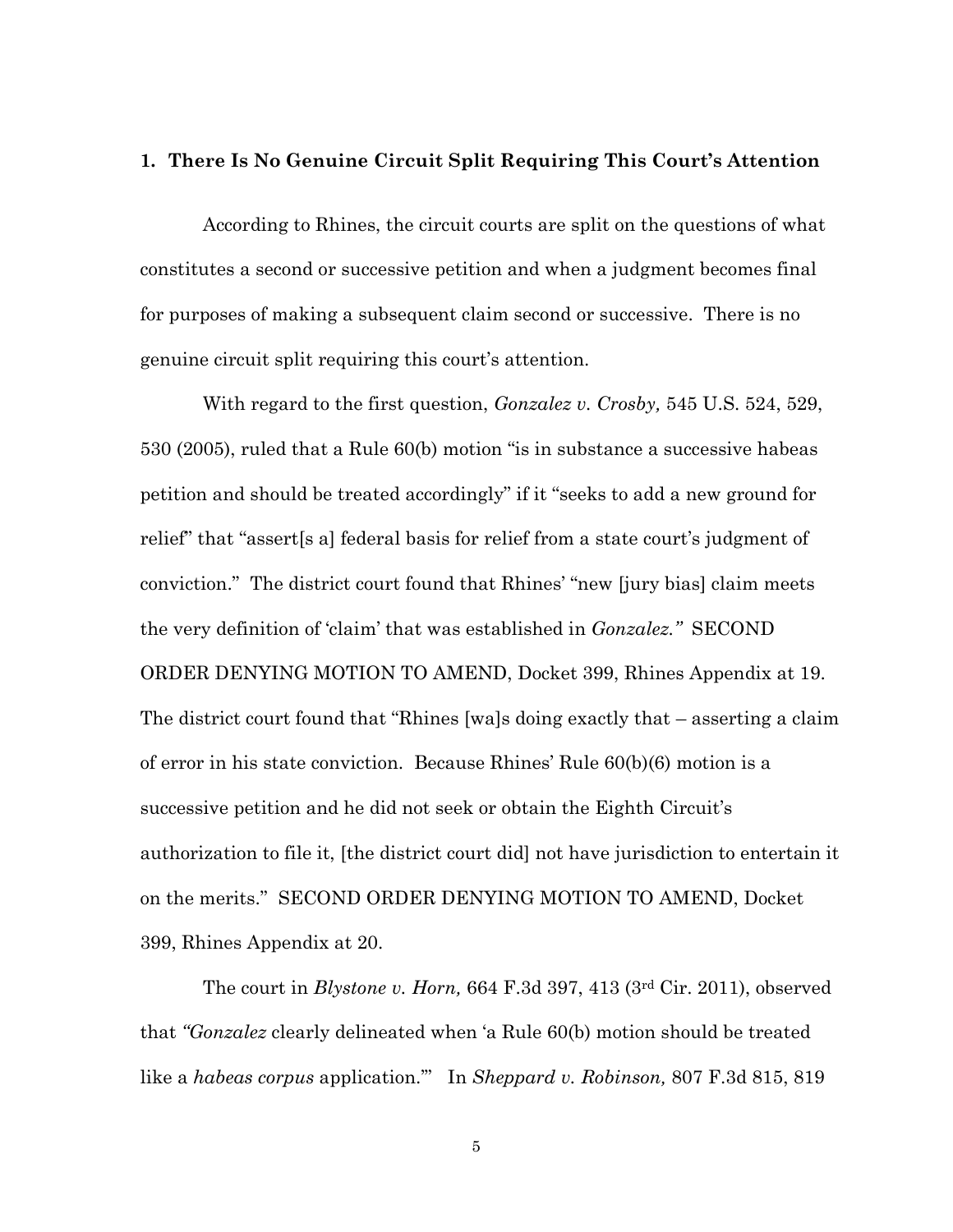(6th Cir. 2015), the court had no trouble distilling *Gonzalez's* definition into a cogent analytical framework for determining if a Rule 60(b) motion is a successive petition. Thus, there is no confusion among the circuit courts over where "to draw the line between an initial federal habeas petition and a 'second or successive' one." Circuit courts all agree that a claim such as Rhines' – *i.e.*  one that is new and asserts a federal basis for relief from the state court's judgment of his sentence – is a successive petition per *Gonzalez*.

With regard to the second question, Rhines asserts that the 2<sup>nd</sup> and 10<sup>th</sup> Circuits have split with the  $3<sup>rd</sup>$ ,  $4<sup>th</sup>$ ,  $5<sup>th</sup>$ ,  $6<sup>th</sup>$ ,  $7<sup>th</sup>$ ,  $8<sup>th</sup>$ ,  $9<sup>th</sup>$  and  $11<sup>th</sup>$  Circuits over the question of when a judgment is final for purposes of 28 U.S.C. §§ 2244(b)(3)(A). A closer examination of Rhines' cited cases reveals that there is no genuine split over this question.

Rhines' assertion that the 2nd Circuit has split from other circuits relies on an outdated case predating *[Gonzalez](https://1.next.westlaw.com/Link/Document/FullText?findType=Y&serNum=2006844940&pubNum=708&originatingDoc=Ie7210bb98fc711de9988d233d23fe599&refType=RP&originationContext=document&transitionType=DocumentItem&contextData=(sc.UserEnteredCitation))*. In finding a motion to amend to not be a successive petition, *Whab v. United States,* 408 F.3d 116, 119 (2nd Cir. 2005), decided one month before *Gonzalez,* reasoned that "the purpose of [not treating a motion to amend as a successive petition if filed while a petition was still on appeal] was to allow the petitioner the benefit of the more flexible standards of Federal Rule of Civil Procedure 15, rather than the 'more stringent standards' of AEDPA's rule of 'second or successive' petitions." *Gonzalez* expressly rejected *Whab's* reasoning, stating that a motion to amend cannot be used to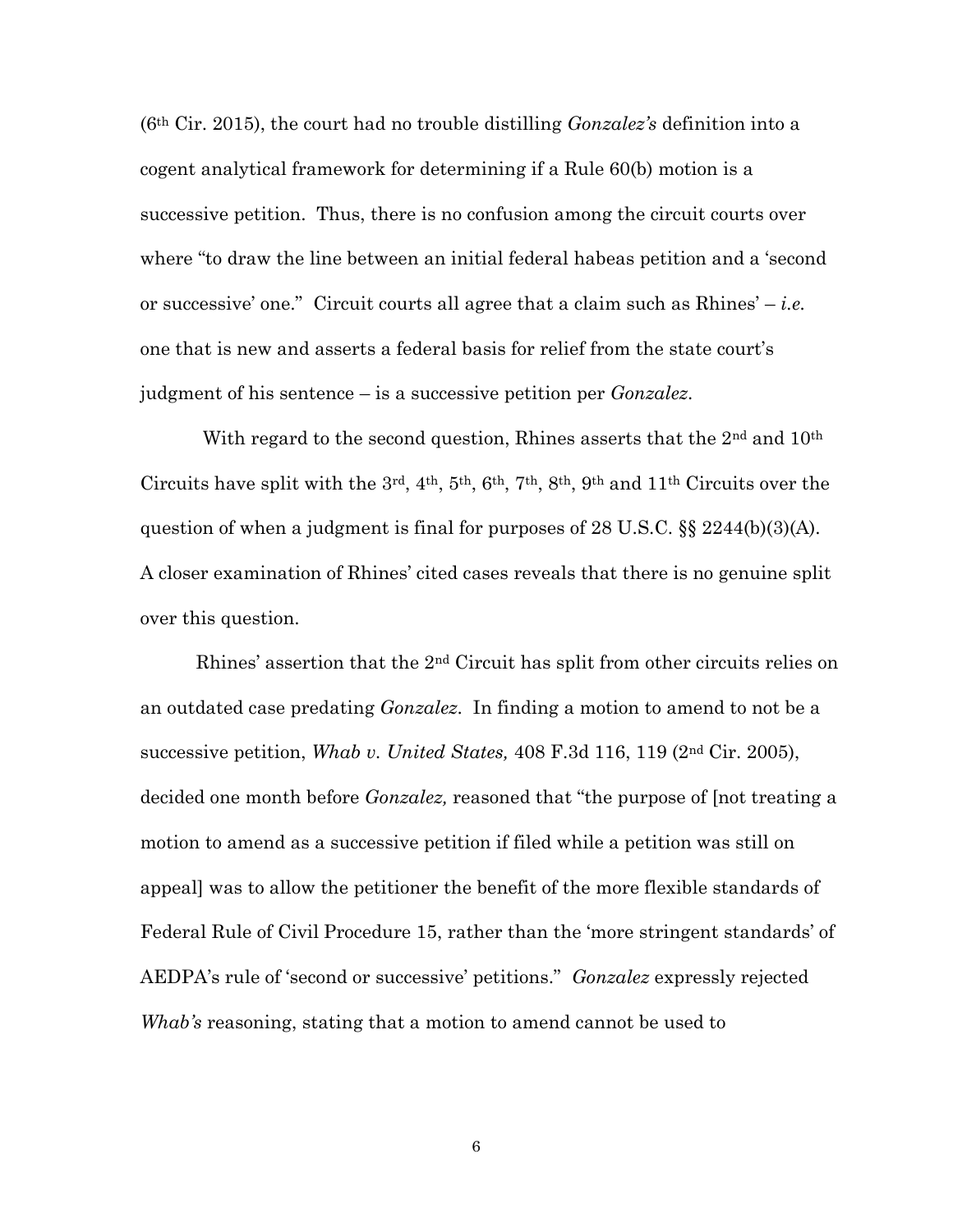"circumvent" the AEDPA's successive petition restrictions. *Gonzalez,* 545 U.S. at 532.

 While Rhines' lone post-*Gonzalez* case, *Douglas v. Workman,* 560 F.3d 1156 (10th Cir. 2009), did not treat a motion to amend as a successive petition, its reason for doing so was not because the underlying judgment denying the petition was not "final." To the contrary, the *Douglas* court stated that it "would not ordinarily permit a *habeas* petitioner to supplement his *habeas* petition in this way where, as here, his first *habeas* petition was already pending before this court on appeal from the denial of relief." *Douglas,* 560 F.3d at 1189. The *Douglas* court made an exception because the prosecutor had actively and improperly concealed the information necessary for Douglas to bring his *Brady* claim. *Douglas,* 560 F.3d at 1192 ("treat[ing] Douglas' *Brady* claim as a second or successive request for *habeas* relief . . . would be to allow the government to profit from its own egregious conduct").

Rhines has no similar claim to equity. No prosecutor prevented Rhines from developing the factual predicate for his jury bias claim. Also in *Douglas,* the *Brady* error raised by the proposed amendment was embodied within the generalized prosecutorial errors complained of in the original petition. Here, however, Rhines' claim of *jury* bias is not embodied within his claims that the *trial court* erred in failing to appoint a "communications expert" or responding to the jury's note about the conditions of Rhines' confinement. And unlike *Douglas,* "here any delay, inefficiency, or waste of judicial resources stems [not] from the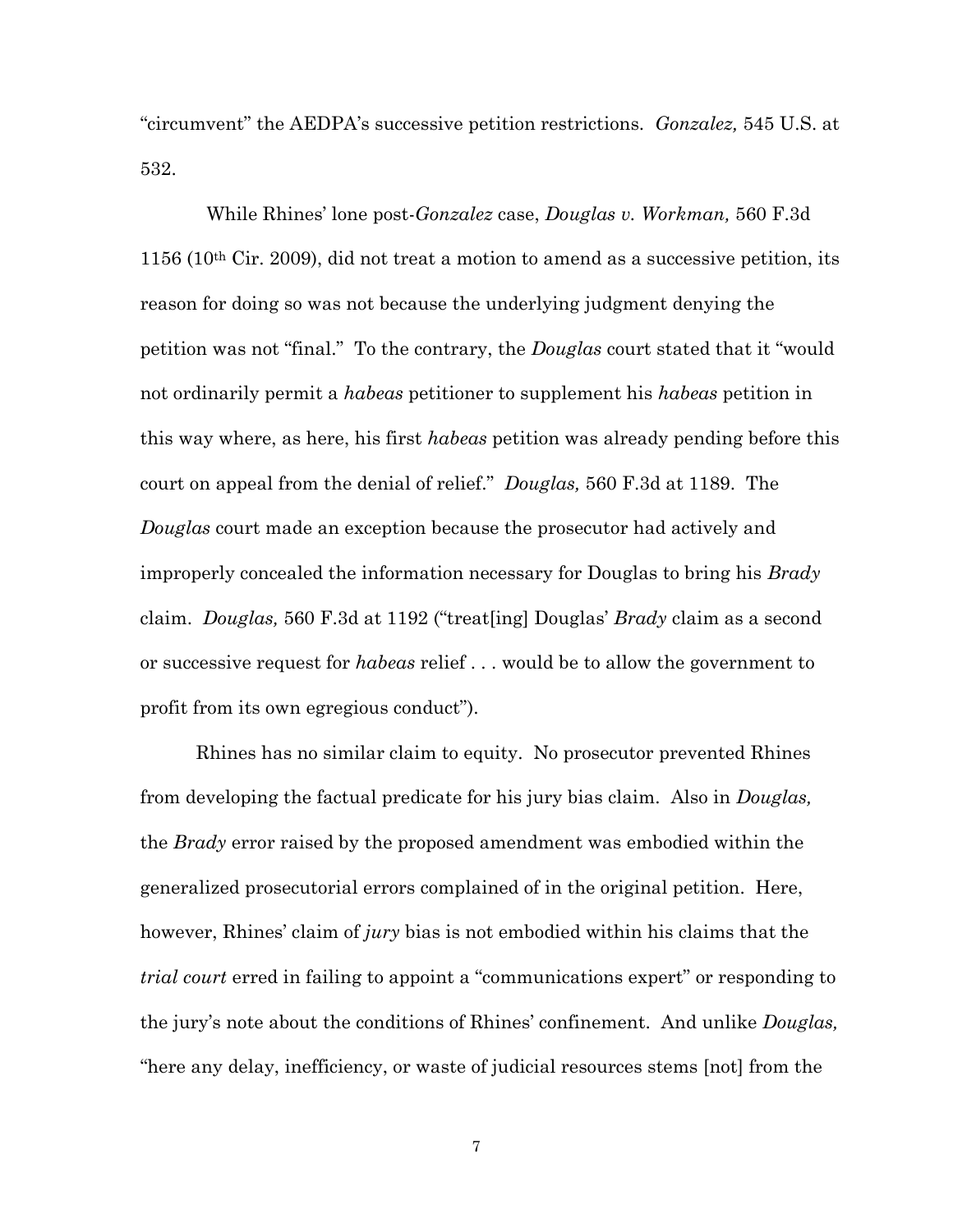prosecution" but Rhines himself. ORDER DENYING MOTION TO AMEND, Docket 348, Respondent's Appendix at 119 (finding lack of diligence in presenting jury bias claim). And unlike in *Douglas,* Rhines' delay "does . . . implicate the concerns underlying Congress' enactment of AEDPA's severe restrictions on granting a *habeas* petitioner relief on second or successive petitions." *Douglas,* 560 F.3d at 1195.

*Douglas'* reasoning, in combination with the court's earlier decision in *Ochoa v. Sirmons*, 485 F.3d 538, 540 (10th Cir. 2007), squarely aligns the 10th Circuit with post-*Gonzalez* authorities that have uniformly held that "if the district court has already adjudicated the petition and entered judgment, any new petition challenging the same judgment may be treated as a second or successive petition governed by 28 U.S.C.A. § 2244(b)." MEANS, 1 *Postconviction Remedies* § 18:1 at 536 (2016); *Blystone,* 664 F.3d at 413; *United States v. Winestock,* 340 F.3d 200, 203-07 n.1 (4th Cir. 2003); *Williams v. Thaler,* 602 F.3d 291, 302-13 (5th Circ. 2010); *Moreland v. Robinson,* 813 F.3d 315, 326 (6th Cir. 2016)("Rule 60(b) motion . . . that seeks to raise *habeas* claims is a second or successive petition [if] filed after the petitioner has appealed"); *Phillips v. United States*, 668 F.3d 433, 435 (7th Cir. 2012)(determining that Rule 60(b) motion filed while defendant's 28 U.S.C. § 2255 motion to vacate was pending on appeal constituted a new application for collateral relief subject to second or successive petition restrictions); *Williams v. Norris,* 461 F.3d 999, 1004 (8th Cir. 2006);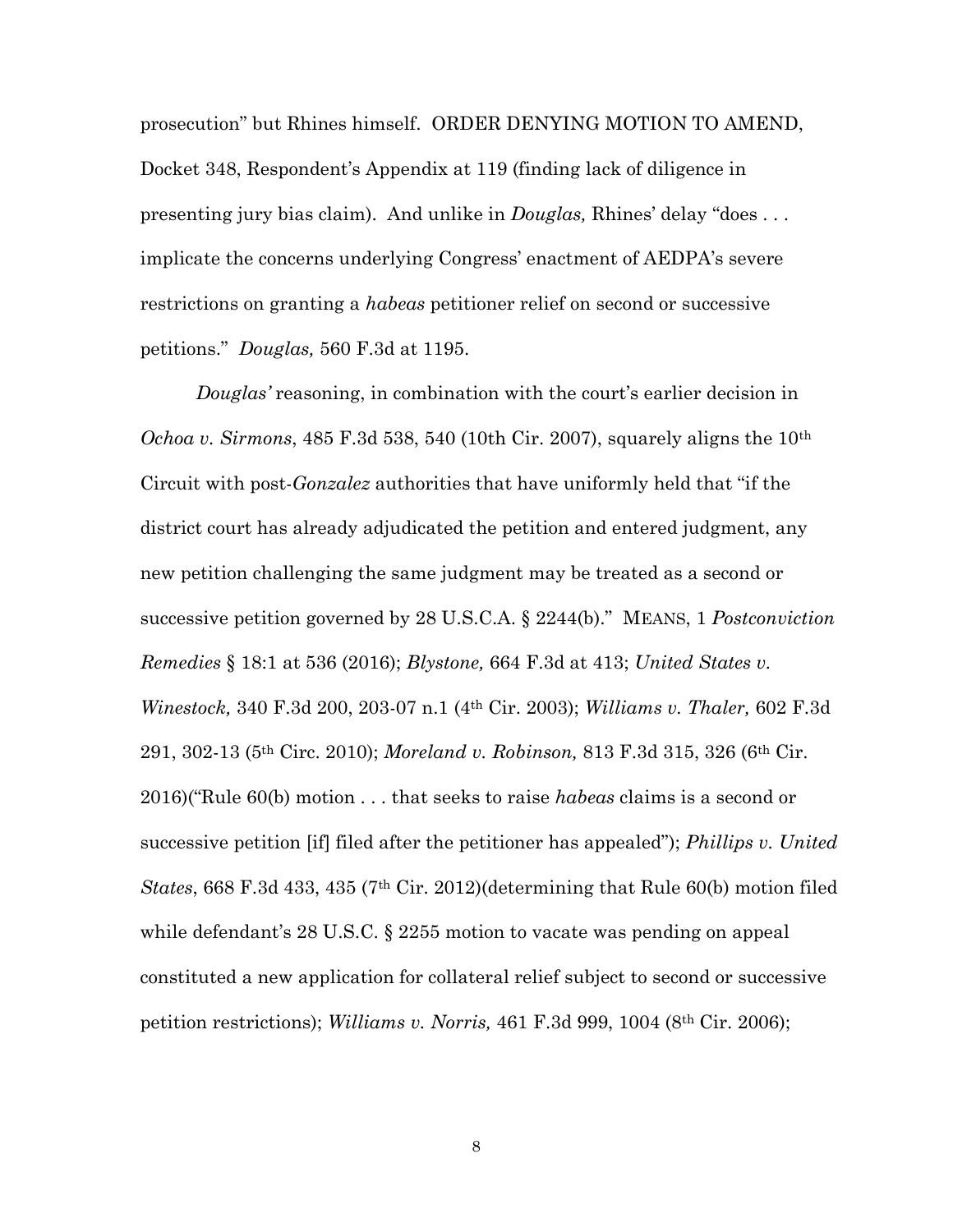*Beaty v. Schriro*, 554 F.3d 780, 783 n.1 (9th Cir. 2009); *United States v. Terrell*, 141 Fed.Appx. 849, 852 (11th Cir. 2005).

Because the 2nd Circuit's *Whab* decision predates *Gonazalez,* and the 10th Circuit is squarely aligned with the post-*Gonzalez* jurisprudence of every other circuit, there is no "circuit split" requiring this court's attention.

## **2. Rhines' Petition Is An Inappropriate Vehicle For Consideration Of The Successive Petition Question Because Any Ruling Would Be Merely Advisory Due To Incurable Procedural And Substantive Defects In Rhines' Jury Bias Claim**

Rhines raised this identical *Pena-Rodriguez* claim last year in a petition for a writ of *certiorari* to the South Dakota Supreme Court in *Rhines v. South Dakota,* No. 17-8791. This court denied that petition. This court can deny Rhines' current petition as well because it is as unsuitable a vehicle for exploring the expansion of *Pena-Rodriguez* as his earlier petition.

Rhines' jury bias claim does not meet criteria for the filing of a successive petition. Even if it did, and Rhines were given leave to file a successive petition, it would be subject to immediate dismissal because the claim is unexhausted, procedurally defaulted and barred by both state and federal statutes of limitations. And even if Rhines' jury bias claims were not barred six ways to Sunday, his proffered jury bias evidence does not satisfy the criteria of the *Pena-Rodriguez* exception. Thus, any ruling that Rhines' Rule 60(b) motion was not a successive petition, or extending *Pena-Rodriguez* to sexual orientation, would be merely advisory and futile. *Amodeo v. United States,* 743 Fed.Appx. 381, 385-86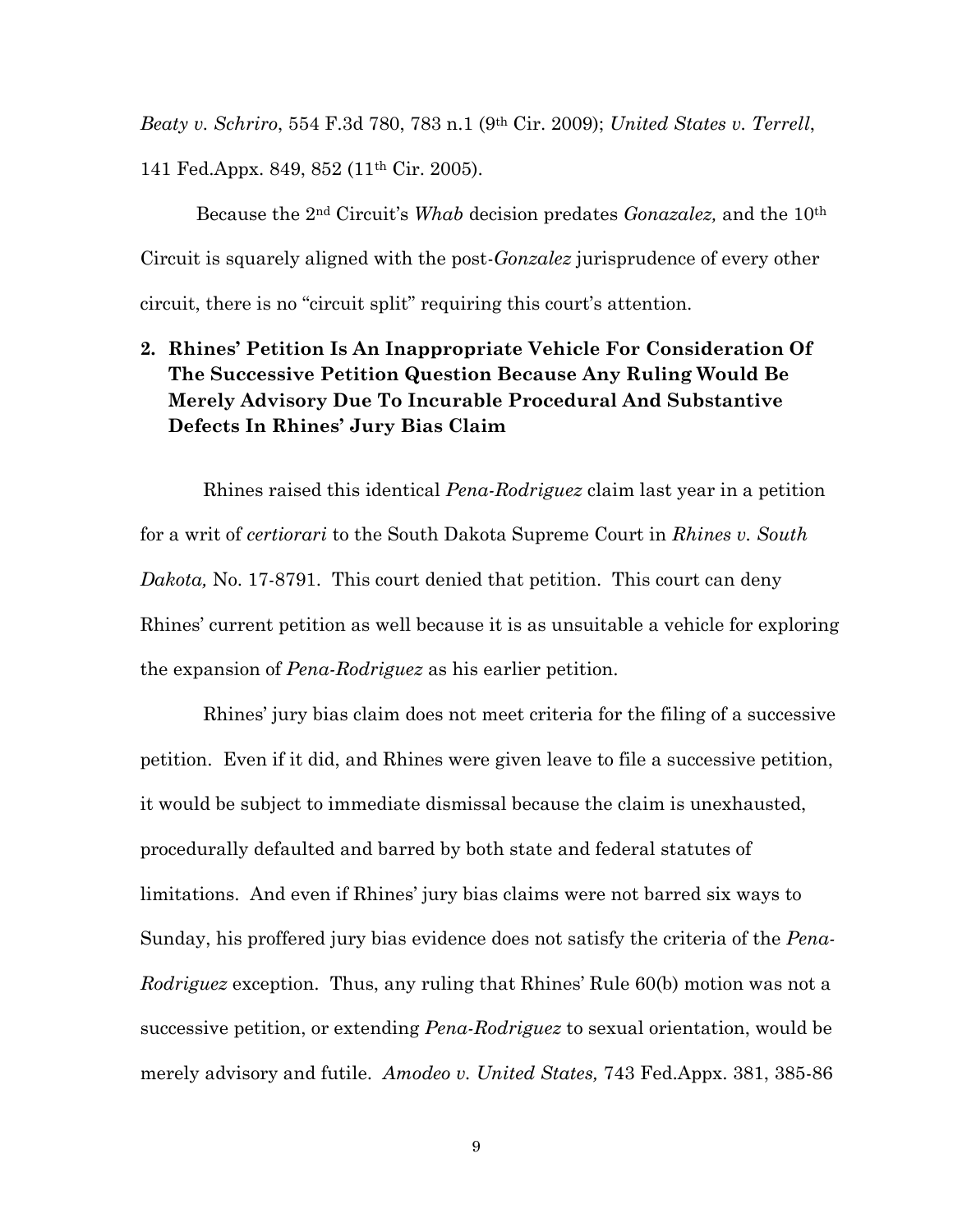$(11<sup>th</sup> Cir. 2018)(ruling finding motion not a successive petition would have been$ futile because time for amending petition had passed).

### **c. Rhines' Extra-Record Evidence Of Alleged Jury Bias Is Unreliable And Vigorously Disputed**

Rhines' jury bias affidavits are inherently unreliable because they were procured by PFCDO attorneys without any judicial oversight. The PFCDO are not *real* federal attorneys employed by the federal government and accountable to a local federal judicial authority like the South Dakota Federal Public Defender Office. They pose as "feds" but the PFCDO is, essentially, a private law firm that contracts with the Administrative Office of the United States Courts to serve as appointed counsel to indigent federal defendants through grant funding and private contributions. It functions as a private, boutique, anti-death penalty law firm but, consequentially, without the economic constraints that generally preclude private law firms from pursuing fabricated or frivolous claims because its clients – death row inmates – are not paying for the hours the PFCDO bills.

As detailed in *Commonwealth v. Spotz,* 99 A.3d 866 (Pa. 2014), the PFCDO has exploited its private status – outside of the type of judicial oversight that generally restrains real federal public defenders from making frivolous claims or economic constraints that inhibit regular private practice attorneys from churning a file – "to impede the death penalty to indulge its private political viewpoint," by means that are "simply unethical and improper." *Spotz,* 99 A.3d at 904, 920, Respondent's Appendix at 009.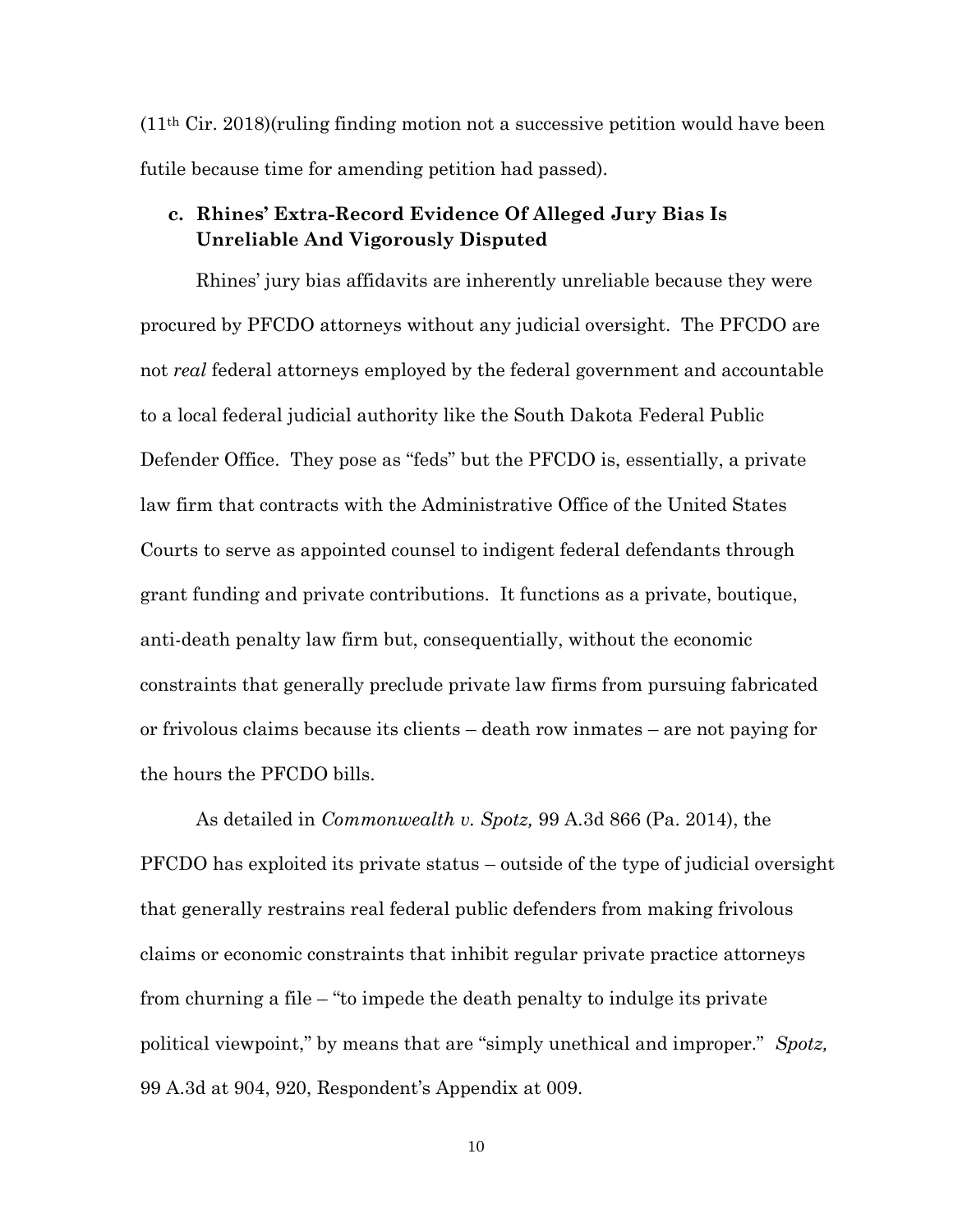Here, the PFCDO procured the subject affidavits by ambushing jurors at their homes and "harass[ing]" them about their verdict, specifically asking if they had "changed" their minds or if they would vote "differently" if they were informed that the PFCDO had information that a pejorative term about homosexuals had been uttered by a fellow juror during deliberations – as though the PFCDO had inside information about the deliberations unknown to the jurors who were there. GARLAND AFFIDAVIT at ¶¶ 5, 42, Rhines Appendix at 77, 82. The PFCDO was "rude as hell," subjecting the jurors to "a lot of bad language" while "badgering" them to agree to PFCDO-fabricated falsehoods that a juror had referred to Rhines as a "fucking queer" or "faggot" during deliberations. GARLAND AFFIDAVIT at ¶¶ 35, 37, 47, Rhines Appendix at 81, 82.

In reality, every juror contacted by the South Dakota Division of Criminal Investigation (DCI) stated consistently and unequivocally that Rhines' homosexuality had absolutely no bearing on their decision to impose a death sentence. GARLAND AFFIDAVIT, Rhines Appendix at 77; GARLAND SUPPLEMENTAL AFFIDAVIT, Rhines Appendix at 84. Juror Cersosimo informed DCI that one juror made a joke that Rhines might like being locked in prison with other men. This "stab at humor" "did not go over well" with the jury and every juror agreed that Rhines' sexual orientation "was not even a consideration" and had nothing to do with their verdict. The juror who made the joke immediately admitted that it was "stupid" and "dumb" to say such a thing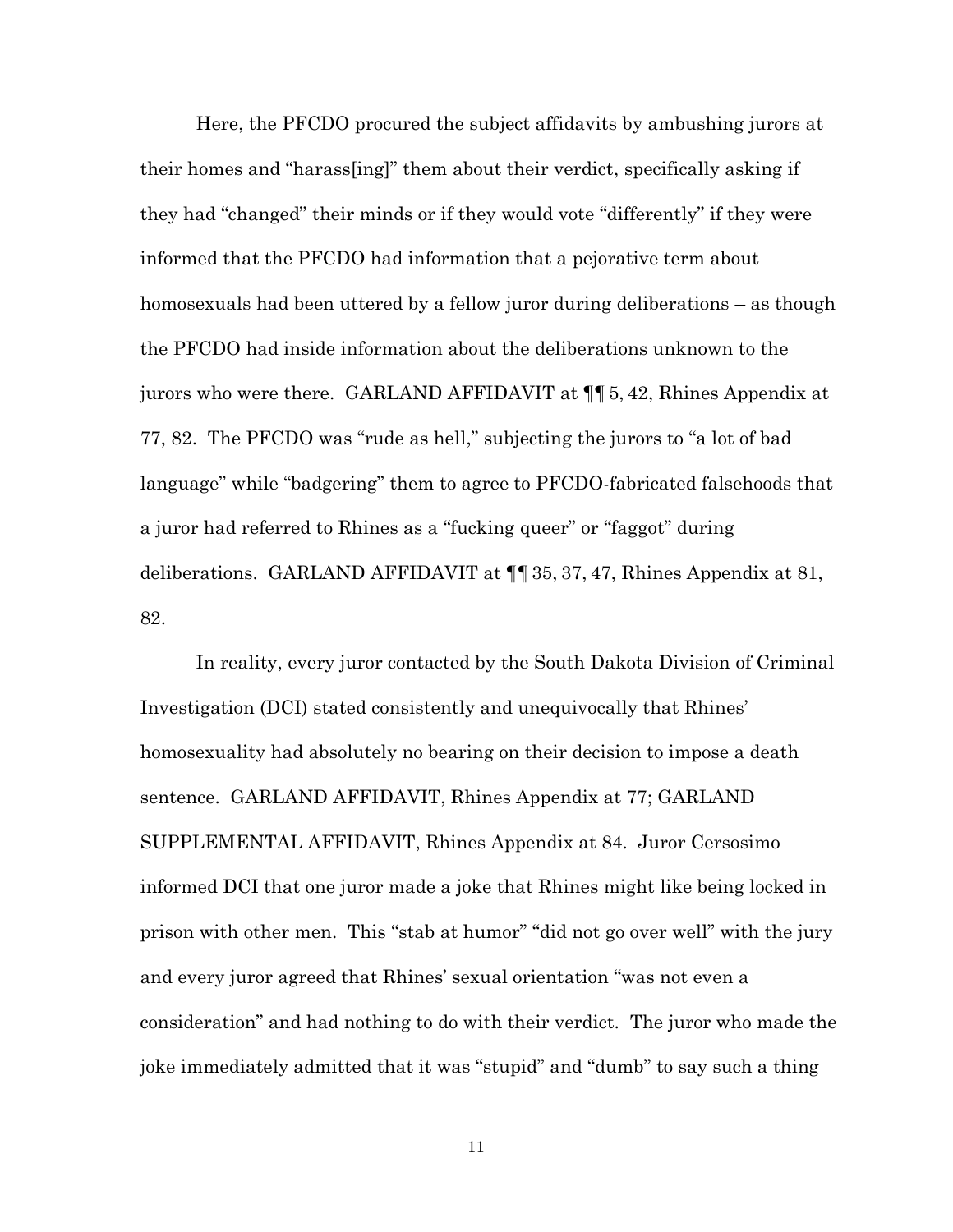and "that was the end of it." No other comments like that were made and Rhines' sexual orientation was not discussed again. GARLAND AFFIDAVIT at ¶24, Rhines Appendix at 80. The jurors uniformly report not only that the deliberations were conducted in an "extremely professional" manner but also that Rhines' homosexuality had "[n]ot one iota" of influence on the decision to impose a death sentence. GARLAND AFFIDAVIT at ¶¶3, 26, 38, 42, 44, 46, Rhines Appendix at 77, 80, 81, 82.

The PFCDO's assaultive tactics and scurrilous insinuations are no surprise considering the scathing indictment of its ethics practices (or lack thereof) in death penalty cases reported in the *Spotz* opinion. *Spotz* describes in detail the PFCDO's reputation for having an anti-death penalty "agenda beyond mere zealous representation, one which routinely pushes, and in frequent instances . . . far exceeds ethical boundaries." *Spotz,* 99 A.3d at 867, Respondent's Appendix at 009. One can practically turn to any random page of the *Spotz* decision and find judicial condemnation of the PFCDO's "contempt" for the courts, "lack of candor," "scurrilous" tactics, "contemptuous" conduct, "dubious" and "ethically questionable" behavior, "pervasive conduct in causing delay," "obstructionist agenda," penchant for "accusing Pennsylvania courts of incompetence or laziness, their argument unencumbered by concerns for accuracy, honest, and candor," "abuses in briefing," "war on its ethical duty of candor to the court," "extreme conduct and/or misconduct," and "strategy to subvert the proper role of state courts" that is "simply unethical and improper."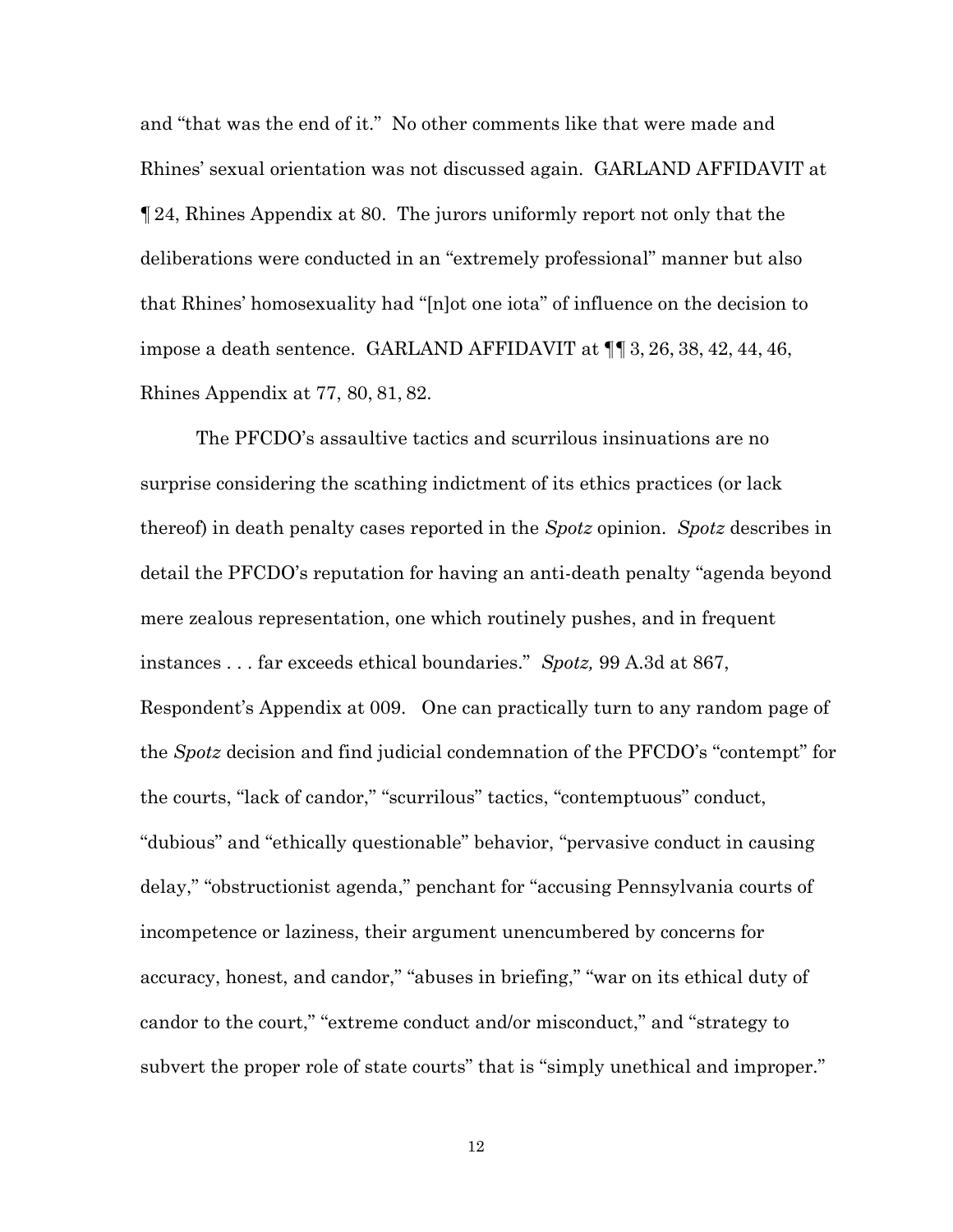*Spotz,* 99 A.3d at 867, 871, 872, 875, 876 881, 883, 893, 896, 897, 898 n.21, 899, 900, 901, 902, 903, 911, 915, 920, *passim,* Respondent's Appendix at 009. Indeed, this very court referred one PFCDO operative to state disciplinary authorities for his role in a PFCDO scheme to file an unauthorized petition for writ of *certiorari* in a death penalty case. REFERRAL ARTICLE, Respondent's Appendix at 066; *Spotz,* 99 A.3d at 877, 913 n. 25, Respondent's Appendix at 009, 056.

Because of its extreme tactics, the PFCDO's affidavits are inherently unreliable. Here, as in *Tharpe v. Sellers,* 138 S.Ct. 545 (2018), there is a significant discrepancy between what the jurors allegedly said to PFCDO lawyers and investigators and what they have said to others. As in *Tharpe,* there is evidence here that the jurors were confronted in their homes by PFCDO lawyers who were "sneaky" about their purpose. SUPPLEMENTAL GARLAND AFFIDAVIT at ¶12, Rhines Appendix at 85. In *Tharpe,* defense investigators interviewed a juror while he was drunk on a 12-pack of beer and several shots of whiskey; here the PFCDO procured an affidavit from Juror Keeney, whose wife describes him as having problems with memory and dementia. Not surprisingly, the PFCDO neglected to mention Keeney's condition, which can only mean they knowingly exploited it in procuring his "affidavit" and wished to conceal it. SUPPLEMENTAL GARLAND AFFIDAVIT at ¶ 9, Rhines Appendix at 85. In *Tharpe,* the juror never signed or swore to his "affidavit;" here the PFCDO is similarly attempting to pass off unsworn and unsigned "statements" of Juror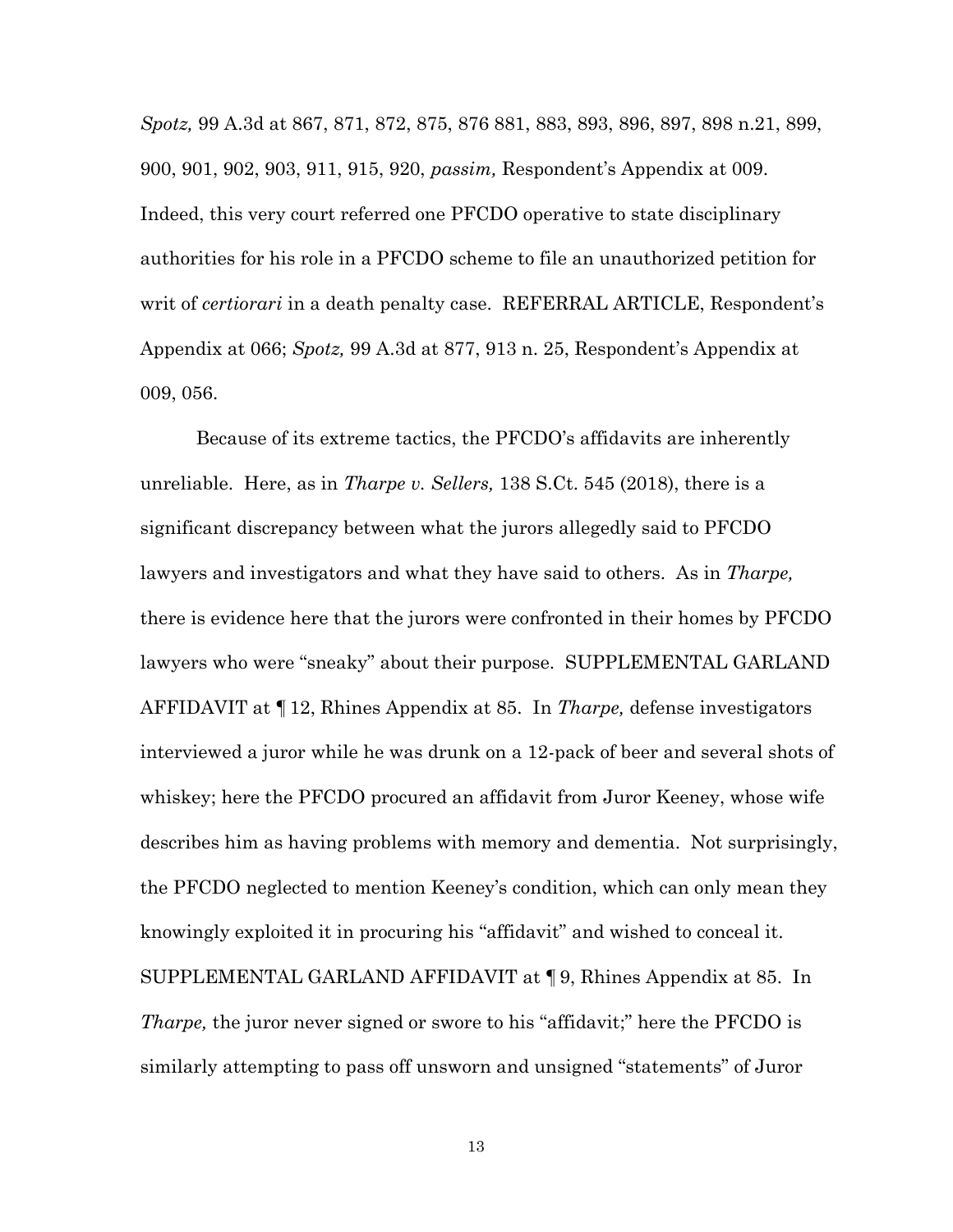Blake written and signed by a PFCDO investigator as a "juror affidavit." BLAKE "AFFIDAVIT," Rhines Appendix at 35.

The PFCDO mendaciously asserts that the jurors have not "retracted" the statements attributed to them by the PFCDO, a self-serving choice of verb that assumes the jurors made the alleged statements in the first place, or made them with the meaning the PFCDO draws from them. Blake has said that the PFCDO's assertions are "Not true." SUPPLEMENTAL GARLAND AFFIDAVIT at ¶ 6, Rhines Appendix at 85. There is nothing for Cersosimo to "retract." When asked if he voted for a death sentence because Rhines is gay, Keeney adamantly said "No, no, no. No I didn't do that." SUPPLEMENTAL GARLAND AFFIDAVIT at ¶ 15, Rhines Appendix at 86. Keeney's statement certainly repudiates the homophobic inference that the PFCDO draws from the prepositional phrase (inserted *by the PFCDO itself* ) "with men" within Keeney's otherwise generic statement that he believed that Rhines should not have been allowed to spend his life in prison. The PFCDO shamelessly exploited Keeney's condition by phrasing his affidavit to give it import and meaning that was not intended or understood by Keeney.

Accordingly, the veracity of any affidavits procured unilaterally by the PFCDO, an organization notorious for its disregard of ethical constraints and "lack of candor," is vigorously disputed. *Spotz,* 99 A.3d at 898 n.21, 902.

**d. A Ruling Extending** *Pena-Rodriguez* **To Homophobic Bias Would Have No Practical Effect In This Case Because Rhines Has Exhausted His State And Federal Appellate And** *Habeas Corpus* **Remedies Without Ever Raising A Jury Homophobia Claim**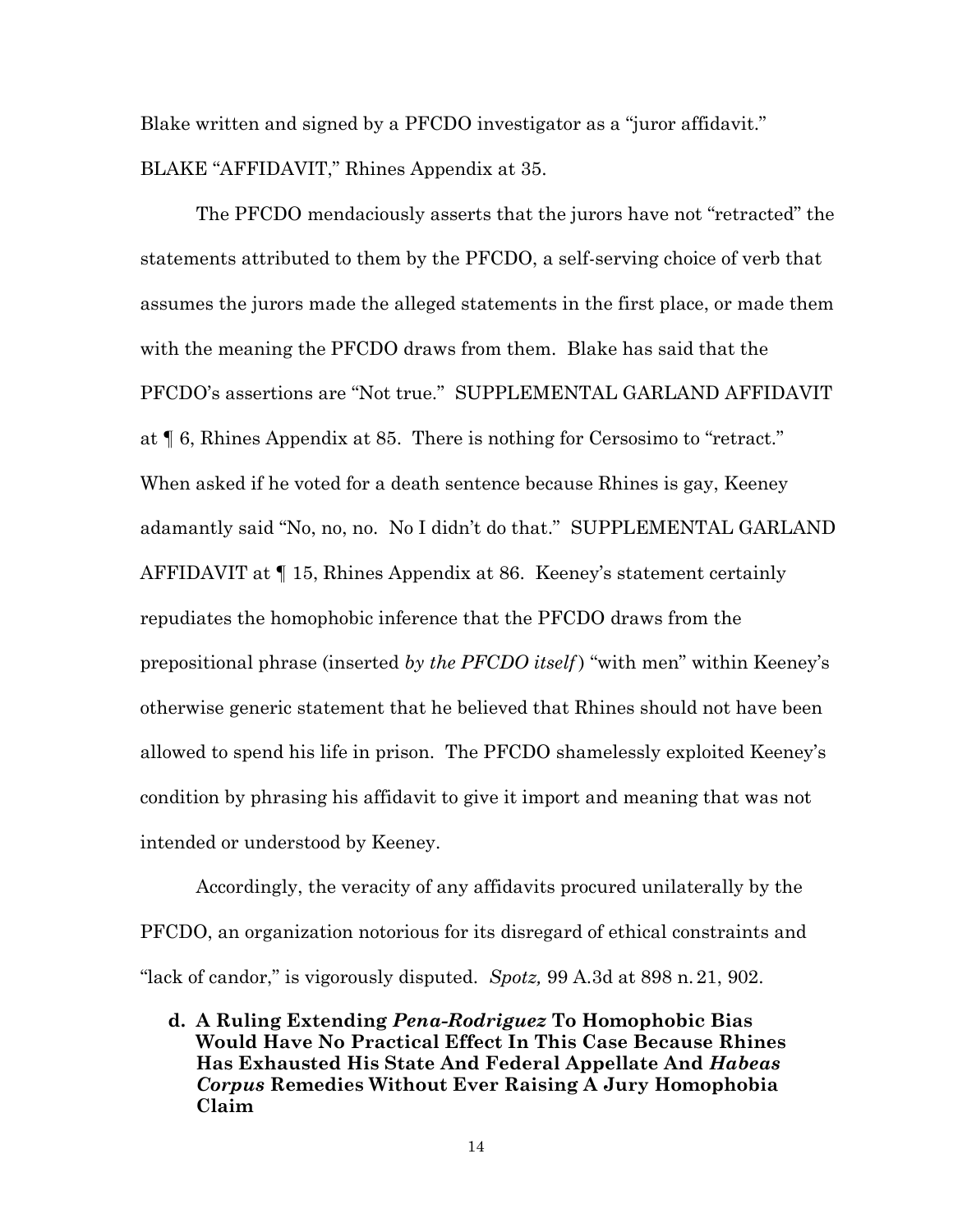Even were this court to rule that *Pena-Rodriguez* broadly covers sexual orientation bias, it would have no practical effect because Rhines has no remaining process by which to avail himself of such a ruling. Rhines has exhausted his state appellate and *habeas corpus* processes and is presently barred from bringing a successive *habeas corpus* petition under state law because:

- He is beyond the South Dakota 2-year and federal 1-year statutes of limitations. SDCL 21-27-3.3; 28 U.S.C. § 2244(d)(1); and
- He cannot satisfy state criteria for a successive petition because (a) the factual predicate of his jury bias claim is not "new" and (b) his claim does not arise from a new, retroactive constitutional rule. SDCL 21- 27-5.1.

Any ruling from this court that Rhines' motion to vacate/amend was not a successive petition would be futile because the claim is incurably unexhausted, procedurally defaulted and time barred in state and federal court. *Amodeo,* 743 Fed.Appx. at 385-86 (ruling finding motion not a successive petition would have been futile because time for amending petition had passed).

### **i. Rhines' Jury Bias Claim Is Time Barred**

Rhines' jury bias claim is time-barred by SDCL 21-27-3.3's two-year and 28 U.S.C. 2244(d)(1)'s one-year statutes of limitations. Rhines filed two affidavits under seal in the United States District Court for the District of South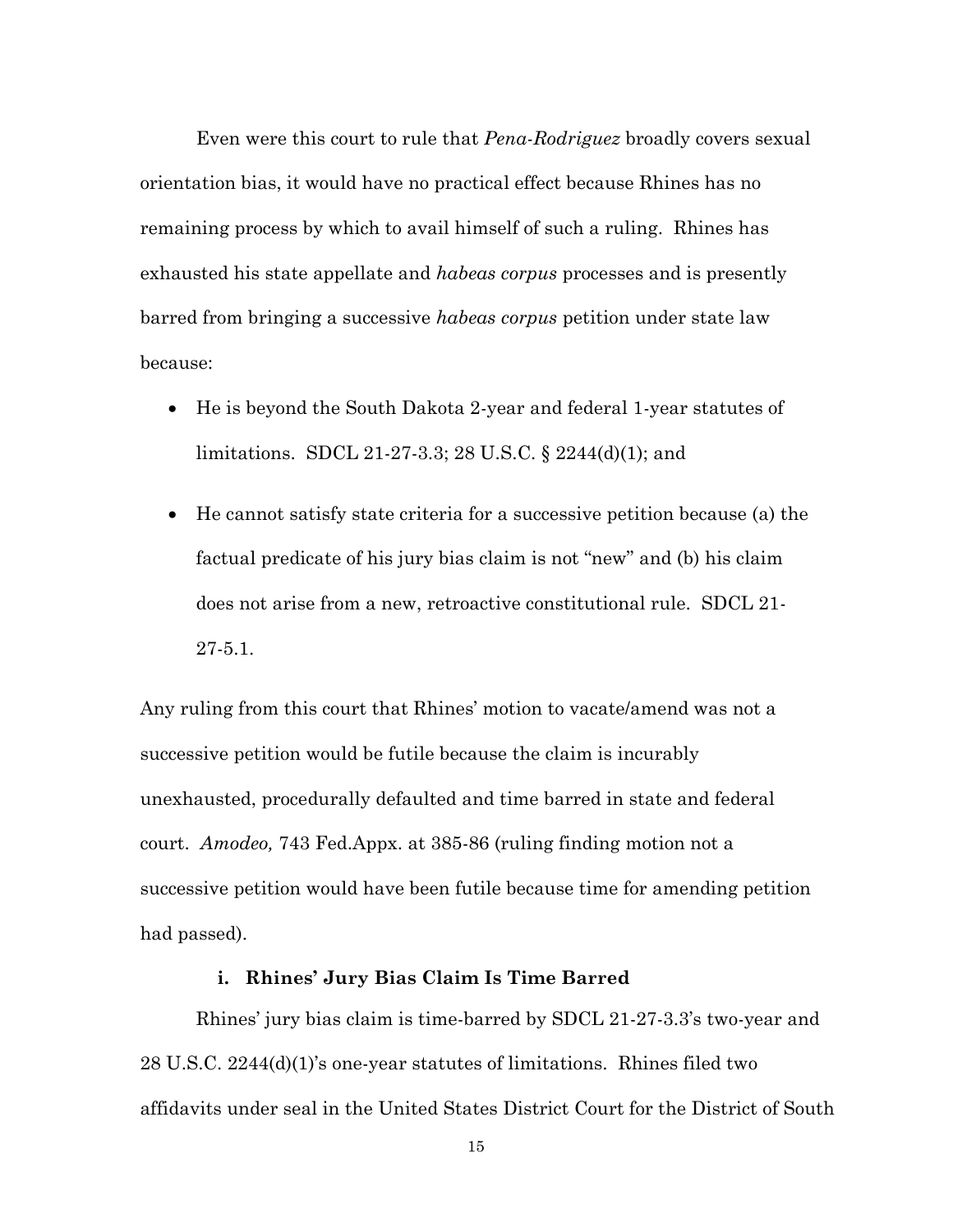Dakota which purport to evidence homophobic bias. JUROR B and JUROR J AFFIDAVITS, Docket 323 (Attachments 2 and 10), *Rhines v. Young,* CIV # 00- 5020 (D.Ct.S.D.). Those affidavits reflect that jurors had been interviewed about an alleged homophobic comment in September 2015 but Rhines did not move to amend his complaint before the end of September 2016 as required by 28 U.S.C. 2244(d)(1). *Amodeo,* 743 Fed.Appx. at 385-86 (motion to amend must be made within one year).

Rhines' knowledge of the factual predicate of his jury bias claim goes back even further than September 2015. Indeed, Rhines started asserting "jury bias" practically before the ink was dry on the verdict form 25 years ago. Rhines' legal team, in consultation with Rhines himself, decided to utilize his sexual orientation in mitigation by portraying Rhines as a lost soul marginalized by society's ostracization of homosexuals. *HABEAS CORPUS* TRANSCRIPT at 12/2-9, 92/19-22, 176/5-13, Respondent's Appendix at 068; TRIAL TRANSCRIPT at 2614/5, 2616/25, 2617/3, Respondent's Appendix at 074. Defense counsel laid the ground for this strategy by conducting pointed *voir dire* regarding each prospective juror's attitude about homosexuality. Wayne Gilbert, one of Rhines' trial attorneys, testified in the state *habeas corpus* proceedings that he "viewed the *voir dire* questioning as a way to weed out potential jurors who might be hostile to Rhines because of his sexuality." *HABEAS CORPUS* TRANSCRIPT at 115, 156-157, Respondent's Appendix at 068. All jurors, including those now the target of Rhines' allegations of homophobia, agreed that his sexual orientation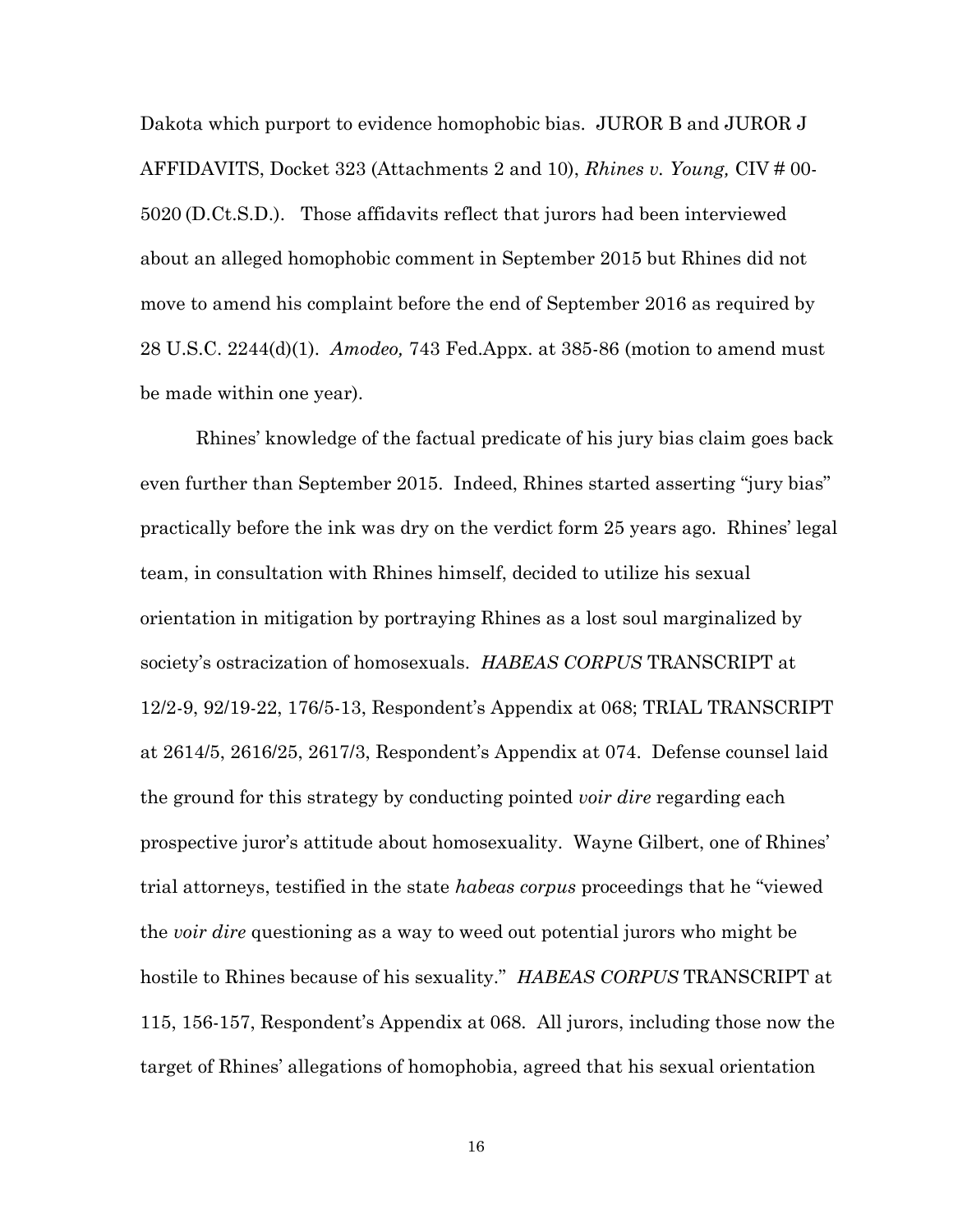had no bearing on the case. *VOIR DIRE* TRANSCRIPTS, Respondent's Appendix at 236.

Nevertheless, Rhines argued on direct appeal that the trial court erred by refusing to appoint a forensic communications expert because he believed "*voir dire* alone [had been] an inadequate method for detecting and eliminating jurors with biases against homosexuality." Rhines also argued that a jury note to the judge inquiring into conditions of confinement for those serving life in prison "reflected homophobic sentiments that improperly affected jury deliberations." *Rhines I*, 1996 SD 55 at ¶105, 548 N.W.2d at 442. The South Dakota Supreme Court rejected Rhines' contentions that "the jury considered irrelevant or unfairly prejudicial matters when imposing the death penalty" or that the jury's questions "related to . . . Rhines' sexual orientation." *Rhines I,* 1996 SD at ¶170 n. 6, 548 N.W.2d at 443. Rhines did not further develop a claim of jury bias for his first (or second) state *habeas corpus* petition(s). *Rhines II,* 2000 SD 19, 608 N.W. 2d 303.

Rhines' knowledge of the predicate facts of his jury bias claim is deeper still.In a *pro se* complaint filed in state court on September 5, 2017, challenging the constitutionality of SDCL 21-27-3.3, Rhines stated that:

During the plaintiff's [Rhines'] 24-year appeals process he has repeatedly attempted to urge his appointed counsels to interview the plaintiff's criminal trial jurors about a nine (9) question note they sent to the trial court judge during penalty phase deliberations. These questions ranged from the plaintiff's future dangerousness if he were ever placed in a minimum security prison or be allowed work release to what conditions of confinement the plaintiff could expect to incur if the [plaintiff] had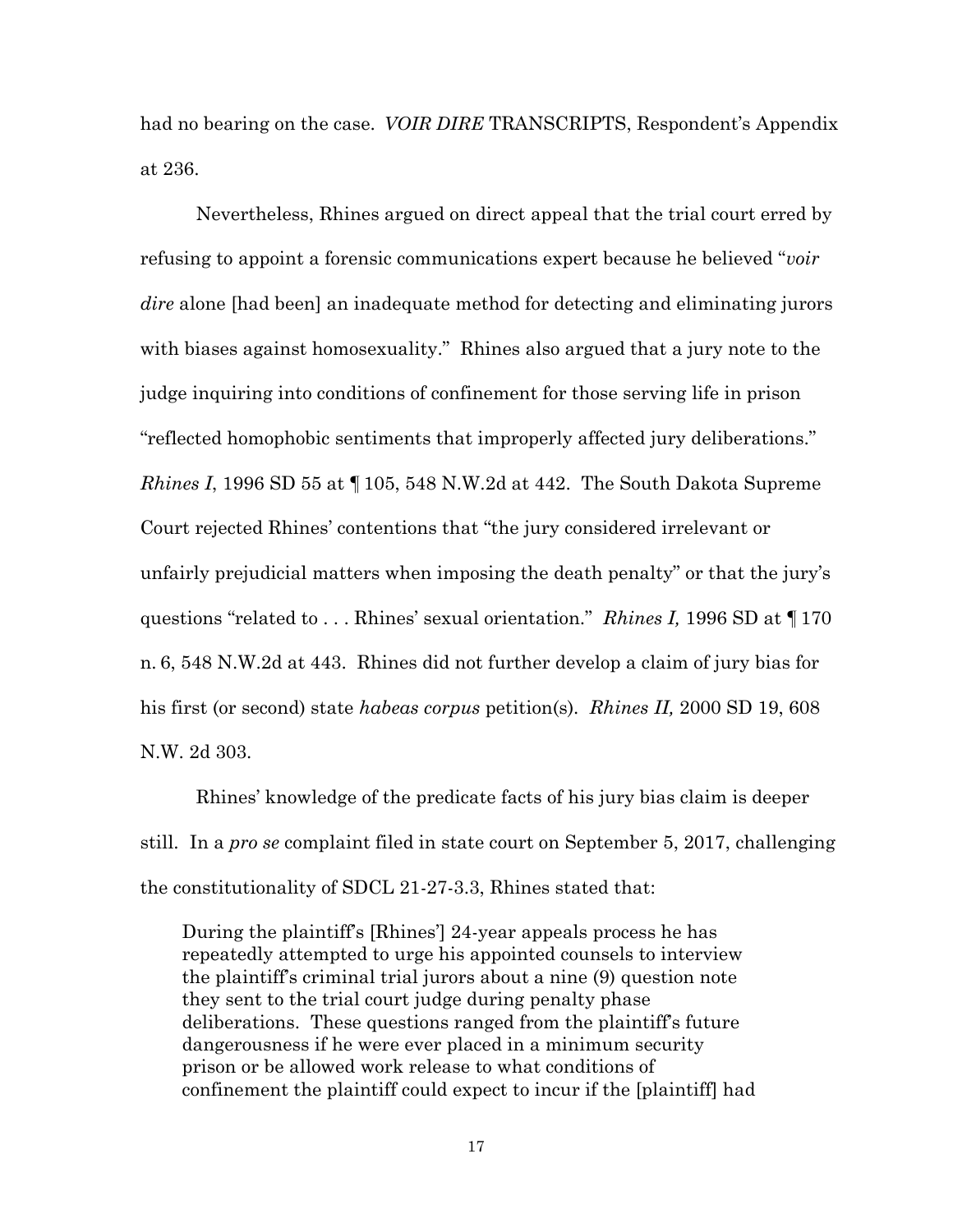been sentenced to life in prison rather than death, to whether or not the plaintiff would be allowed to have a cell-mate or associate with other inmates. During *voir dire* the jurors were informed that the plaintiff is a homosexual and each potential juror indicated this would play no part in their deliberations. However, the list of questions sent to the trial court judge during penalty phase deliberations seems to counterindicate those statements by these jurors and, subsequently the plaintiff urged each of his appointed counsels to interview these jurors about what they had meant with the 9 questions. During the nearly 23 ensuing years after trial and through 16 or so appointed counsels, none would interview the jury, *until 2015* when counsel from outside the area was appointed by the Honorable Karen E. Schreier as Learned Counsel for the Plaintiff's federal habeas petition. In *September 2015* Learned Counsel Carol R. Camp and investigator Mary K. Poirer began interviewing former jurors and discovered that apparently most of them had viewed the oaths they took in *voir dire* as merely a suggestion and the promise not to use the Plaintiff's homosexuality against him as being null and void.

REPLY TO "LAST WORD," Respondent's Appendix at 088-089 (emphasis added).

Because Rhines was aware of the factual predicate for his jury bias claim at the time of the jury's sentencing deliberations, he had until July 1, 2014, to file a successive state *habeas corpus* alleging jury bias. *Hughbanks v. Dooley*, 2016 SD 76, ¶16, 887 N.W.2d 319, 324. He did not. Even if the factual predicate for a jury bias claim had not been known to Rhines until September 2015 or December 2016, he did not timely file a successive state petition before the end of September 2017 or December 2018 or move to amend his pending federal petition before the expiration of the federal one-year statute at the end of September 2016. *Howard v. United States,* 533 F.3d 472, 475 (6th Cir. 2008)(claim raised in motion to amend subject to federal one-year statute of limitations). A ruling finding that Rhines' jury bias claim is not a successive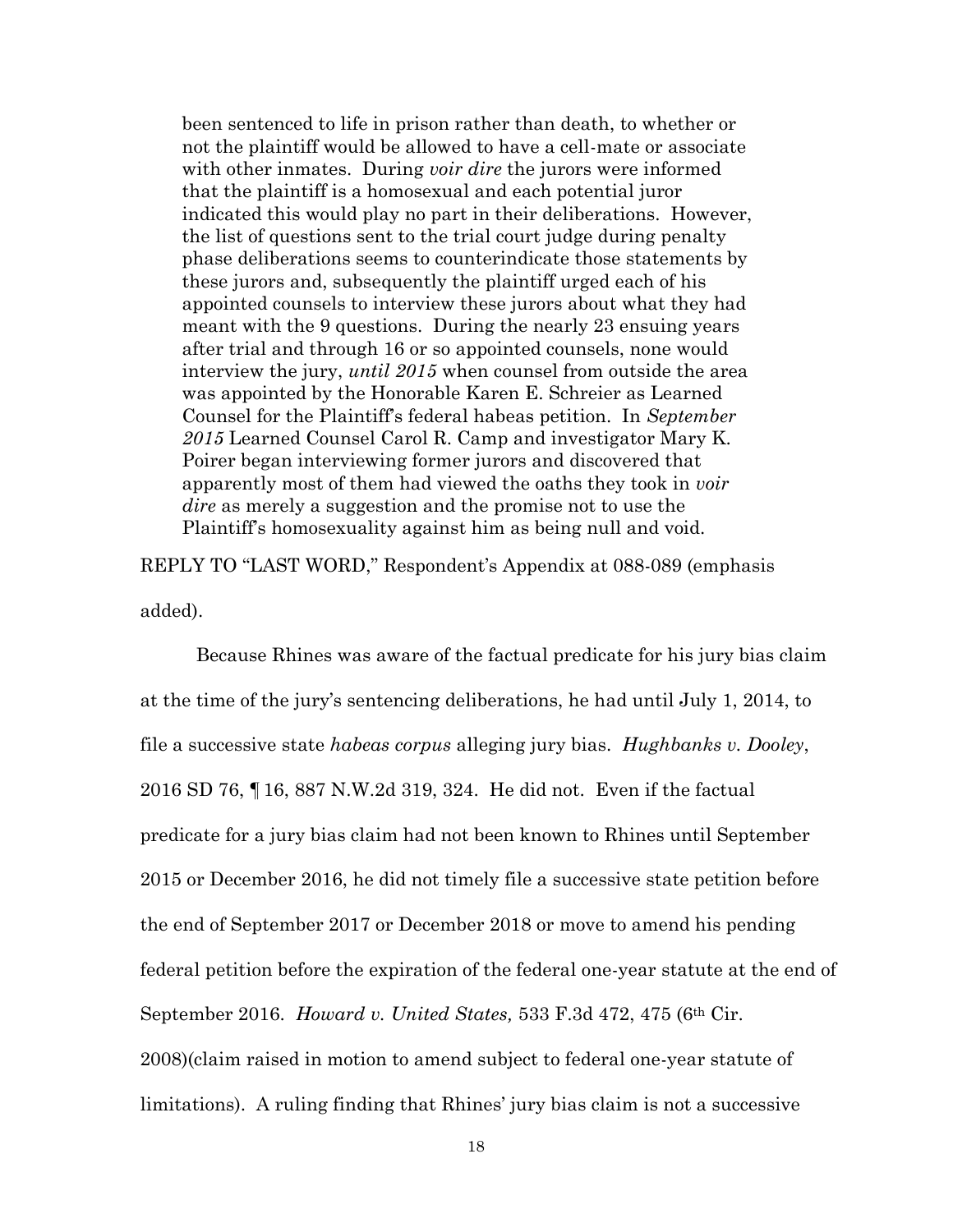petition would be futile because it is incurably unexhausted, procedurally defaulted and time-barred.

## **ii. Rhines' Jury Bias Claim Does Not Satisfy The New Evidence And New, Retroactive Constitutional Rule Criteria For A Successive Petition**

Since Rhines' own words and the record as a whole establish that he was aware of the factual predicate of his jury bias claim as long as 25 years ago but no later than September 2015, he cannot satisfy the "newly discovered evidence" criterion for a successive petition.

Indeed, in denying the identical jury bias claim Rhines raised in his Rule 59(e) motion, the district court observed that "Rhines ha[d] had roughly twenty years to develop the evidence he now offers. In fact, Rhines faults each of his attorneys for not developing this evidence sooner. But Rhines' allegations undermine the foundation of his motion. For Rhines to prevail, he must show that this evidence *could not have* been discovered earlier *despite* having exercised reasonable diligence to obtain it. Rhines, however, asserts that the evidence *should have* been discovered earlier *if* his attorneys were diligent. Rhines' contention is the inverse of what Rule 60(b)(2) is designed to address. He makes no showing that he had been unable to uncover the newly discovered evidence prior to the court's summary judgment ruling. Likewise, the decadeslong period of delay while the evidence was obtainable indicates a lack of diligence. Because this evidence was available to Rhines, it should have been presented prior to the entry of judgment." ORDER DENYING MOTION TO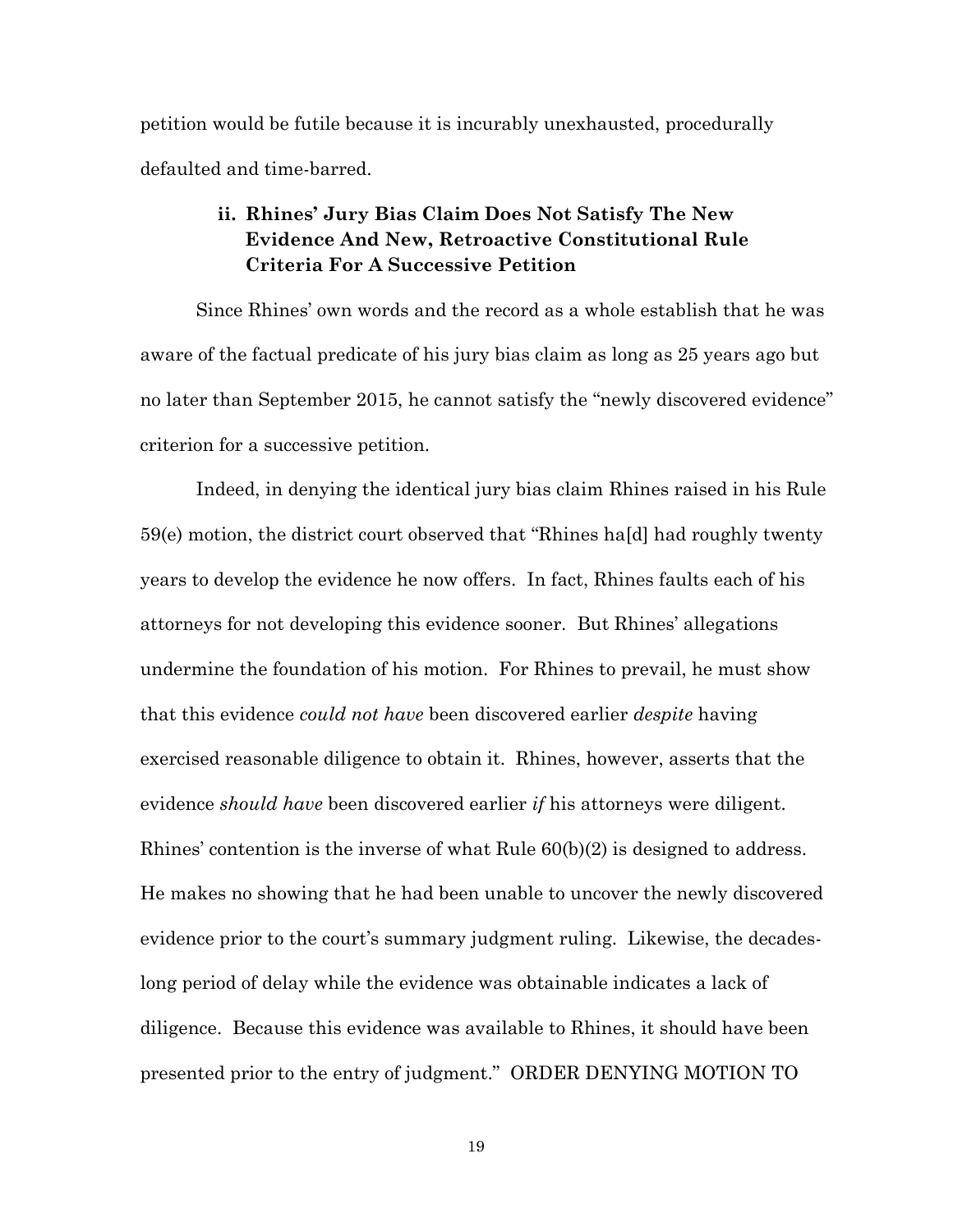AMEND, Docket 348, Respondent's Appendix at 120; *Moreland,* 813 F.3d at 326 ("accusing counsel of ineffectiveness in not presenting . . . claims in trial-level state post-conviction proceedings . . . is necessarily acknowledging that, with due diligence, the evidence in support *could* have been presented then").

To the extent Rhines argues that Rule 606 was an insurmountable obstacle to developing jury bias evidence, he exaggerates . . . and *Pena-Rodriguez*  itself is the proof. Rule 606 prohibits only the introduction of juror testimony or affidavits for the purpose of "an inquiry into the validity of a verdict." Rule 606 has *never* prohibited the introduction of juror testimony or affidavits for the purpose of challenging the constitutionality of the rule itself. The fact that Pena-Rodriguez succeeded in doing so in regard to racial bias proves that this avenue of exploring homophobic bias required no "change in the law." Unlike Pena-Rodriguez, Rhines did not timely challenge the constitutionality of Rule 606 as a means of investigating and exposing alleged jury bias against him.

Per *Smith v. Phillips*, 455 U.S. 209, 215 (1982), "the remedy for allegations of juror partiality is a hearing in which the defendant has the opportunity to prove actual bias." According to *Smith*:

The safeguards of juror impartiality, such as *voir dire* and protective instructions from the trial judge, are not infallible; it is virtually impossible to shield jurors from every contact or influence that might theoretically affect their vote. Due process means a jury capable and willing to decide the case solely on the evidence before it, and a trial judge ever watchful to prevent prejudicial occurrences and to determine the effect of such occurrences when they happen.

*Smith,* 455 U.S. at 217, 230. State statutes offer *Smith* avenues for relief. S.D.R.Evid. 606 (SDCL 19-19-606) has never completely foreclosed attacking a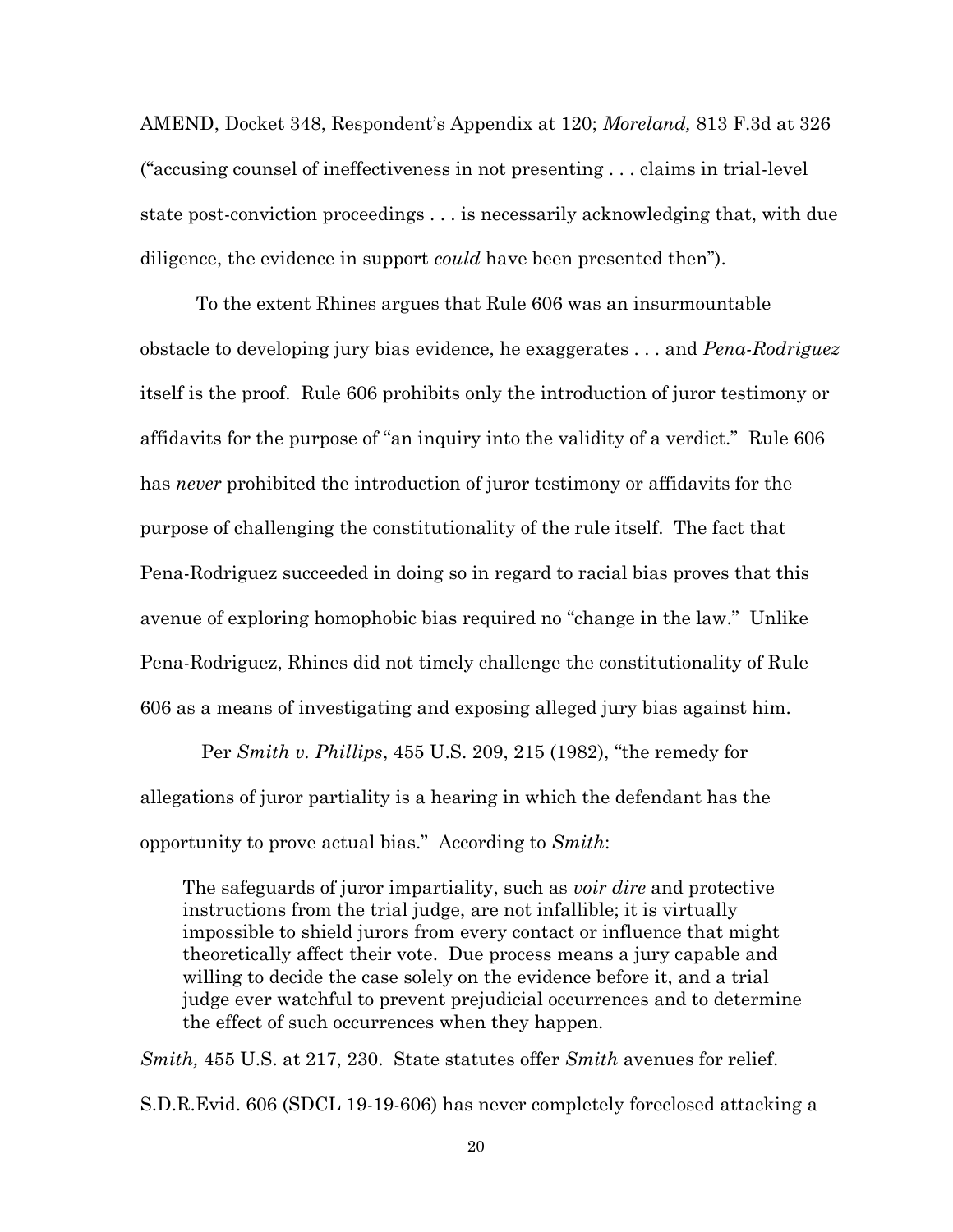jury's verdict on the grounds of "extreme . . . passion or prejudice," including by means of juror affidavits. *State v. Motzke,* 2006 SD 13, ¶14, 710 N.W.2d 433, 439. Like Pena-Rodriguez, Rhines could have sought relief from his state criminal judgment by filing:

- A motion for a new trial per SDCL 23A-29-1 within 10 days of the entry of judgment on the grounds of "irregularity in the proceedings of the . . . jury," "[m]isconduct by the jury," and "newly-discovered evidence," *Smith* and *McDonough Power Equip., Inc. v. Greenwood*, 464 U.S. 548, 556 (1984); or
- A motion for relief from judgment per SDCL 23A-27-4.1 within one year of the judgment.

Rhines did not file either motion, though the jury note so central to Rhines' jury bias claim was known to him even before his sentence was delivered. If the note caused Rhines to genuinely doubt the jury's sincerity<sup>1</sup> or impartiality he could have conducted a post-trial investigation into the jury's alleged partiality per *Motzke* and *McDonough* and filed a motion for a new trial or for relief from judgment, or mounted a facial attack on Rule 606 itself*. Pena-Rodriguez,* 137 S.Ct. at 862. And though *Tharpe* shows that *habeas corpus* courts have, notwithstanding Rule 606, taken juror testimony on racial bias in capital cases, unlike Tharpe, Rhines did not develop his jury bias claim in either his first or

<u>.</u>

<sup>&</sup>lt;sup>1</sup> Prospective jurors are presumed to be impartial and the answers they give in *voir dire* truthful. *Irvin v. Dowd*, 366 U.S. 717, 723 (1961).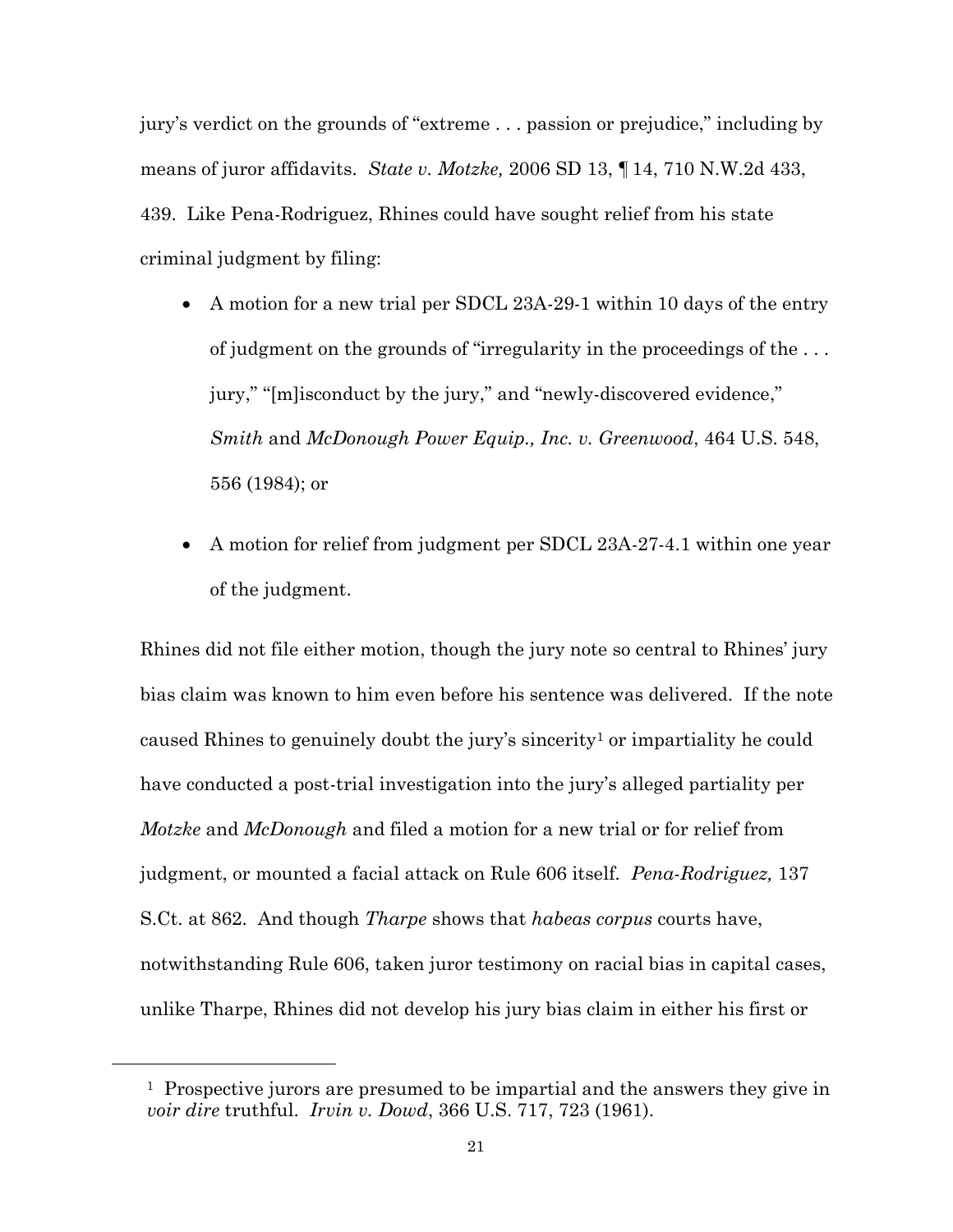second state *habeas corpus* proceedings. *Tharpe v. Warden,* CIV # 10-433 (D.Ct.M.D.Ga. 2017)(unpublished), Respondent's Appendix at 133, 145, 146. Rhines is now well beyond his window for any form of relief, making any application of *Pena-Rodriguez* to sexual orientation bias in this case merely advisory.

Rhines asserts that *Pena-Rodriguez's* exception is a "new" constitutional rule that allows him to bring a successive petition per SDCL 21-27-5.1. But *Pena-Rodriguez* itself takes pains to point out that its exception is not exactly new, observing that "the *Reid* and *McDonald* cases [had] noted the possibility of an exception to the [no-impeachment] rule [for] the 'gravest and most important cases.'" *United States v. Reid,* 13 L.Ed. 1023 (1852); *McDonald v. Pless,* 238 U.S. 264 (1915). If, as Rhines contends, imposition of a death sentence (allegedly) on the ground of a defendant's sexual orientation violates "the plainest principles of justice," *McDonald* postulated a general exception for such occasions over 100 years ago. *McDonald,* 238 U.S. at 268; *Motzke,* 2006 SD 13 at ¶14, 710 N.W.2d at 439 (SDCL 19-19-606 does not foreclose attack on jury verdict in instances of "extreme . . . passion or prejudice").

Indeed, nothing proves that no "new" rule was needed to mount an impeachment challenge quite like the fact that Rhines' counsel were out drumming up juror affidavits two years before this court even issued the *Pena-Rodriguez* decision. JUROR B AFFIDAVIT at ¶14 and JUROR J AFFIDAVIT at ¶10, Docket 323 (Attachments 2 and 10), *Rhines v. Young,* CIV # 00-5020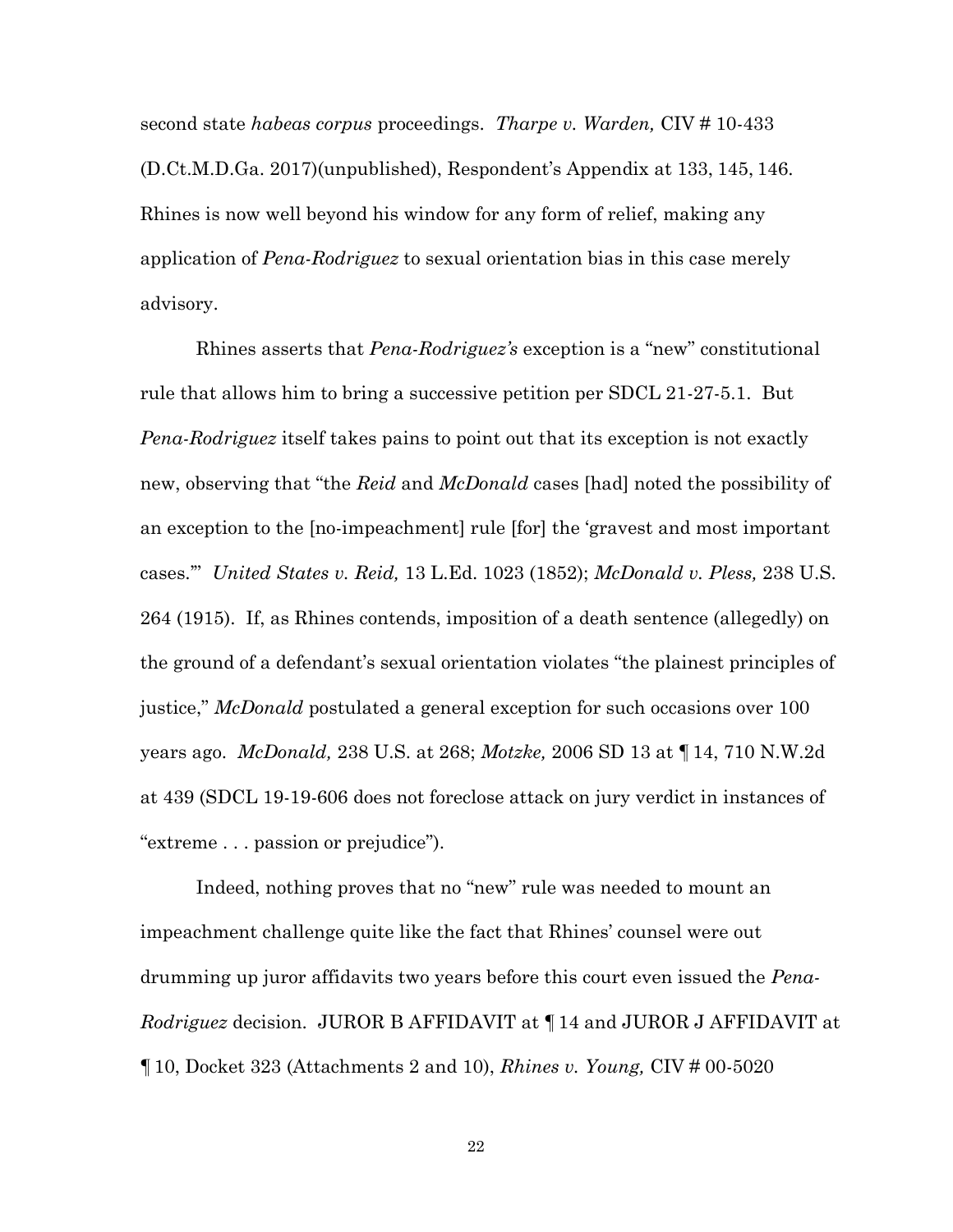(D.Ct.S.D.). Since *Pena-Rodriguez* did not create a new exception for sexual orientation, and since the general exceptions of *Reid, McDonald* and *Motzke* were "previously available" to Rhines for the purpose of impeaching his sentence on the grounds of alleged homosexual bias, Rhines cannot meet the "new constitutional rule" criterion for a successive petition of either SDCL 21-27-5.1 or 28 U.S.C.A. § 2244(b).

Even assuming *Pena-Rodriguez* created a "new" constitutional rule as applied to Rhines, this court would have to assume or decide that it has retroactive effect for Rhines to meet the criteria for a successive petition under SDCL 21-27-5.1 and 28 U.S.C.A. § 2244(b). Otherwise, any ruling in this case would be merely advisory.

The test for determining retroactivity is set forth in *Teague v. Lane*, 489 U.S. 288 (1989). As described in *Montgomery v. Louisiana*, 136 S.Ct. 718, 728 (2016):

First, courts must give retroactive effect to new substantive rules of constitutional law. Substantive rules include "rules forbidding criminal punishment of certain primary conduct," as well as "rules prohibiting a certain category of punishment for a class of defendants because of their status or offense" . . . Second, courts, must give retroactive effect to new "watershed rules of criminal procedure" implicating the fundamental fairness and accuracy of the criminal proceedings.

"Such a rule must be one 'without which the likelihood of an accurate conviction is seriously diminished.'" *Teague,* 489 U.S. at 313. A "watershed" rule must not just improve the accuracy of a trial, it must function as an "absolute prerequisite to fundamental fairness." *Teague,* 489 U.S. at 313; *Sawyer v. Smith,* 497 U.S.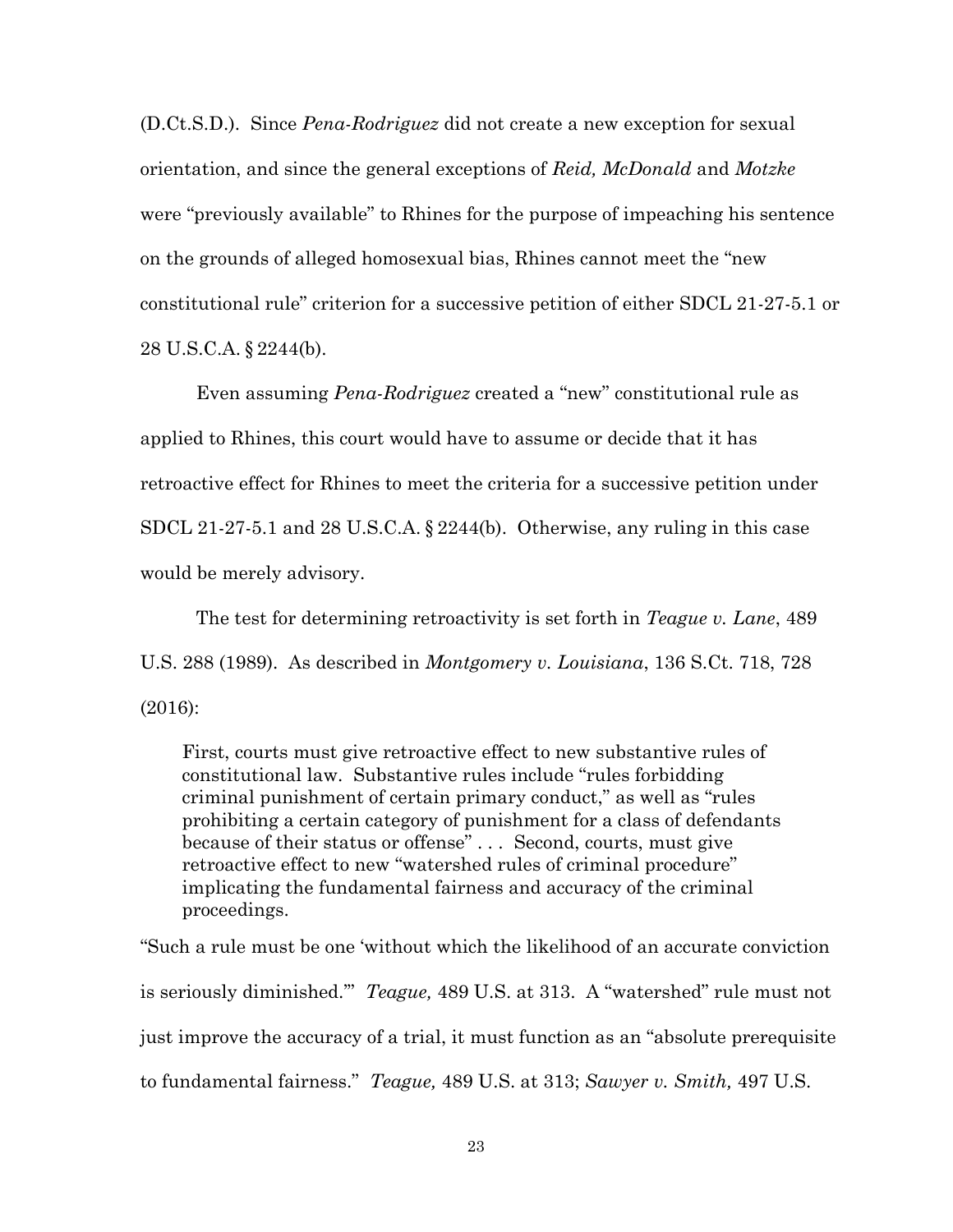227, 243 (1990); MEANS*, Federal Habeas Manual: A Guide to Federal Habeas Corpus Litigation*, § 7:39 (2017)(a watershed "rule must itself constitute a previously unrecognized bedrock procedural element that is essential to the fairness of a proceeding").

To underscore the rarity of "watershed" rules, this court has invoked the sweeping rule of *Gideon v. Wainwright*, 372 U.S. 335 (1963), as the "paradigmatic example" of the "primacy and centrality" a new rule must have to concepts of procedural fairness and accuracy in order to qualify as "watershed." *Gray v. Netherland,* 518 U.S. 152, 170 (1996); MEANS*, Federal Habeas* at § 7:39. This court has repeatedly remarked that it is "unlikely" for many rules with the "primacy and centrality" of *Gideon* to emerge from a criminal justice system already so well ordered around concepts of due process and fairness as America's. MEANS*, Federal Habeas* at § 7:39. The "watershed" exception is, thus, so "extremely narrow" that in the years since *Teague* this court has repeatedly rejected claims of new rules meeting the exception even in capital cases.2 MEANS*, Federal Habeas* at § 7:39.

*Pena-Rodriguez* does not meet the "watershed rule" exception per the language and reasoning of the *Pena-Rodriguez* decision itself:

l,

<sup>2</sup> *Beard v. Banks,* 542 U.S. 406 (2004)(declining to find *Mills* rule re: jury instructions in capital cases a "watershed" rule); *Schriro v. Summerlin,* 542 U.S. 348 (2004)(declining to find *Ring/Apprendi* rule "watershed"); *Lambrix v. Singletary,* 520 U.S. 518 (1997); *Gray v. Netherland,* 518 U.S. 152, 170 (1996); *Graham v. Collins,* 506 U.S. 461 (1993); *Sawyer v. Smith,* 497 U.S. 227 (1990); *Saffle v. Parks,* 494 U.S. 484 (1990); *Butler v. McKellar,* 494 U.S. 407 (1990); see also *Whorton v. Bockting,* 549 U.S. 406 (2007)(declining to find *Crawford* rule a "watershed" rule in child sexual assault case).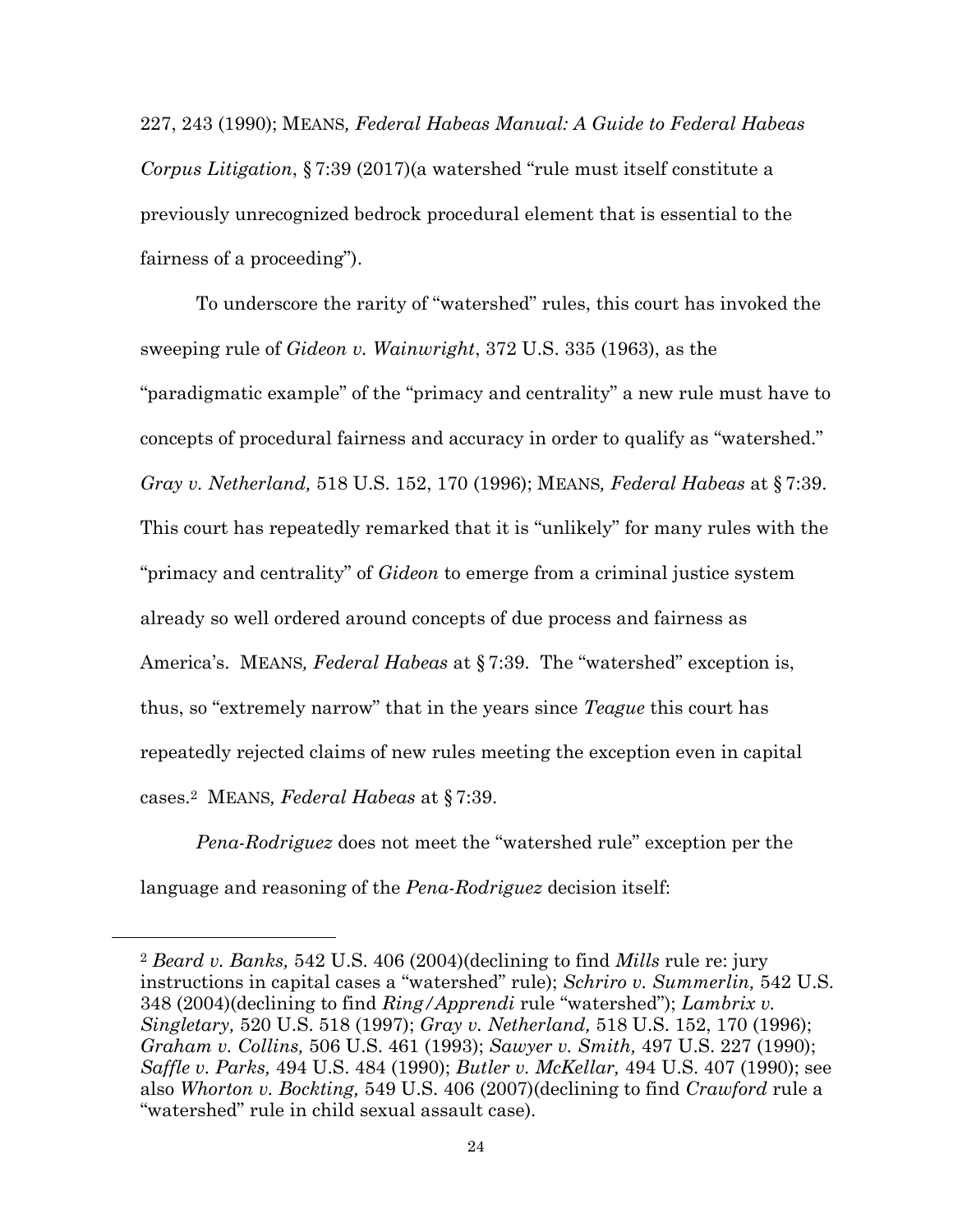- a. In *Pena-Rodriguez,* a defendant was tried on a charge of sexual assault. During deliberations a juror stated that he believed the defendant was guilty "because he's Mexican." *Pena-Rodriguez*, 137 S.Ct. at 862. The juror told other jurors that, from his experience as a police officer, the "sense of entitlement" he had observed in Mexican men was behind their being physically controlling of and aggressive toward women and young girls. The juror also stated that he believed the defendant's alibi witness was not credible because he was "an illegal," *i.e.* Mexican. *With the court's supervision,* Pena-Rodriguez obtained affidavits from other jurors describing these statements. *Pena-Rodriguez*, 137 S.Ct. at 861. The record revealed that in *voir dire* Pena-Rodriguez's counsel had asked only "generic questions about juror impartiality" without asking any specific questions regarding any juror's attitude about race generally or Mexicans in particular. *Pena-Rodriguez*, 137 S.Ct. at 861, 869.
- b. This court "granted *certiorari* to decide whether there is a constitutional exception to [Rule 606] for instances of racial bias." *Pena-Rodriguez*, 137 S.Ct. at 863. *Pena-Rodriguez* began by examining the history of many "stark and unapologetic" examples of "race-motivated outcomes" in jury cases in the United States. *Pena-Rodriguez*, 137 S.Ct. at 867. Despite the country's aspirations to "purge racial prejudice from the administration of justice" – dating at least from amendments to the constitution in the wake of the Civil War – the court found that "race-motivated outcomes" of trials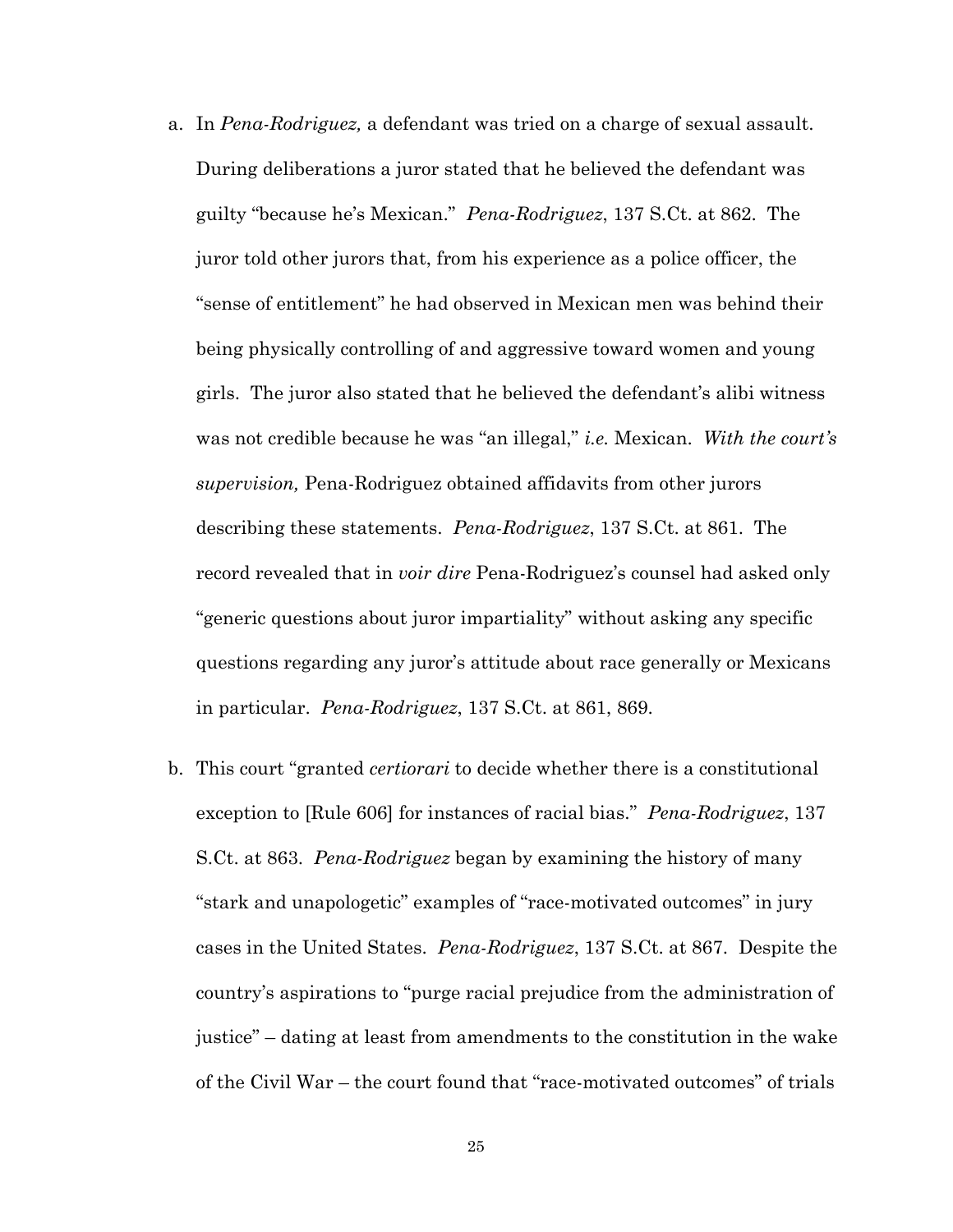were a "recurring evil" that "implicate[d] unique historical, constitutional and institutional concerns."

c. From the "distinct" role race has historically played in thwarting aspirations of equality in America,<sup>3</sup> *Pena-Rodriguez* fashioned a narrow exception to Rule 606 for admission of "clear and explicit statements indicating that racial animus was a significant motivating factor" in the jury's verdict. *Pena-Rodriguez*, 137 S.Ct. at 861.

The express limitation of the *Pena-Rodriguez* exception to the "distinct" issue of race in and of itself proves that it is no "watershed" rule of any application here:

- a. Sexual orientation is not immutable to the same extent as race or gender. A black or Mexican defendant's race is immutable to the eyes of a jury while Rhines could have tried his defense without the jury knowing of his homosexuality.
- b. Sexual orientation does not implicate the same "unique historical, constitutional and institutional concerns" as race. American history is not replete with "stark and unapologetic" anti-homosexual jury verdicts. No

<u>.</u>

<sup>3</sup> See *Young v. Davis*, 860 F.3d 318, 333 (5th Cir. 2017)("The [Supreme] Court's emphasis on our long struggle against racial prejudice, and the 'constitutional and institutional concerns' attending that history, evince its constrained relaxing of the traditionally inviolate [no-impeachment] rule."); *United States v. Robinson*, 2017 WL 4325019, \*6-7 (6th Cir. 2017)(refusing to extend *Pena-Rodriguez* to racial comments made by jury foreperson to two African-American jurors who initially had doubts regarding defendant's guilt).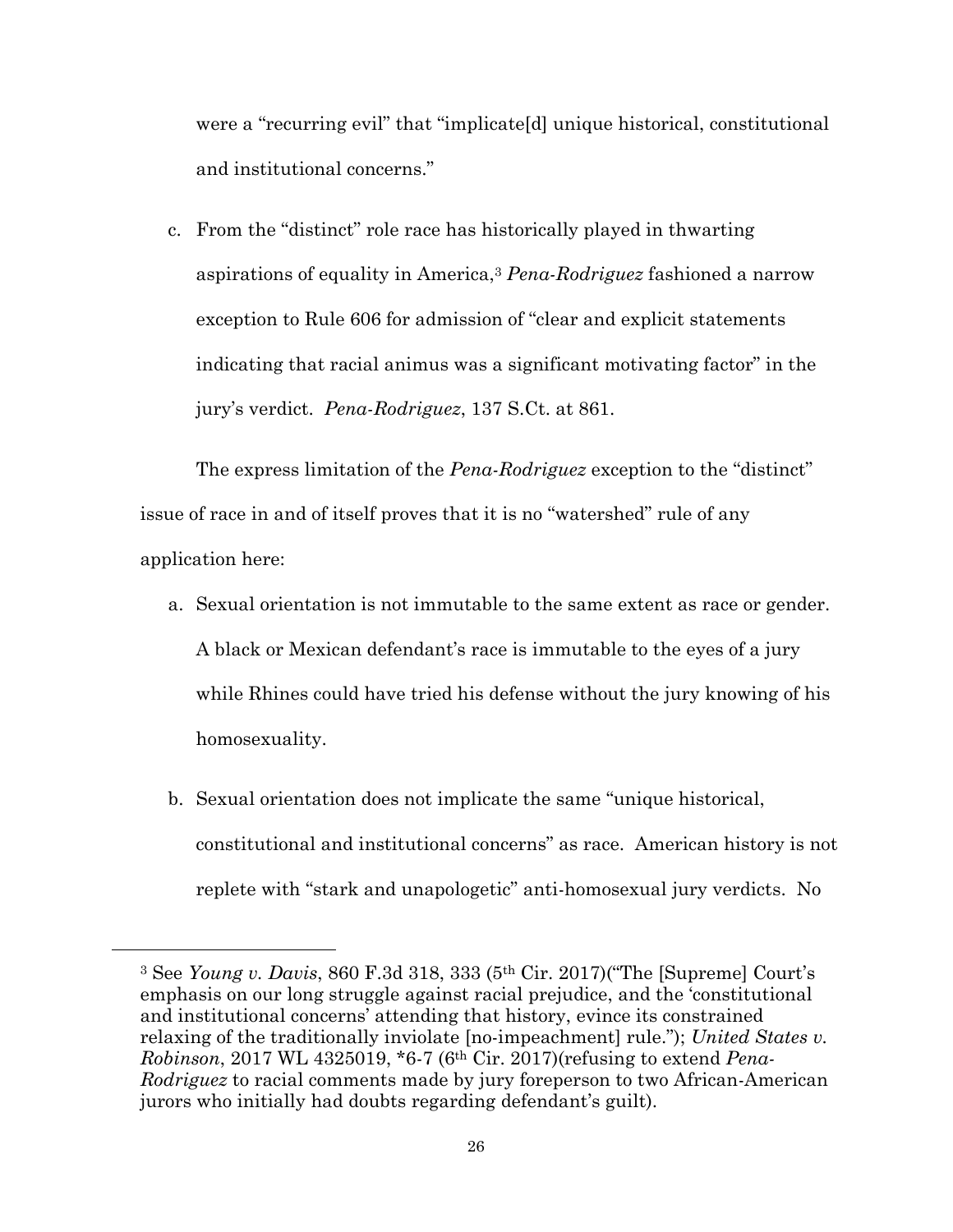civil war has been fought over it. No nationwide pogrom has been perpetrated for the enslavement, eradication or extreme persecution of homosexuals. Homosexuals have not served as scapegoats for pressing socio-economic problems with consequences felt by the population at large – such as loss of jobs or rising incidents of street crime. No politician has ever proposed constructing a wall to keep homosexuals out of the country. The acceptance of equality in regard to non-racial distinctions has occurred largely peaceably and with comparatively greatly less conflict.

c. *Pena-Rodriguez's* premise that race has played a "unique" role in social upheaval and violence in the nation's history is corroborated by the fact that sexual orientation is not afforded the heightened protections extended to race in the nation's civil rights laws. For example, employment discrimination based on sexual orientation is not actionable under Title VII of the Civil Rights Act. *Evans v. Georgia Regional Hospital*, 850 F.3d 1248, 1255 (11th Cir. 2017).4 And, unlike race, classifications based on sexual orientation are not subject to strict scrutiny. *Romer v. Evans*, 517 U.S. 620, 631-33 (1996)(applying rational

<u>.</u>

<sup>4</sup> See also *Prowel v. Wise Business Forms, Inc.*, 579 F.3d 285, 293 (3rd Cir. 2009)(claim for sexual orientation discrimination is not cognizable under Title VII); *Kiley v. American Soc. For Prevention of Cruelty to Animals*, 296 Fed.Appx. 107 (2nd Cir. 2008)(discrimination based on sexual orientation is not prohibited by Title VII); *Vickers v. Fairfield Medical Center*, 453 F.3d 757, 762 (6th Cir. 2006)("sexual orientation is not a prohibited basis for discriminatory acts under Title VII").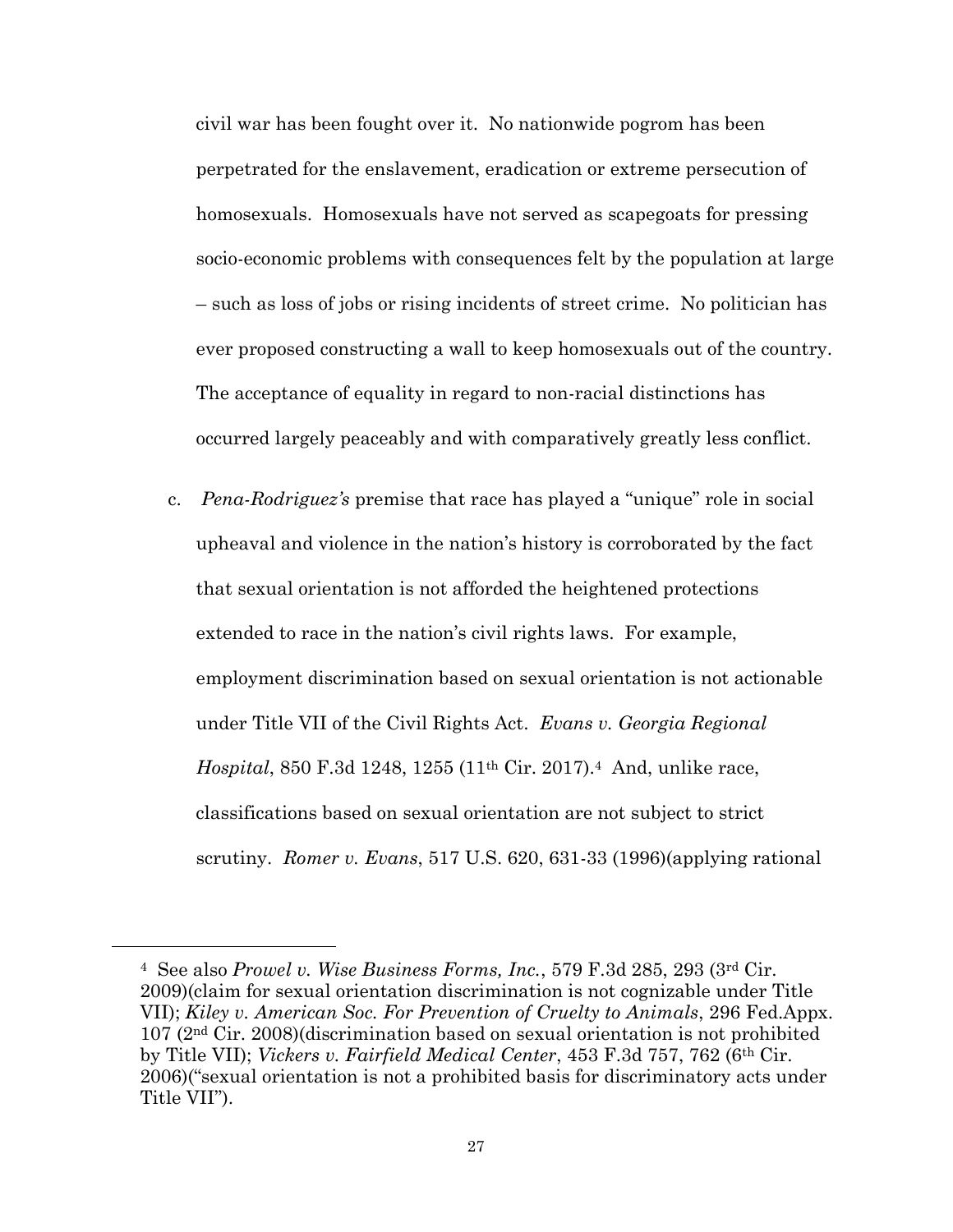basis not strict scrutiny to law alleged to discriminate on basis of sexual orientation).<sup>5</sup>

- d. The *Pena-Rodriguez* court was hardly oblivious to other potential forms of improper bias in jury deliberations. The decision was expressly cognizant that "[a]ll forms of improper bias pose challenges to the trial process," but it singled out race and race alone for the "added precaution" of a Rule 606 exception. *Pena-Rodriguez*, 137 S.Ct. at 869. A broader exception addressed to "[a]ll forms of improper bias" would have necessitated a declaration that Rule 606 is wholly unconstitutional, something *Pena-Rodriguez* did not do.
- e. Having expressly declined to fashion an exception for "[a]ll forms of improper bias," *Pena-Rodriguez* is not a "watershed" ruling as applied to Rhines. By singling out race, the *Pena-Rodriguez* court implicitly recognized that a similar exception in regard to other "forms of improper bias" is *not* an "absolute prerequisite to fundamental fairness" in our system of justice or a rule "without which the likelihood of an accurate

l,

<sup>5</sup> See also *Scarbrough v. Morgan County Bd. of Educ.*, 470 F.3d 250, 261 (6th Cir. 2006)(noting homosexuality is not suspect classification); *Johnson v. Johnson*, 385 F.3d 503, 532 (5<sup>th</sup> Cir. 2004)(noting that neither the Supreme Court nor the circuit has recognize sexual orientation as a suspect class); *Lofton v. Sec'y of Dep't of Children & Family Servs.*, 358 F.3d 804, 818 n. 16  $(11<sup>th</sup> Cir. 2004)$ (noting that all circuits that have addressed issue have held homosexuals are not a suspect class); *Holmes v. Cal. Army Nat'l Guard*, 124 F.3d 1126, 1132 (9th Cir. 1997)(homosexuals are not a suspect class); *Habozny v. Podlesny*, 92 F.3d 446, 458 (7<sup>th</sup> Cir. 1996)(noting that in the military context the Seventh Circuit has subjected homosexual discrimination to rational basis scrutiny); *Thomasson v. Perry*, 80 F.3d 915, 928 (4th Cir. 1996)(holding homosexual military personnel are not a suspect class).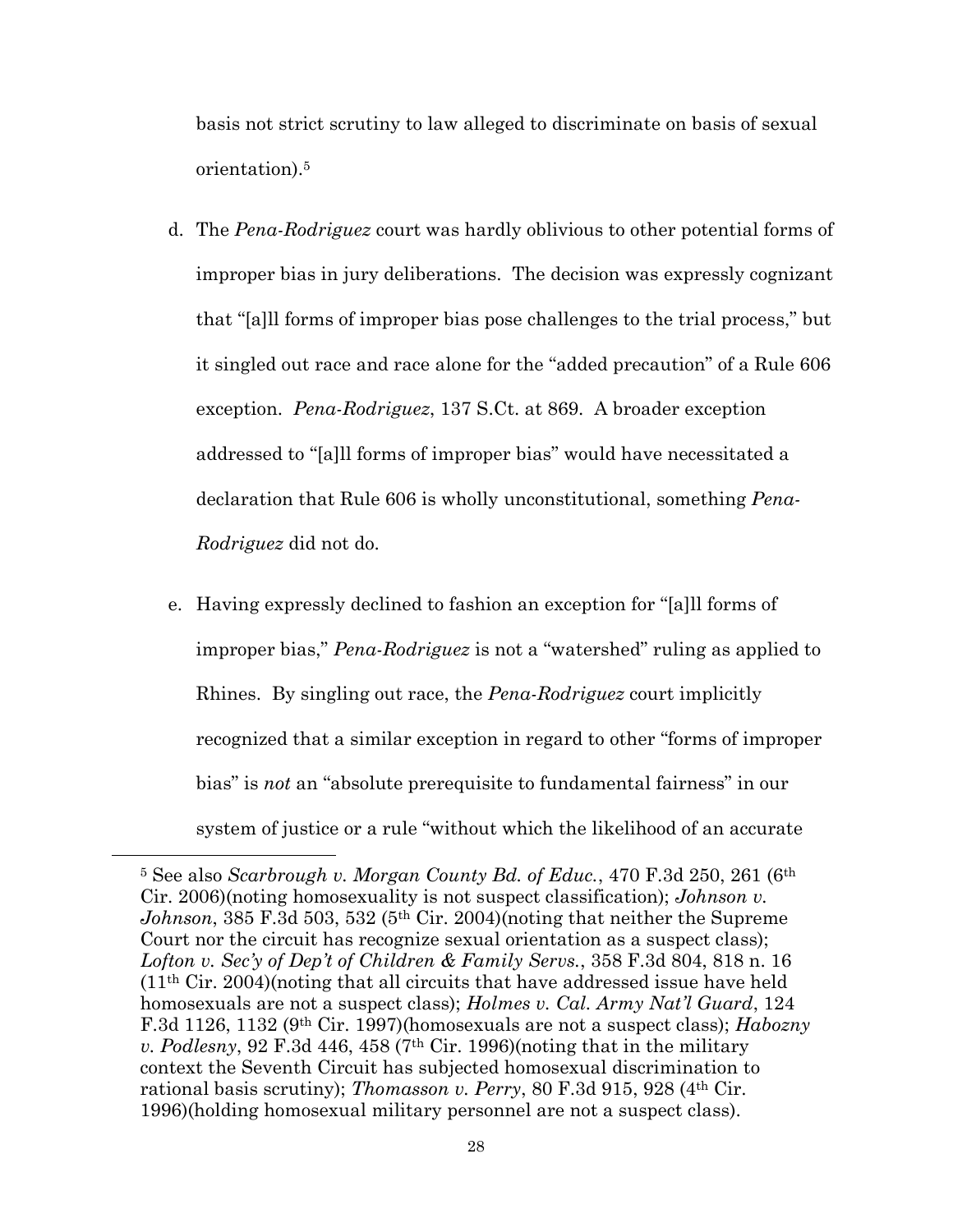conviction is seriously diminished." *Teague,* 489 U.S. at 313; *Sawyer,* 497 U.S. at 243.

Consistent with these observations, "no reasonable jurist could argue that *Pena-Rodriguez* applies retroactively on collateral review." *Tharpe,* 138 S.Ct. at 551. (Thomas dissenting).

Finally, even if *Pena-Rodriguez* is a watershed rule as to race, an argument for extending it to sexual orientation does not satisfy the criterion of a "new constitutional rule" for a successive petition. A successive petition "cannot be used as a vehicle to create constitutional rules of criminal procedure not dictated by existing precedent." *Robinson v. Wilson,* 2001 WL 289884 (D.Ct.N.D.Ill.); *Candelario v. Warden,* 592 Fed.Appx. 784 (11th Cir. 2014); *Echols v. Ricci,* 2011 WL 3678821, \*33-34 (D.Ct.N.J.)("clearly established" Supreme Court law for purposes of *habeas corpus* review is the holding of a case rather than an extension of the case to analogous circumstances that may follow from the reasoning of an opinion).

### **c. Even If** *Pena-Rodriguez* **Extends To Homophobic Bias And Is Retroactive, Rhines' Evidence Does Not Satisfy The Exception**

Even if *Pena-Rodriguez* did apply to claims of alleged homosexual bias, Rhines' proffered evidence does not satisfy the exception.

a. Unlike in *Pena-Rodriguez, voir dire* in Rhines' case went beyond generic questions about impartiality to include specific questions regarding any potential juror's homosexual bias. *VOIR DIRE* TRANSCRIPTS, Respondent's Appendix at 236. The fact that all jurors specifically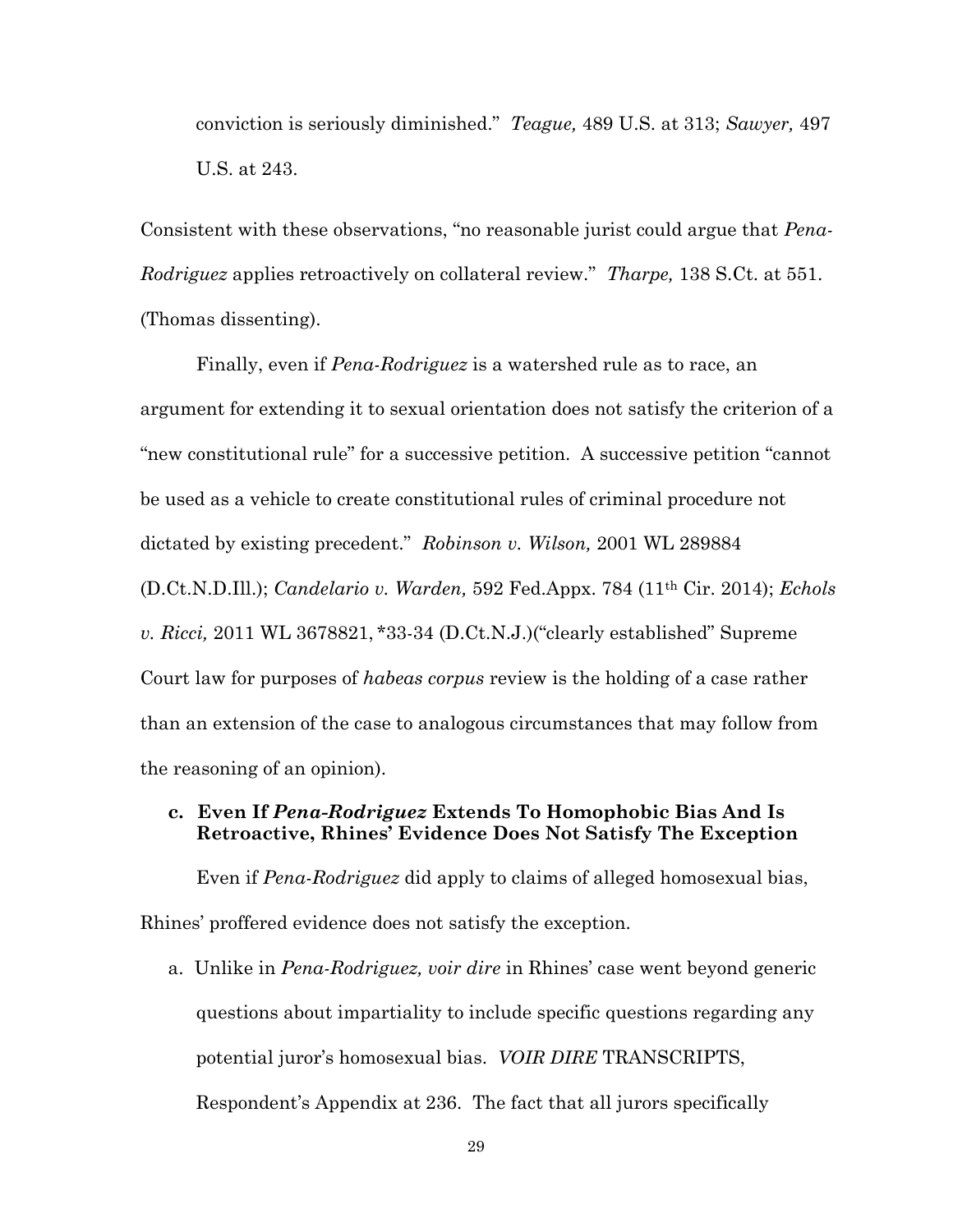responded that they would not hold Rhines' homosexuality against him significantly decreases the potential that it was a significant motivating factor in their deliberations. *VOIR DIRE* TRANSCRIPTS, Respondent's Appendix at 236.

- b. *Pena-Rodriguez* requires "clear and explicit statements indicating that racial animus was a significant motivating factor" in the jury's verdict. *Pena-Rodriguez*, 137 S.Ct. at 861. Unlike in *Pena-Rodriguez,* the alleged juror comments here are not clear and explicit expressions of animus toward homosexuals. At best, they fall into the category of an "offhand comment" that one might expect to hear in a case where Rhines' homosexuality was proffered by his defense as a mitigating circumstance.<sup>6</sup> *Pena-Rodriguez,* 137 S.Ct. at 869 (not every "offhand comment indicating racial bias" will justify exception to Rule 606).
- c. Unlike in *Pena-Rodriguez* and *Tharpe,* the PFCDO's questioning of the jurors was not conducted "with the court's supervision" or "in the presence of the court." *Pena Rodriguez,* 137 S.Ct. at 861; *Tharpe v. Warden,* CIV 10-

l,

<sup>6</sup> Arguably, one finds proof that Rhines' counsel succeeded in empaneling a jury that was not phased by, or even convinced of, Rhines' homosexuality in the jury's question to the judge asking whether Rhines would be "allowed to marry or have conjugal visits" if sentenced to life. What jury conceived of gay marriage in 1992? The jurors' question inherently suggests that they did not believe Rhines' homosexual mitigation narrative if they were concerned that he might marry and have conjugal visits with a woman. And the fact that the jurors asked about Rhines' access to conjugal visits with visitors from *outside* the prison walls also belies Rhines' assertion that they believed prison would afford him a harem of male sexual companions.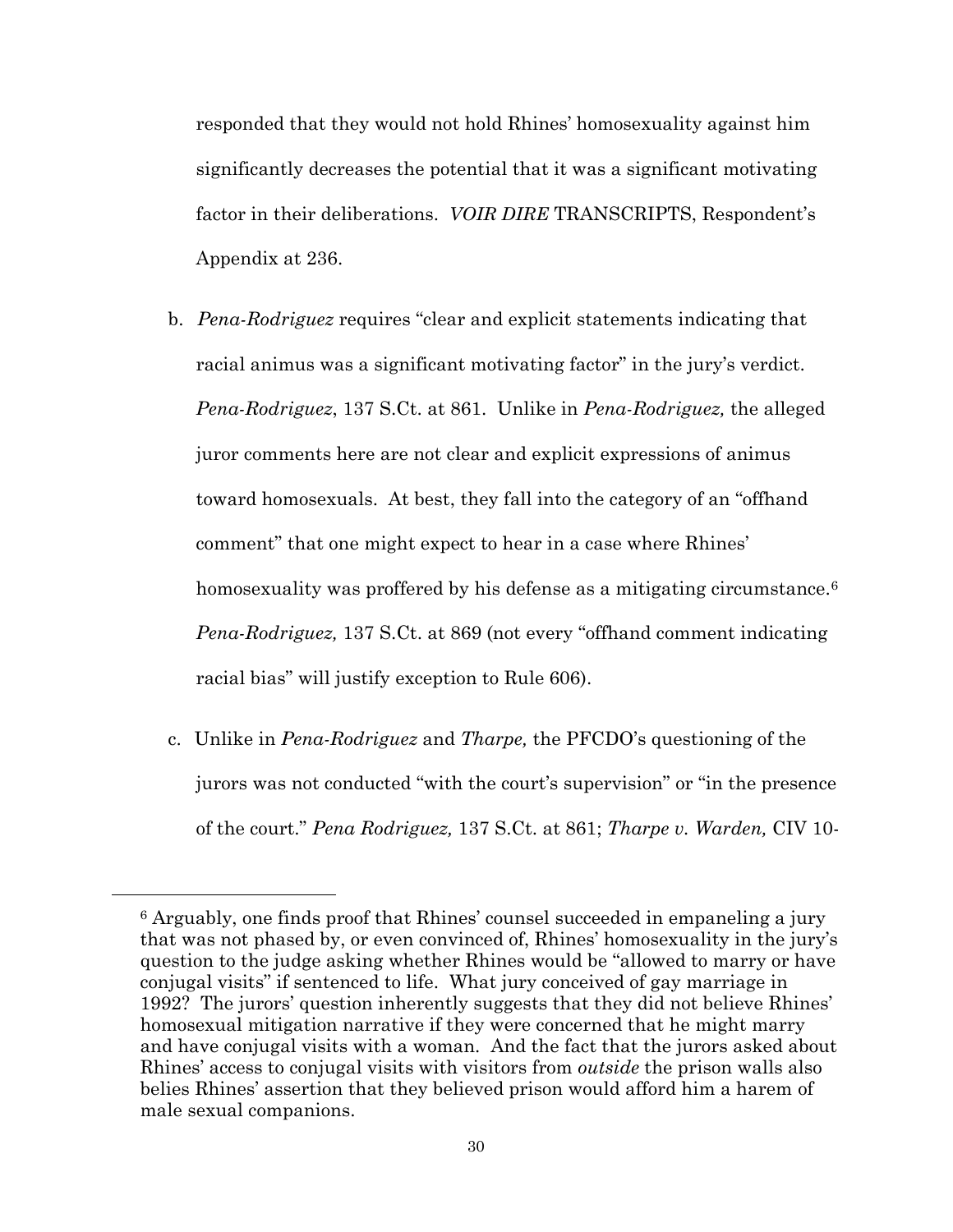433 (D.Ct.M.D.Ga. 2017)(unpublished), Respondent's Appendix at 133, 145, 146. This left the PFCDO free to ambush, harass and badger jurors, engage in suggestive interview techniques, put words in the jurors' mouths, lay a guilt trip on them for imposing a death sentence, insinuate a scheme by which jurors could change their minds by following the PFCDO's lead, engage in selective reporting and presentation and generally subvert the proper administration of justice in all the ways for which the PFCDO is famous. *Spotz,* 99 A.3d at 867, *passim*, Respondent's Appendix at 009. The Cersosimo and Keeney affidavits were selfevidently not written out by the affiants themselves. SUPPLEMENTAL GARLAND AFFIDAVIT at ¶13, Rhines Appendix at 86. There are obvious differences in the handwriting in the heading and body of the affidavits and the handwriting of the signatures at the bottom of the page – particularly Keeney's shaky signature and the straight, precise handwriting in the heading and body of the affidavit. Use of the lawyer acronym for life without parole (LWOP) in the body of the Cersosimo affidavit proves that it was written by a PFCDO interviewer. Not phrasing the affidavits in the jurors' own words allowed the PFCDO to lace the affidavits with loaded words they could later spin with homophobic meaning not intended by the affiants, *e.g.* insertion of the prepositional phrase "with men" into Keeney's affidavit or failing to report that Cersosimo characterized the comment about Rhines being with men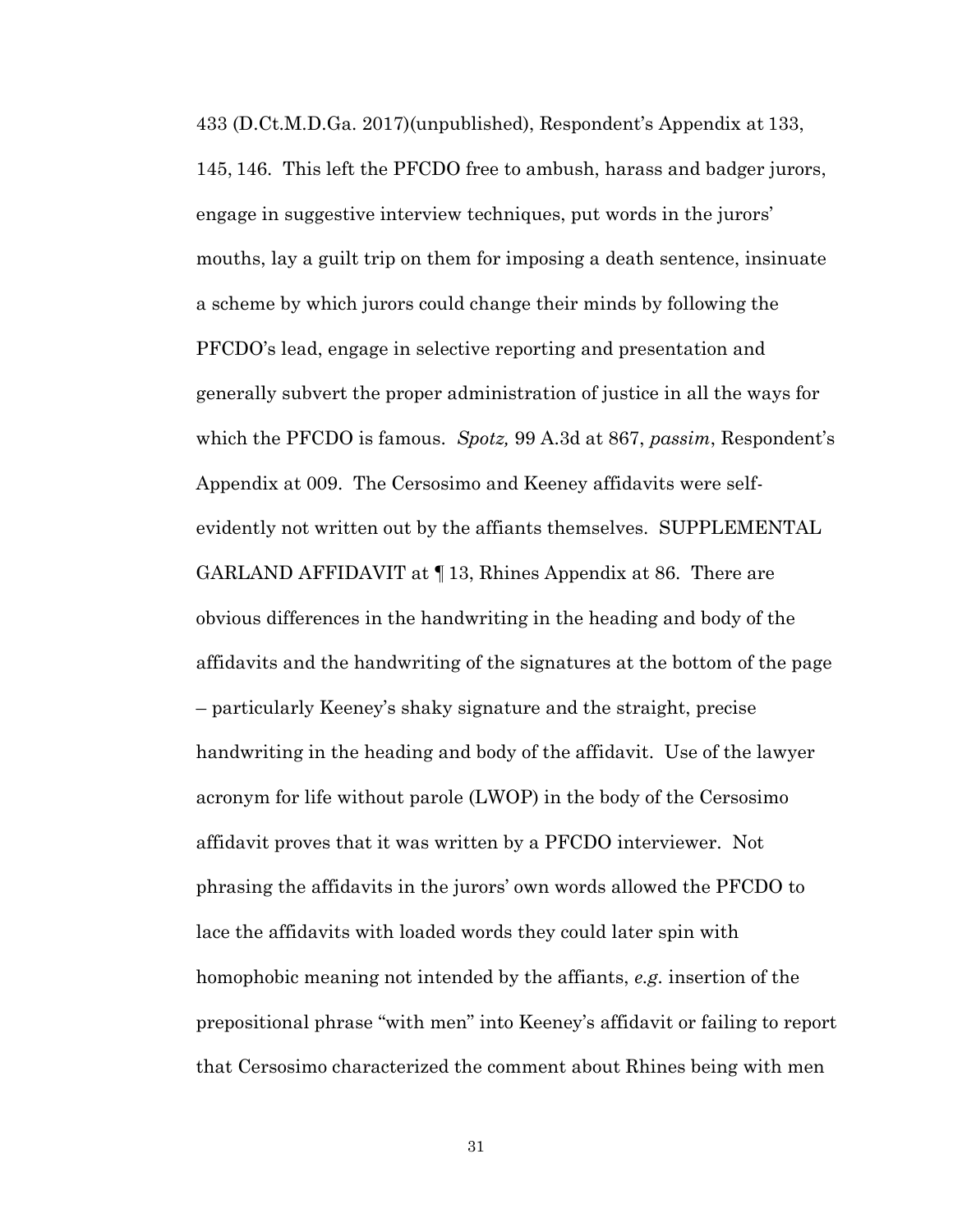in prison as a "stab at humor" that was roundly condemned by the other jurors and promptly recanted by the juror who said it. It is noteworthy that when Cersosimo was interviewed by the PFCDO's predecessor counsel in 2015 and 2016, the resulting affidavit contained no statements of a homophobic nature whereas the PFCDO's later affidavit does, starkly exposing how the PFCDO is putting words in juror's mouths and spinning their meaning into a false narrative of homophobia. Compare JUROR N (Cersosimo) AFFIDAVIT, Docket 340 (Attachment 2), *Rhines v. Young,*  CIV # 00-5020 (D.Ct.S.D.) with CERSOSIMO AFFIDAVIT, Rhines Appendix at 34. The Blake "affidavit" is not even signed by Blake. The absence of court supervision of the PFCDO's methods of questioning as occurred in *Pena-Rodriguez* and *Tharpe*, and the obvious selectivity and spin brought to what the PFCDO reports, renders the affidavits anything but clear and explicit expressions of animus against homosexuals.

d. This is especially true in the case of Juror Keeney, who suffers from memory impairments and dementia. SUPPLEMENTAL GARLAND AFFIDAVIT at ¶9, Rhines Appendix at 85. Both Keeney and Blake deny the words the PFCDO has put into their mouths, and the bias the PFCDO ascribes to their thoughts. The PFCDO clearly did not actually talk to Bennett Blake or they would have singled out a different juror to accuse of homophobic bias than one who is a lifelong democrat, whose deceased brother was gay and who grew belligerent when he believed that the DCI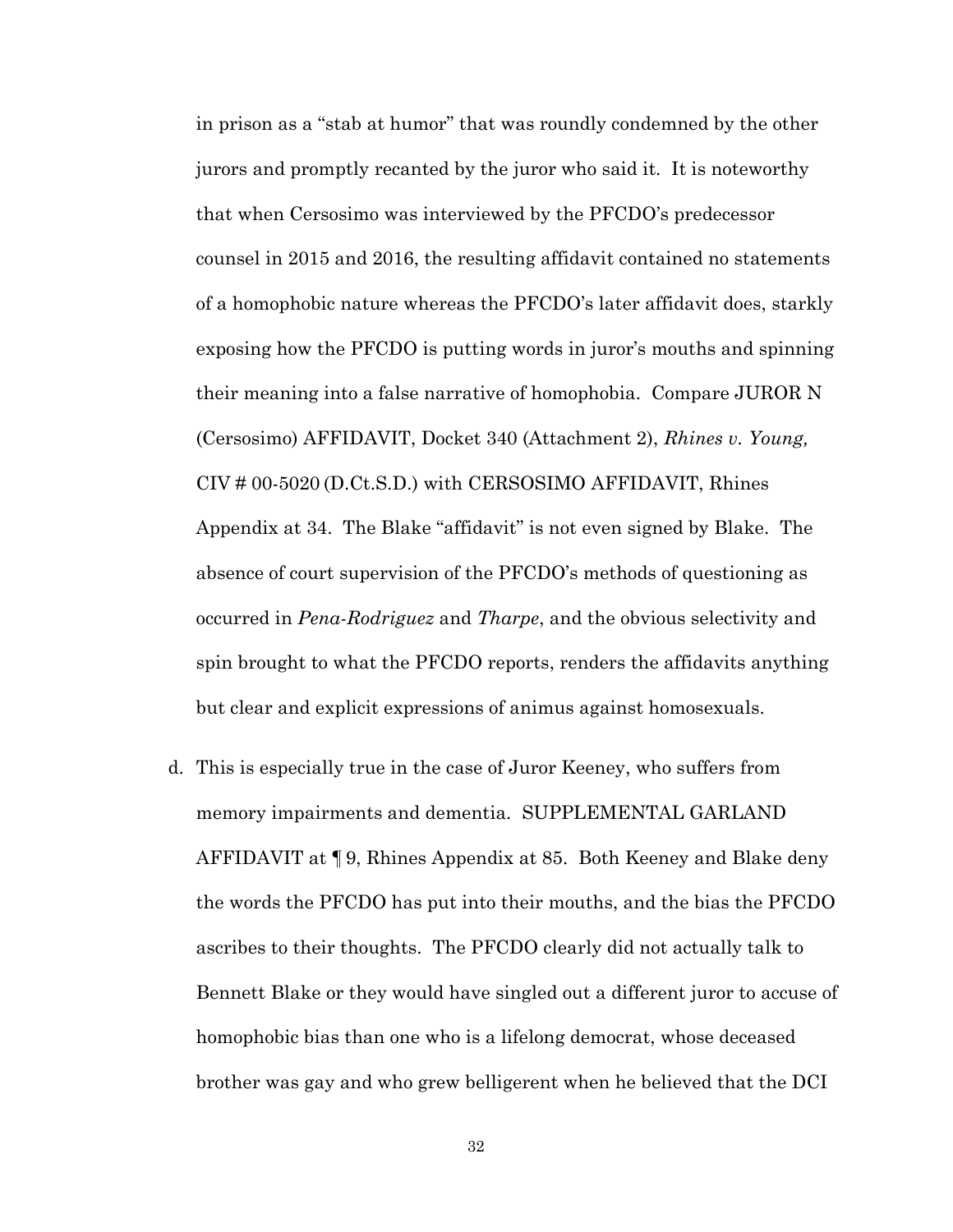investigator was suggesting he was anti-gay (when it was actually the PFCDO making the suggestion). *VOIR DIRE* TRANSCRIPTS,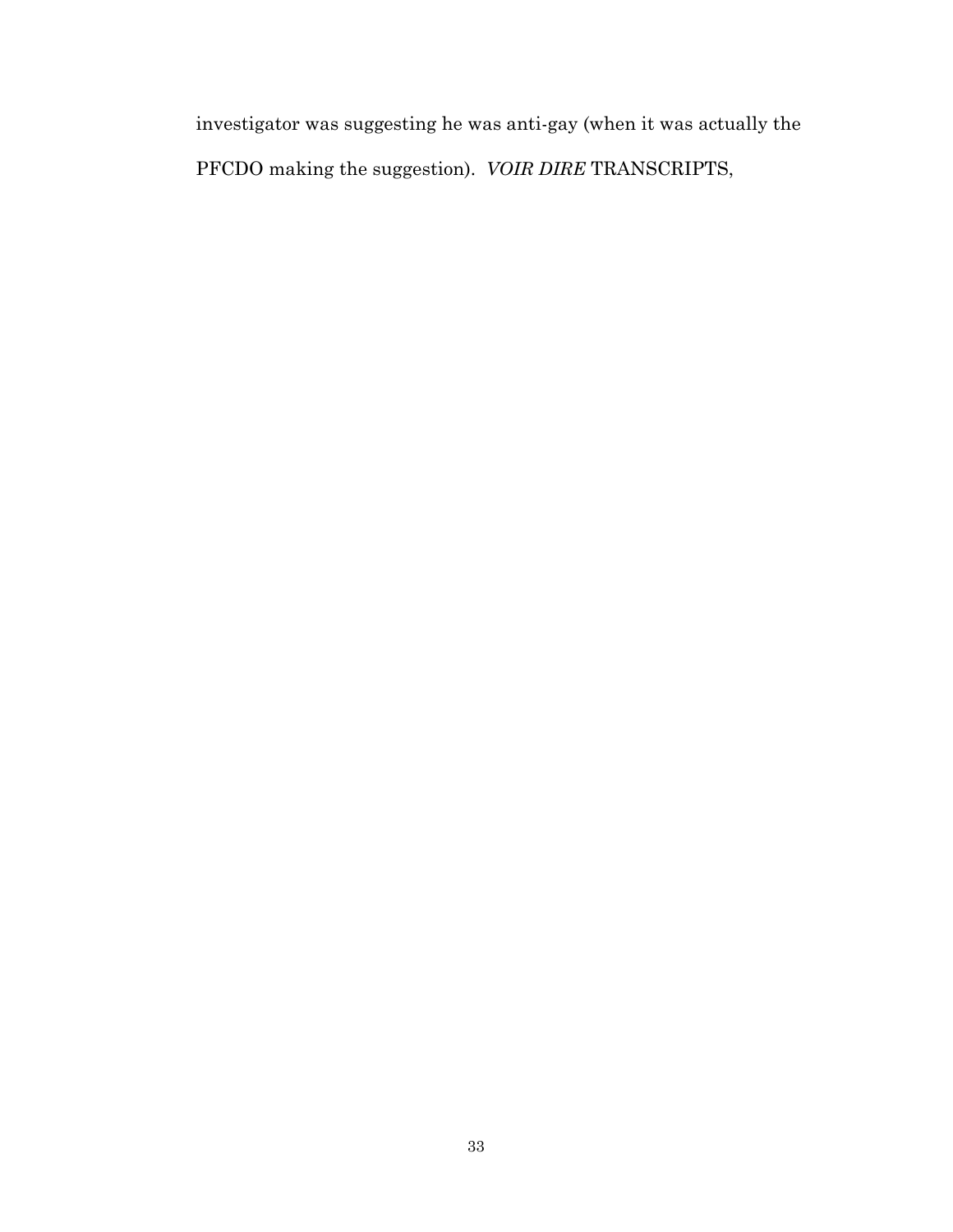Respondent's Appendix at 264; SUPPLEMENTAL GARLAND AFFIDAVIT at ¶6, Rhines Appendix at 86. Affidavits procured unilaterally by the PFCDO, an organization notorious for its disregard of ethical constraints and "lack of candor," are anything but clear and explicit expressions of homosexual bias.

e. Even if taken at face value, Rhines' affidavits are conspicuously devoid of any evidence that the alleged statements were "a significant motivating factor" in his sentence. *Pena-Rodriguez,* 137 S.Ct. at 869. Juror Cersosimo kept a daily journal of the deliberations and it does not reflect that Rhines' sexual orientation played any role in the deliberations. CERSOSIMO JOURNAL, Respondent's Appendix at 155. Whereas Pena-Rodriguez demonstrated that at least one juror voted to find him guilty "because he's Mexican," no such causal evidence has been proffered in Rhines' affidavits. Rhines' affidavits do not reflect that the jurors were asked if they or anyone else voted for a death sentence "because" Rhines is a homosexual – probably because Rhines knows full well the answer is no. Rather than ask the operative question, Rhines expects this court simply to *infer* motive from some alleged offhand comment(s) unreliably reported by the PFCDO. *Pena-Rodriguez* requires more than lawyerly insinuation for proof of *significant* motivation; it requires "clear and explicit" evidence, which is lacking.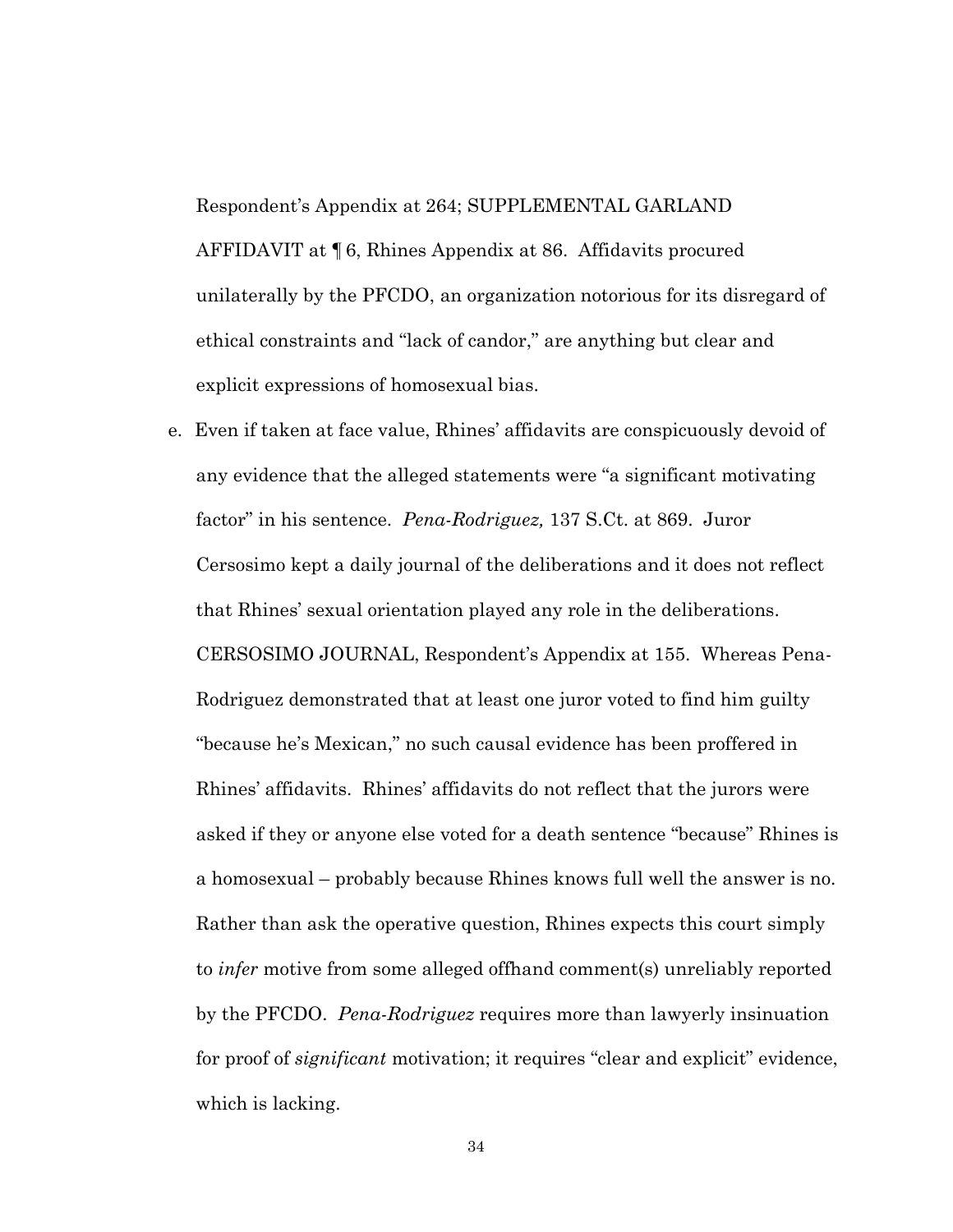### **CONCLUSION**

Rhines' petition is not a suitable vehicle for addressing any of the questions it presents. The PFCDO is petitioning for an advisory and futile ruling.

Janet Keeney spoke for the entire jury in calling Rhines' claim of homophobic bias a "bunch of nonsense." SUPPLEMENTAL GARLAND AFFIDAVIT at ¶10, Rhines Appendix at 85. Juror Cersosimo's journal describes the work of a conscientious jury appreciative of the gravity of their decision. CERSOSIMO JOURNAL at 000030, 000044, 000052, Respondent's Appendix at 155. She describes a jury sophisticated enough to agree that the emotions of Donnivan Schaeffer's or Rhines' family for death or life would not drive the sentencing determination. CERSOSIMO JOURNAL at 000067, Respondent's Appendix at 155. She describes a jury whose sentencing determination was instead driven by a concern to deliver "justice for Donnivan" and the need "to remember all the rights and dreams he had that Rhines so selfishly took from him." CERSOSIMO JOURNAL at 000067, Respondent's Appendix at 155. She describes a jury sophisticated enough to agree that none of them would speak to the press because "a few words could not begin to describe the magnitude of [their] experience" as jurors. CERSOSIMO JOURNAL at 000069, Respondent's Appendix at 155. She describes a jury animated by the principle that "No one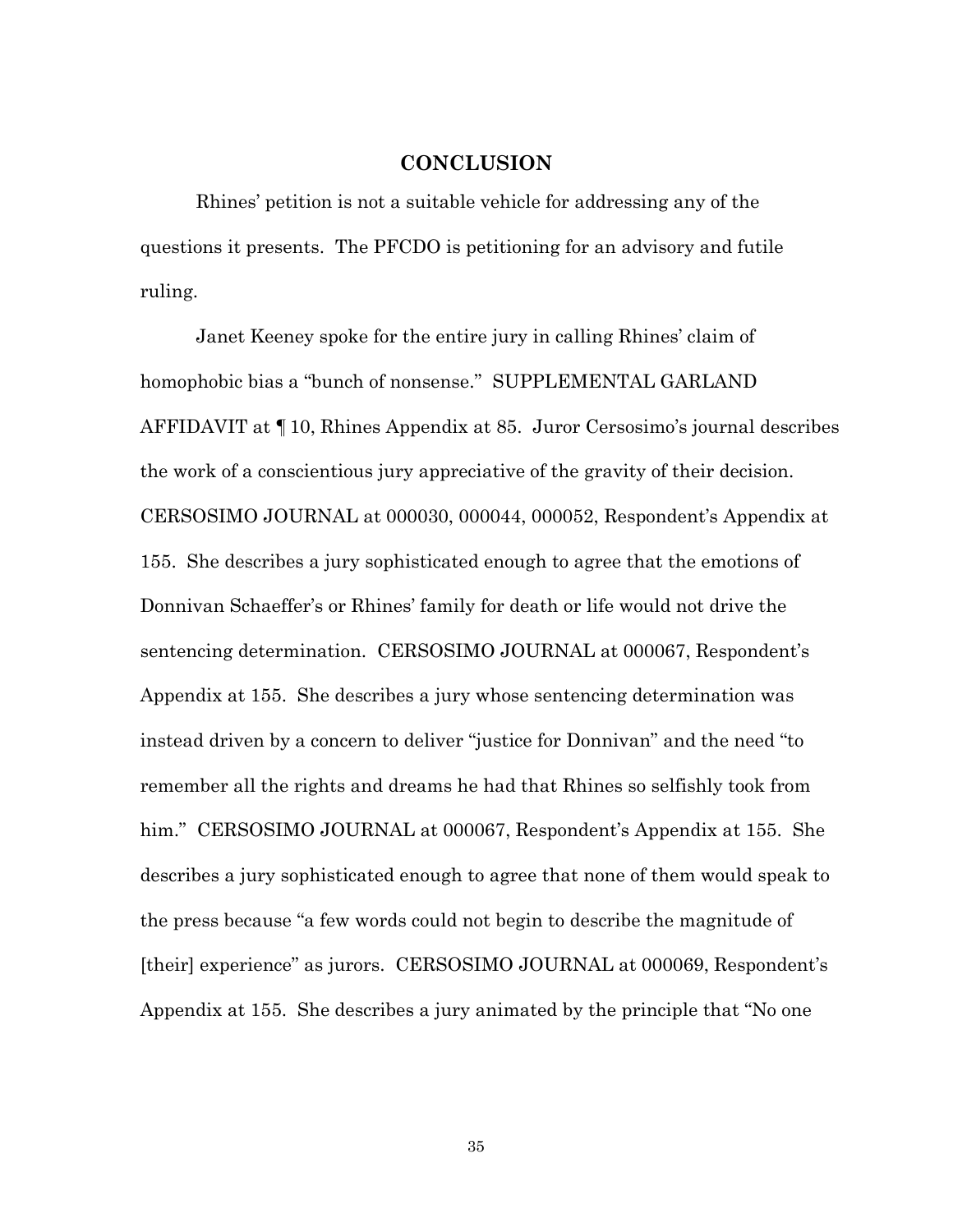should die the way Donnivan did." CERSOSIMO JOURNAL at 000054, Respondent's Appendix at 155. She describes a jury moved by rehearing the tape of Rhines' bloodcurdling confession, with his "jarring laughter" while comparing young Donnivan's death spasms to a beheaded chicken running around a barnyard, from an 8-4 split in favor of death to unanimous in the decision. CERSOSIMO JOURNAL at 000066-67, Respondent's Appendix at 155; CERSOSIMO AFFIDAVIT, Rhines Appendix at 34; GARLAND AFFIDAVIT at ¶ 48, Rhines Appendix at 83 (Juror Rohde describing how Rhines laughed because stabbing Donnivan in the base of his skull did not kill him right away like he thought it would). She describes a jury focused on all the right and humane concerns of a jury charged with such a consequential decision. Since Cersosimo was so clearly committed to not judging Rhines based on his homosexuality, one would expect her journal to faithfully document any overt homophobia or homophobic undercurrent in the jury's deliberations. But no mention of juror homophobia of any kind is found in Cersosimo's journal. Despite the slanders of the jury fabricated by Rhines' overzealous lawyers, Cersosimo's journal is contemporaneous proof, unadulterated by PFCDO scheming, that the jury judged him for what he did, not who he is.

Rhines has now eluded justice for longer than he allowed Donnivan Schaeffer to live his life; there is no justice in further delaying the imposition of